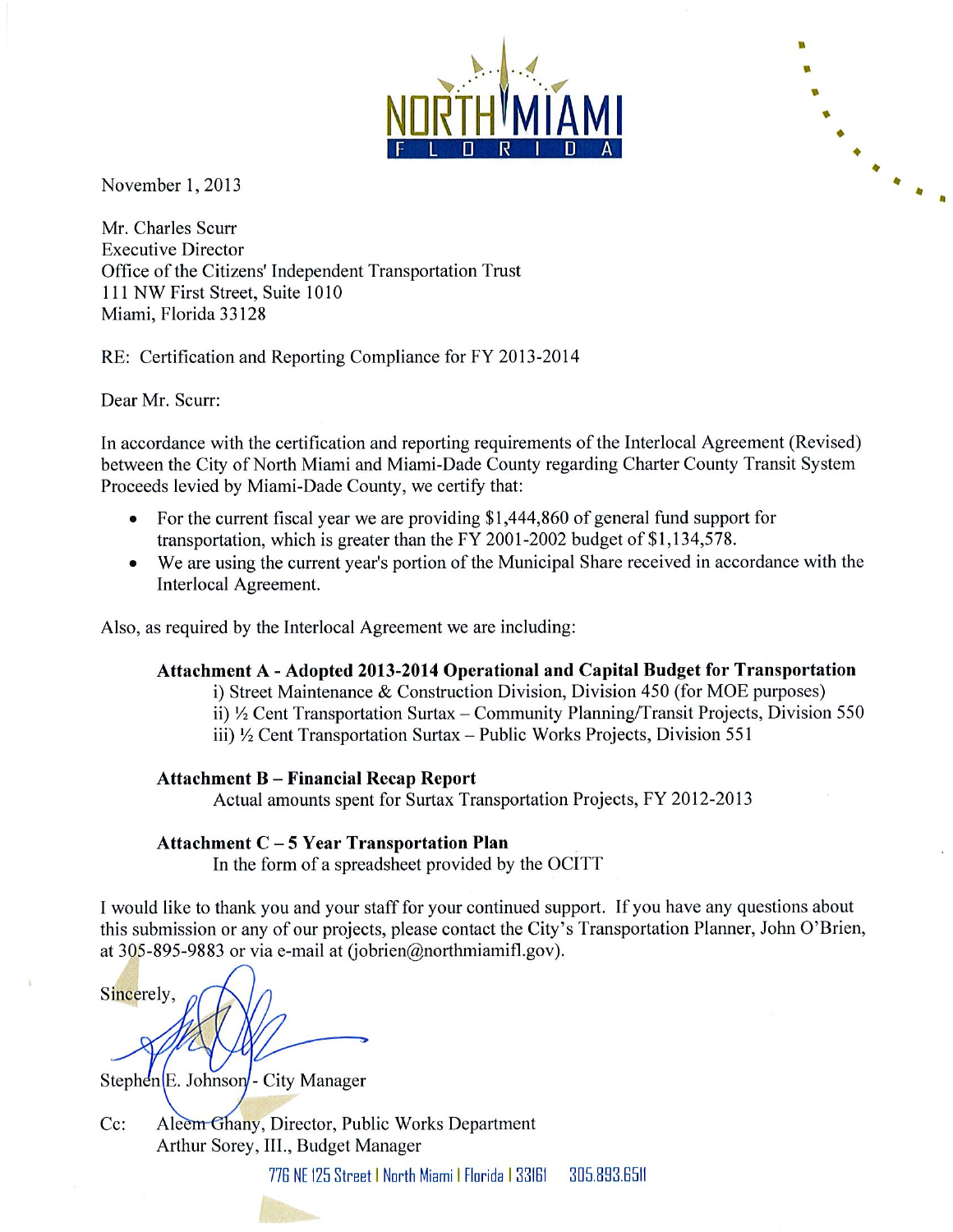# **TABLE OF CONTENTS FOR ATTACHMENTS**

### **Attachment A - Adopted 2012-2013 Budget for Transportation**

- 1. Street Maintenance & Construction Division, Division 450 (for MOE purposes)
- 2. ½ Cent Transportation Surtax Community Planning/Transit Projects, Division 550
- 3. ½ Cent Transportation Surtax Public Works Projects, Division 551

# **Attachment B – Financial Recap Report**

Actual amounts spent for Projects, FY 2012-2013

### **Attachment C – 5 year Transportation Plan**

On spreadsheet supplied by OCITT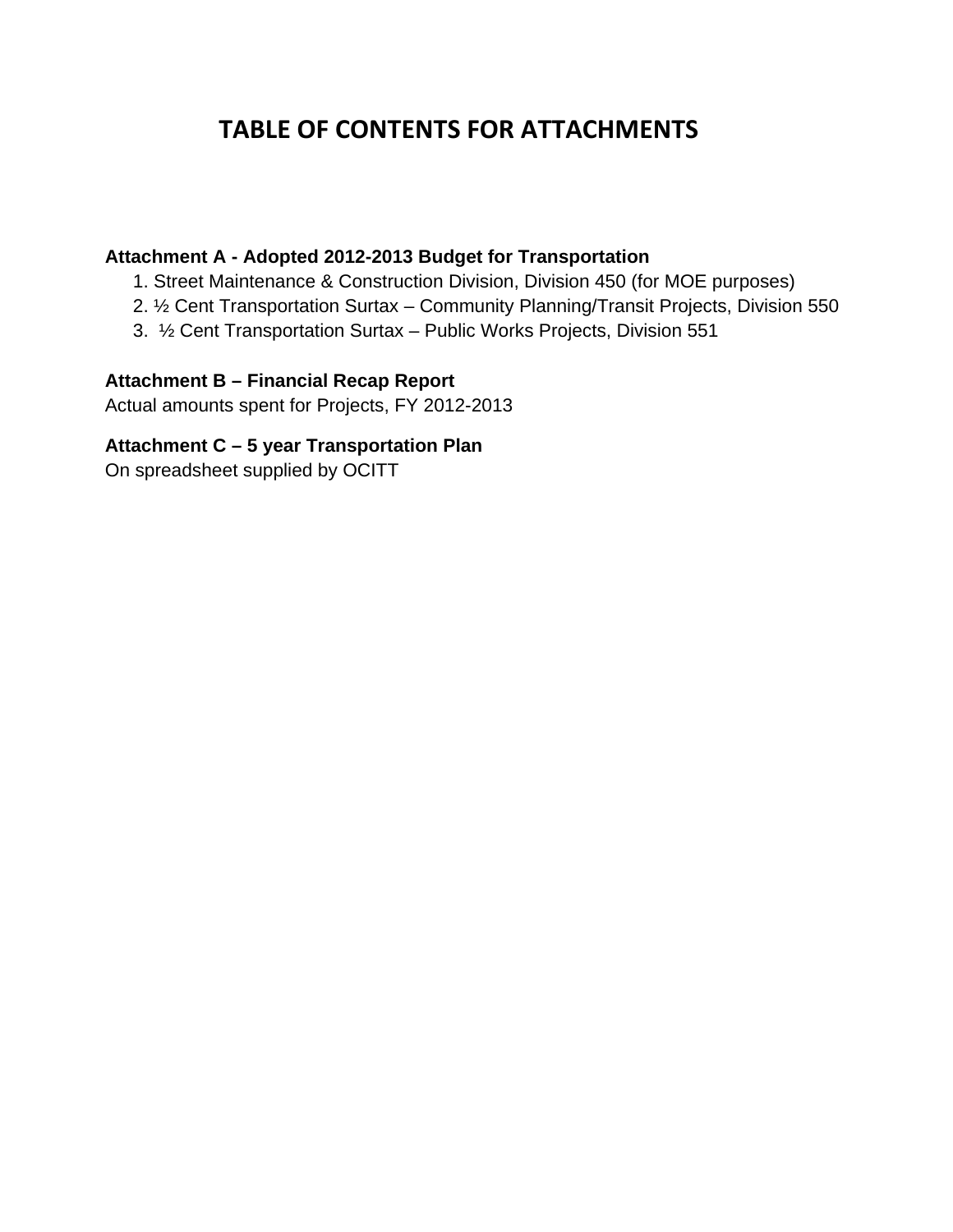# **Adopted 2012-2013 Budget for Transportation**

- 1. General Fund Street Maintenance & Construction Division 450 (for MOE purposes)
- 2. ½ Cent Transportation Surtax Community Planning/Transit Projects, Division 550
- 3. ½ Cent Transportation Surtax Public Works Projects, Division 551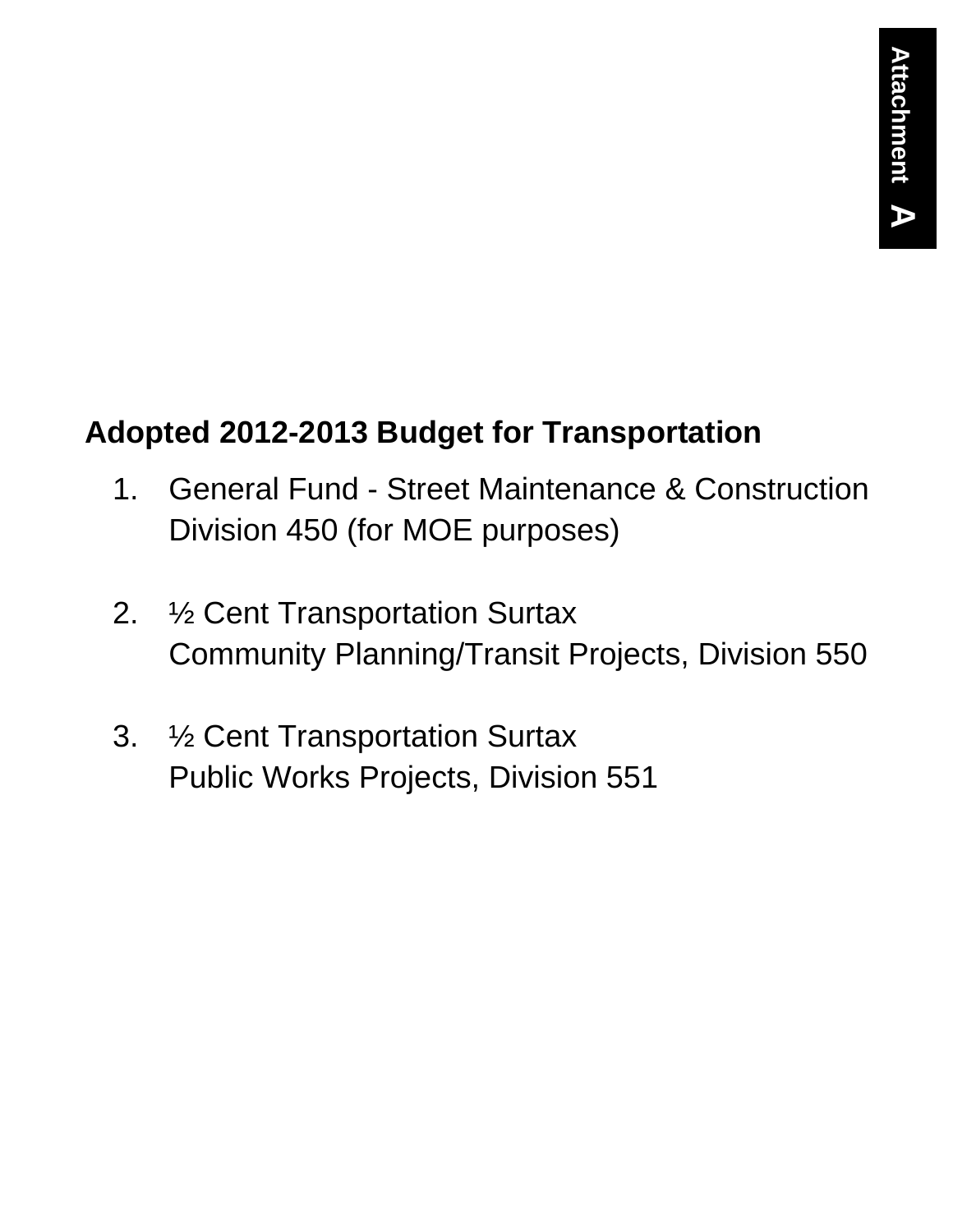| Department:                                            | Public Works                    |                                   |                                                |                    |                                                |
|--------------------------------------------------------|---------------------------------|-----------------------------------|------------------------------------------------|--------------------|------------------------------------------------|
| <b>Division:</b>                                       |                                 | Street Maintenance & Construction |                                                |                    |                                                |
| Dept / Division #:                                     | 10/450                          |                                   |                                                |                    |                                                |
|                                                        | <b>EXPENDITURE</b>              | <b>Actual</b><br>Expend.          | <b>Amended</b><br><b>Budget</b><br><b>FY13</b> | Est.<br>Expend.    | <b>Adopted</b><br><b>Budget</b><br><b>FY14</b> |
| <b>CATEGORY</b>                                        |                                 | <b>FY12</b>                       |                                                | <b>FY13</b>        |                                                |
| <b>Personal Services</b><br><b>Operating Expenses</b>  |                                 | 705,911<br>80,749                 | 826,941<br>112,001                             | 796,072<br>101,295 | 884,738<br>175,192                             |
| <b>Internal Services</b>                               |                                 | 208,109                           | 288,460                                        | 288,460            | 300,852                                        |
| <b>Operating Budget</b>                                |                                 | 994,769                           | 1,227,402                                      | 1,185,827          | 1,360,782                                      |
| Capital Outlay                                         |                                 | 41,394                            | 554,112                                        | 566,112            | 50,000                                         |
| Debt Service                                           |                                 | $\overline{0}$                    | $\overline{0}$                                 | $\overline{0}$     | $\boldsymbol{0}$                               |
| Grants & Aids                                          |                                 | $\boldsymbol{0}$                  | $\boldsymbol{0}$                               | $\overline{0}$     | $\boldsymbol{0}$                               |
| Reserves & Other                                       |                                 | 33,772                            | 39,444                                         | 39,444             | 34,078                                         |
| <b>Total Budget</b>                                    |                                 | 1,069,935                         | 1,820,958                                      | 1,791,383          | 1,444,860                                      |
|                                                        |                                 |                                   | <b>Salary</b>                                  | # of               |                                                |
|                                                        | <b>Classification</b>           |                                   | Sch.                                           | <b>Positions</b>   |                                                |
| <b>Streets Supervisor</b>                              |                                 |                                   | 25                                             |                    |                                                |
| <b>Streets Coordinator</b>                             |                                 |                                   | 22                                             | 1                  |                                                |
|                                                        | <b>Heavy Equipment Operator</b> |                                   | 20                                             | $\overline{2}$     |                                                |
| Maintenance Mechanic                                   |                                 |                                   | 18                                             | $\overline{2}$     |                                                |
|                                                        | Motor Equipment Operator        |                                   | 18                                             | 1                  |                                                |
|                                                        | General Maintenance Worker      |                                   | 15                                             | 5                  |                                                |
|                                                        |                                 | Total # of Full-Time Employees    |                                                | 12                 |                                                |
|                                                        |                                 |                                   |                                                |                    |                                                |
| 2013-14 Operating Budget:<br>2012-13 Operating Budget: |                                 | 1,360,782                         |                                                |                    |                                                |
| <b>Dollar Change:</b>                                  |                                 | 1,227,402<br>133,380              |                                                |                    |                                                |
|                                                        |                                 |                                   |                                                |                    |                                                |
| <b>Percentage Change:</b>                              |                                 | 10.87%                            |                                                |                    |                                                |

# **Budget Summary Form**

| 2013-14 Operating Budget:    | 1,360,782 |
|------------------------------|-----------|
| 2012-13 Operating Budget:    | 1,227,402 |
| <b>Dollar Change:</b>        | 133,380   |
| <b>Percentage Change:</b>    | 10.87%    |
| 2013-14 Personnel - F.T.E's: | 12.00     |
| 2012-13 Personnel - F.T.E's: | 12.00     |
| <b>Personnel Change:</b>     |           |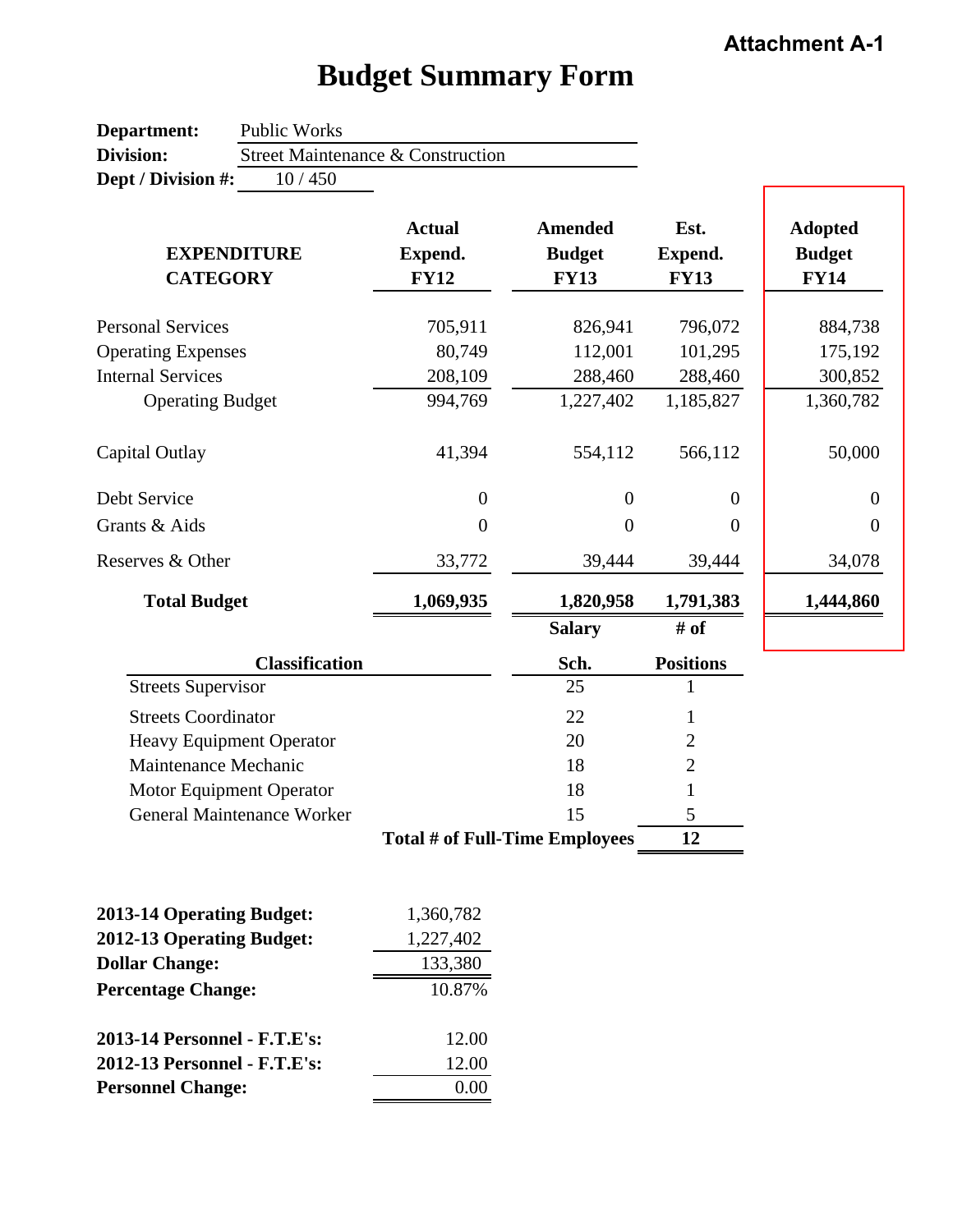# **Budget Objectives Form**

| Department: |                    | Public Works                                                                                                                                                                                                                                                                                                                                                                                           |                                                                                                                                                                                                                                                                                                                                                                                                                                                                                                                                                                                                           |  |
|-------------|--------------------|--------------------------------------------------------------------------------------------------------------------------------------------------------------------------------------------------------------------------------------------------------------------------------------------------------------------------------------------------------------------------------------------------------|-----------------------------------------------------------------------------------------------------------------------------------------------------------------------------------------------------------------------------------------------------------------------------------------------------------------------------------------------------------------------------------------------------------------------------------------------------------------------------------------------------------------------------------------------------------------------------------------------------------|--|
|             | Division:          | Street Maintenance & Construction                                                                                                                                                                                                                                                                                                                                                                      |                                                                                                                                                                                                                                                                                                                                                                                                                                                                                                                                                                                                           |  |
| Dept #:     |                    | 10                                                                                                                                                                                                                                                                                                                                                                                                     |                                                                                                                                                                                                                                                                                                                                                                                                                                                                                                                                                                                                           |  |
|             | Divison #.:        | 450                                                                                                                                                                                                                                                                                                                                                                                                    |                                                                                                                                                                                                                                                                                                                                                                                                                                                                                                                                                                                                           |  |
| \$          | 1,444,860          | Objective:<br>To maintain the City rights-of-way including streets, alleys, and sidewalks to provide safe, passable rights-of-way for City<br>residents and visitors. To install new curbs, gutters, and sidewalks and resurface City streets and alleyways as approved<br>annually through the budget process. Maintenance of street, stripping, signage, traffic calming devices, City parking lots. |                                                                                                                                                                                                                                                                                                                                                                                                                                                                                                                                                                                                           |  |
|             | <b>ACTIVITIES:</b> |                                                                                                                                                                                                                                                                                                                                                                                                        |                                                                                                                                                                                                                                                                                                                                                                                                                                                                                                                                                                                                           |  |
| \$          | 195,616            | 001                                                                                                                                                                                                                                                                                                                                                                                                    | <b>Streets Administration:</b> Provide supervisory support for the Streets Division and                                                                                                                                                                                                                                                                                                                                                                                                                                                                                                                   |  |
| \$          | 247,337            | 002                                                                                                                                                                                                                                                                                                                                                                                                    | Street Maintenance: Perform general maintenance of City streets, City owned<br>parking lots, and City owned vacant lots, as well as bridges and seawalls. This<br>maintenance provides residents with an aesthetically pleasing and safer environment in<br>which to live. Street banners and various decorative light pole banners are hung<br>throughout the year. City owned lots, not under contract, are maintained and those<br>under contract are supervised by this staff. City streets and parking lots are striped,<br>brick pavers are repaired, and graffiti is removed from City structures. |  |
| \$          | 70,764             | 003                                                                                                                                                                                                                                                                                                                                                                                                    | Patching, Street Repair and Rights-of-Way Maintenance: Maintain the City owned<br>streets that are damaged due to City utility projects that require temporary and<br>permanent asphalt patches. Repair all potholes that are reported and repair all damage<br>to rights-of-way caused during City utility projects.                                                                                                                                                                                                                                                                                     |  |
| \$          | 215,982            | 004                                                                                                                                                                                                                                                                                                                                                                                                    | Permanent Concrete Construction: Construct and maintain sidewalks, curbing and<br>gutters, and sidewalk-to-street handicap ramps throughout the City and assist in street<br>maintenance and other street construction projects.                                                                                                                                                                                                                                                                                                                                                                          |  |
| \$          | 14,856             | 005                                                                                                                                                                                                                                                                                                                                                                                                    | <b>Contractual Lawn Maintenance:</b> Provides monthly contract for mowing and<br>cleaning services for various City-owned lots to insure that areas are maintained on a<br>regular basis.                                                                                                                                                                                                                                                                                                                                                                                                                 |  |
| \$          | 337,044            | 006                                                                                                                                                                                                                                                                                                                                                                                                    | <b>Storm Drain Construction &amp; Repair:</b> Improves the City's stormwater drainage<br>system through minor construction and retrofit projects that are prioritized according to<br>the adopted Stormwater Master Plan II. Major projects will be completed by outside<br>services.                                                                                                                                                                                                                                                                                                                     |  |
| \$          | 148,595            | 007                                                                                                                                                                                                                                                                                                                                                                                                    | <b>Commercial Corridor Improvement Program - The Clean Team - Provides funds to</b><br>clean and maintain public walkways in the City's commercial corridors.                                                                                                                                                                                                                                                                                                                                                                                                                                             |  |
| \$          | 214,666            | 008                                                                                                                                                                                                                                                                                                                                                                                                    | Vehicles: Maintenance and replacement.                                                                                                                                                                                                                                                                                                                                                                                                                                                                                                                                                                    |  |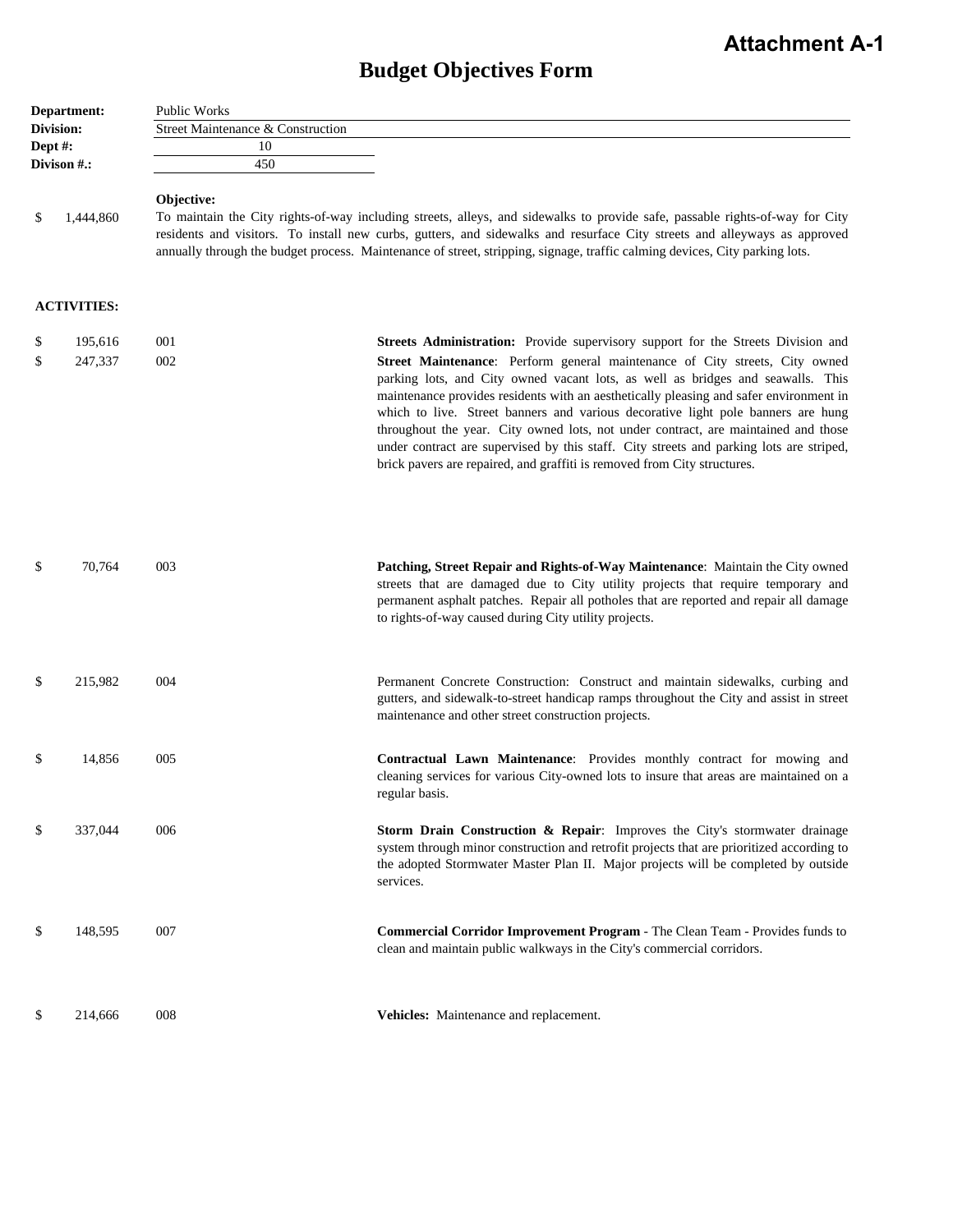| Department: | Public Works                      |                       |     |
|-------------|-----------------------------------|-----------------------|-----|
| Division:   | Street Maintenance & Construction |                       |     |
| Division #: | 450                               | <b>Objective No.:</b> | 001 |

#### **Title:** Streets Administration

| $\#$ | <b>Computation/Explanation</b>                                                                          |            | <b>Amount</b>  |
|------|---------------------------------------------------------------------------------------------------------|------------|----------------|
| 101  | 1 Streets Supervisor                                                                                    | 60,698.04  |                |
|      | 1 Streets Coordinator                                                                                   | 50,960.00  |                |
|      |                                                                                                         | 111,658.04 | 111,658        |
| 125  | <b>Salary Adjustment</b>                                                                                | 0.00       | $\overline{0}$ |
| 140  | Employer's portion of Social Security Tax @ 7.65% of Salaries<br>Savings from Flexible Benefits Program | 8,541.84   |                |
|      |                                                                                                         | 8,541.84   | 8,542          |
| 141  | Employer contribution to Pension Plan for 2 full time employees                                         | 31,931.00  | 31,931         |
| 142  | Group health premiums - \$550/mo. x 12 mos. x 2 employees                                               | 13,200.00  |                |
|      | Group dental premiums - \$15/mo. x 12 mos. x 2 employees                                                | 360.00     |                |
|      | Dependents' coverage - \$150.00/mo. x 12 mos. x 1 employee                                              | 1,800.00   |                |
|      | Life insurance premiums - .24/1000 x salaries x 12 mos                                                  | 321.58     |                |
|      | AD & D insurance premiums - .05/1000 x salaries x 12 mos                                                | 66.99      |                |
|      |                                                                                                         | 15,748.57  | 15,749         |
| 144  | Workers' Compensation coverage for General Fund Employees                                               | 5,633.00   | 5,633          |
| 302  | Centrex Lines \$15/month x 12 months                                                                    | 180.00     |                |
|      | Air Card for Laptop - \$55 x 12 months                                                                  | 0.00       |                |
|      | Long distance charges                                                                                   | 20.00      |                |
|      |                                                                                                         | 200.00     | 200            |
| 303  | <b>Business Cards</b>                                                                                   | 50.00      | 50             |
| 308  | Safety Shoe Allowance - 2 Employees @ \$50                                                              | 100.00     |                |
|      | Uniform rental/cleaning \$12.00/week x 52 weeks                                                         | 624.00     |                |
|      |                                                                                                         | 724.00     | 724            |
| 311  | <b>Janitorial Services</b>                                                                              | 1,675.00   | 1,675          |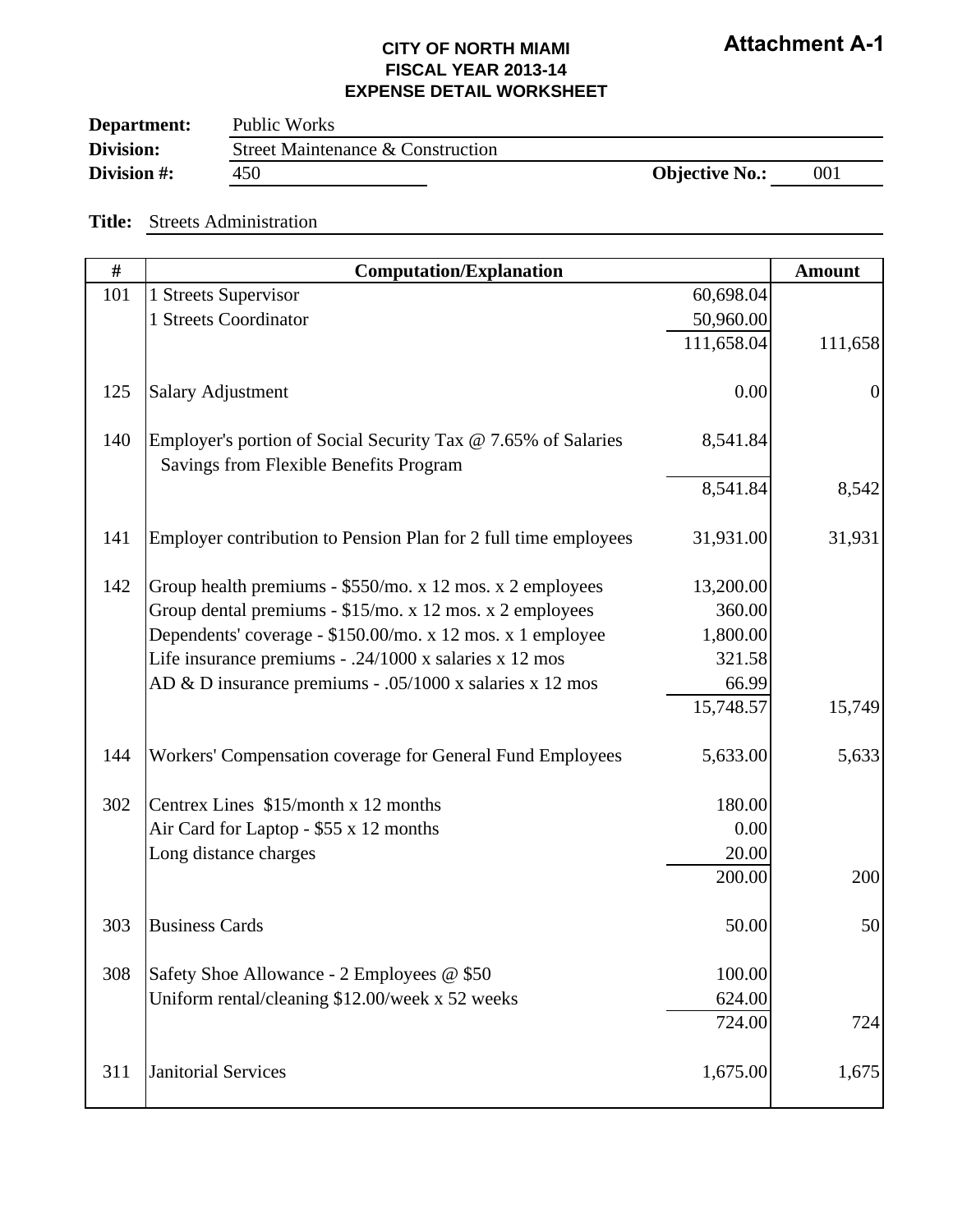| Department: | Public Works                      |                       |     |
|-------------|-----------------------------------|-----------------------|-----|
| Division:   | Street Maintenance & Construction |                       |     |
| Division #: | 450                               | <b>Objective No.:</b> | 001 |

#### **Title:** Streets Administration

| $\#$ | <b>Computation/Explanation</b>                                                                                                    |          | <b>Amount</b> |
|------|-----------------------------------------------------------------------------------------------------------------------------------|----------|---------------|
| 315  | Cellular service for Super. & Coordinator \$50/mo x 12 mos x 2                                                                    | 600.00   |               |
|      | Holiday gift cards for 2 employees                                                                                                | 0.00     |               |
|      |                                                                                                                                   | 600.00   | 600           |
| 321  | Property insurance on NE 6th Avenue Fountain                                                                                      | 364.83   | 365           |
| 405  | Contribution to the Risk Management Fund to operate the General<br>and Auto Liability programs in FY13 and maintain a Reserve for |          |               |
|      | Claims                                                                                                                            | 9,691.00 | 9,691         |
| 910  | Debt service on 2010 Pension Obligation Bonds                                                                                     | 8,798.00 | 8,798         |
|      |                                                                                                                                   |          |               |
|      |                                                                                                                                   |          |               |
|      |                                                                                                                                   |          | 195,616       |
|      |                                                                                                                                   |          |               |
|      |                                                                                                                                   |          |               |
|      |                                                                                                                                   |          |               |
|      |                                                                                                                                   |          |               |
|      |                                                                                                                                   |          |               |
|      |                                                                                                                                   |          |               |
|      |                                                                                                                                   |          |               |
|      |                                                                                                                                   |          |               |
|      |                                                                                                                                   |          |               |
|      |                                                                                                                                   |          |               |
|      |                                                                                                                                   |          |               |
|      |                                                                                                                                   |          |               |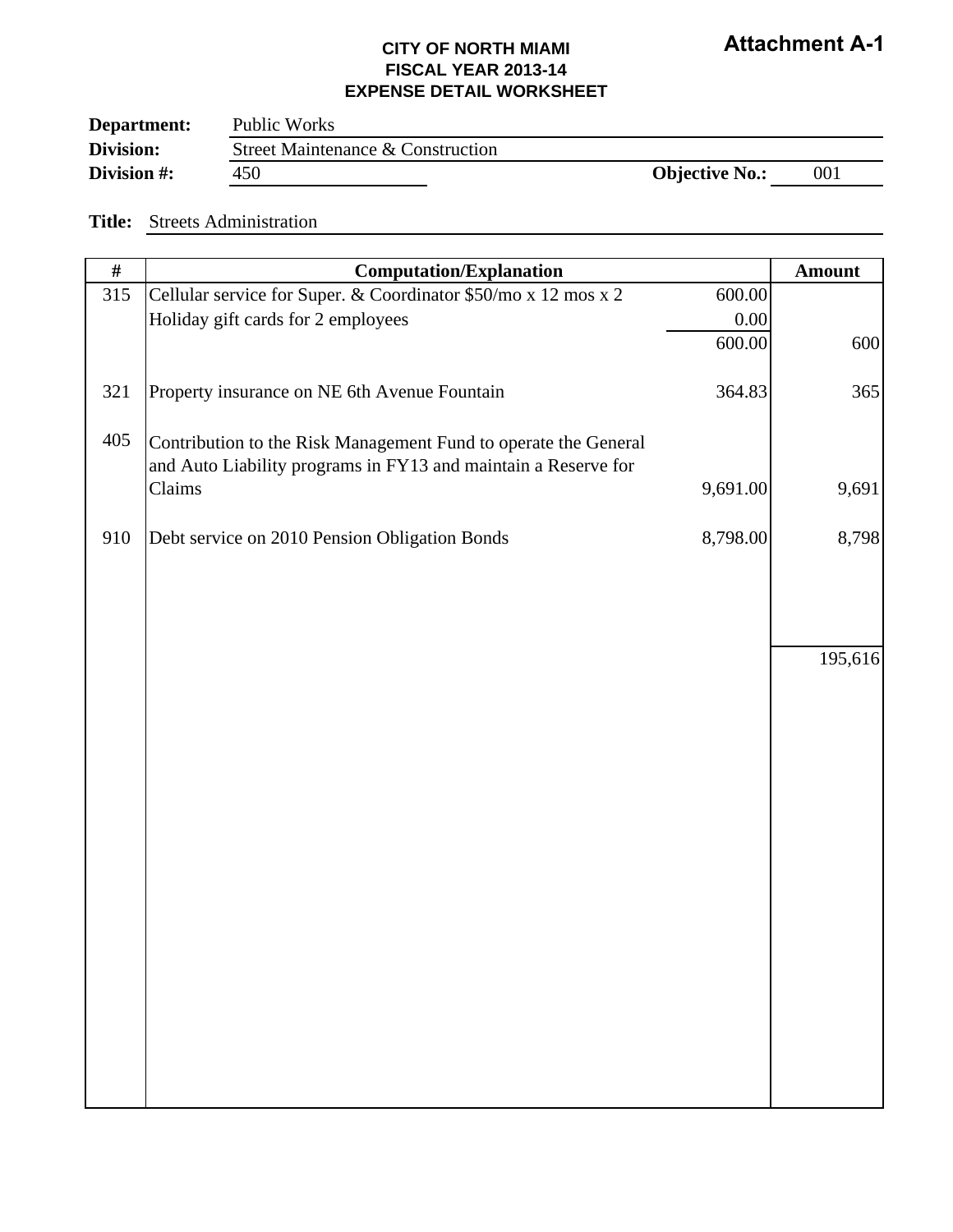| Department: | Public Works                      |                       |     |
|-------------|-----------------------------------|-----------------------|-----|
| Division:   | Street Maintenance & Construction |                       |     |
| Division #: | 450                               | <b>Objective No.:</b> | 002 |

#### **Title:** Street Maintenance

| #   | <b>Computation/Explanation</b>                                  |            | <b>Amount</b>    |
|-----|-----------------------------------------------------------------|------------|------------------|
| 101 | 1 Heavy Equipment Operator                                      | 48,769.76  |                  |
|     | 2 General Maintenance Workers                                   | 66,768.00  |                  |
|     |                                                                 | 115,537.76 | 115,538          |
| 104 | 1 Heavy Equipment Operator-2 hours                              | 70.34      |                  |
|     | 1 General Maintenance Worker-2 hours                            | 48.15      |                  |
|     |                                                                 | 118.49     | 118              |
|     |                                                                 |            |                  |
| 169 | Capitalized Labor-                                              | 0.00       | $\boldsymbol{0}$ |
| 140 | Employer's portion of Social Security Tax @ 7.65% of Salaries   | 8,847.68   | 8,848            |
| 141 | Employer contribution to Pension Plan for 3 full time employees | 33,041.00  | 33,041           |
| 142 | Group health premiums - \$550/mo. x 12 mos. x 3 employees       | 19,800.00  |                  |
|     | Group dental premiums - \$15/mo. x 12 mos. x 3 employees        | 540.00     |                  |
|     | Life insurance premiums - .24/1000 x salaries x 12 mos          | 332.75     |                  |
|     | AD & D insurance premiums - .05/1000 x salaries x 12 mos        | 69.32      |                  |
|     |                                                                 | 20,742.07  | 20,742           |
| 144 | Workers' Compensation coverage for General Fund Employees       | 5,828.00   | 5,828            |
| 308 | Uniform rental/cleaning-\$4.70/week x 52 weeks x 3 employees    | 733.20     |                  |
|     | Safety Shoe Allowance - 3 Employees @ \$50 ea.                  | 150.00     |                  |
|     |                                                                 | 883.20     | 883              |
| 311 | Debris disposal - \$800/mo x 12 mos                             | 9,600.00   | 9,600            |
| 312 | Safety items                                                    | 750.00     |                  |
|     | Saw blades                                                      | 450.00     |                  |
|     | Waterway signage replacement                                    | 130.00     |                  |
|     | Misc items such as water kegs, brooms, gloves, weed killer, etc | 990.00     |                  |
|     |                                                                 | 2,320.00   | 2,320            |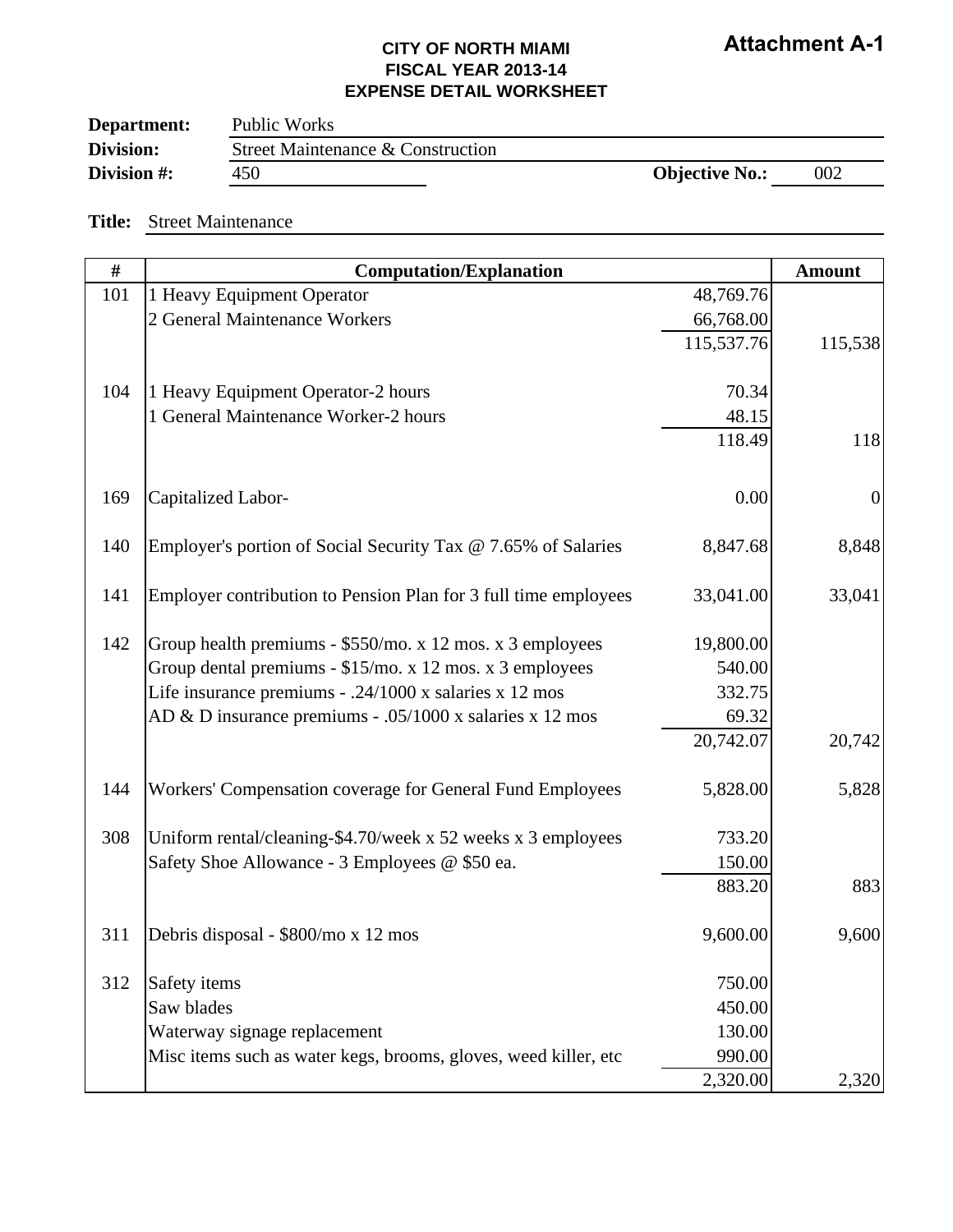| Department: | Public Works                      |                       |     |
|-------------|-----------------------------------|-----------------------|-----|
| Division:   | Street Maintenance & Construction |                       |     |
| Division #: | 450                               | <b>Objective No.:</b> | 002 |

#### **Title:** Street Maintenance

| $\#$ | <b>Computation/Explanation</b>                             |           | <b>Amount</b>    |
|------|------------------------------------------------------------|-----------|------------------|
|      |                                                            |           |                  |
| 315  | Maintenance fee per agreement with Johnson & Wales Univer. | 1.00      |                  |
|      | Holiday gift cards for 3 employees                         | $0.00\,$  |                  |
|      |                                                            | 1.00      | $\mathbf{1}$     |
|      |                                                            |           |                  |
| 316  | Miscellaneous tools as needed to complete tasks            | 865.00    | 865              |
|      |                                                            |           |                  |
| 317  | Streets lights (2 accounts) Moved to Half-Cent Surtax Fd   | 0.00      |                  |
|      | Parking lot lights-Downtown Redevelopment (4 accounts)     | 8,549.20  |                  |
|      | Keystone Entrance light                                    | 556.80    |                  |
|      | Street equipment shed                                      | 232.00    |                  |
|      | Industrial parking lot lights (3 accounts)                 | 1,756.24  |                  |
|      | Security lights at 770 NE 128 & 12898 NE 8 Ave             | 464.00    |                  |
|      | Pocket Park-2 accounts                                     | 1,160.00  |                  |
|      | <b>Butler Building</b>                                     | 1,600.00  |                  |
|      | 125th St light project maint \$820/mo. X 12 months         | 9,840.00  |                  |
|      |                                                            | 24,158.24 | 24,158           |
| 329  | Paint, lumber, nails, miscellaneous building supplies      | 150.00    | 150              |
| 330  | Fence repair parts, misc repair parts & bulbs              | 618.00    |                  |
|      | Paint for striping parking lots & bumpers                  | 618.00    |                  |
|      | Replacement bulbs and ballasts for parking lot lights      | 1,030.00  |                  |
|      |                                                            | 2,266.00  | 2,266            |
| 333  | Sand, limerock, traffic paint                              | 2,256.73  | 2,257            |
| 334  | Fence and bridge paint                                     | 140.00    |                  |
|      | Cement, concrete blocks/bricks, replacement sod            | 1,300.00  |                  |
|      | Nuts & bolts for sign repair                               | 150.00    |                  |
|      |                                                            | 1,590.00  | 1,590            |
|      |                                                            |           |                  |
| 402  | Sanitation services \$454.82/month x 12 months for         |           |                  |
|      | Downtown Redevelopment and bus shelters                    | 0.00      | $\boldsymbol{0}$ |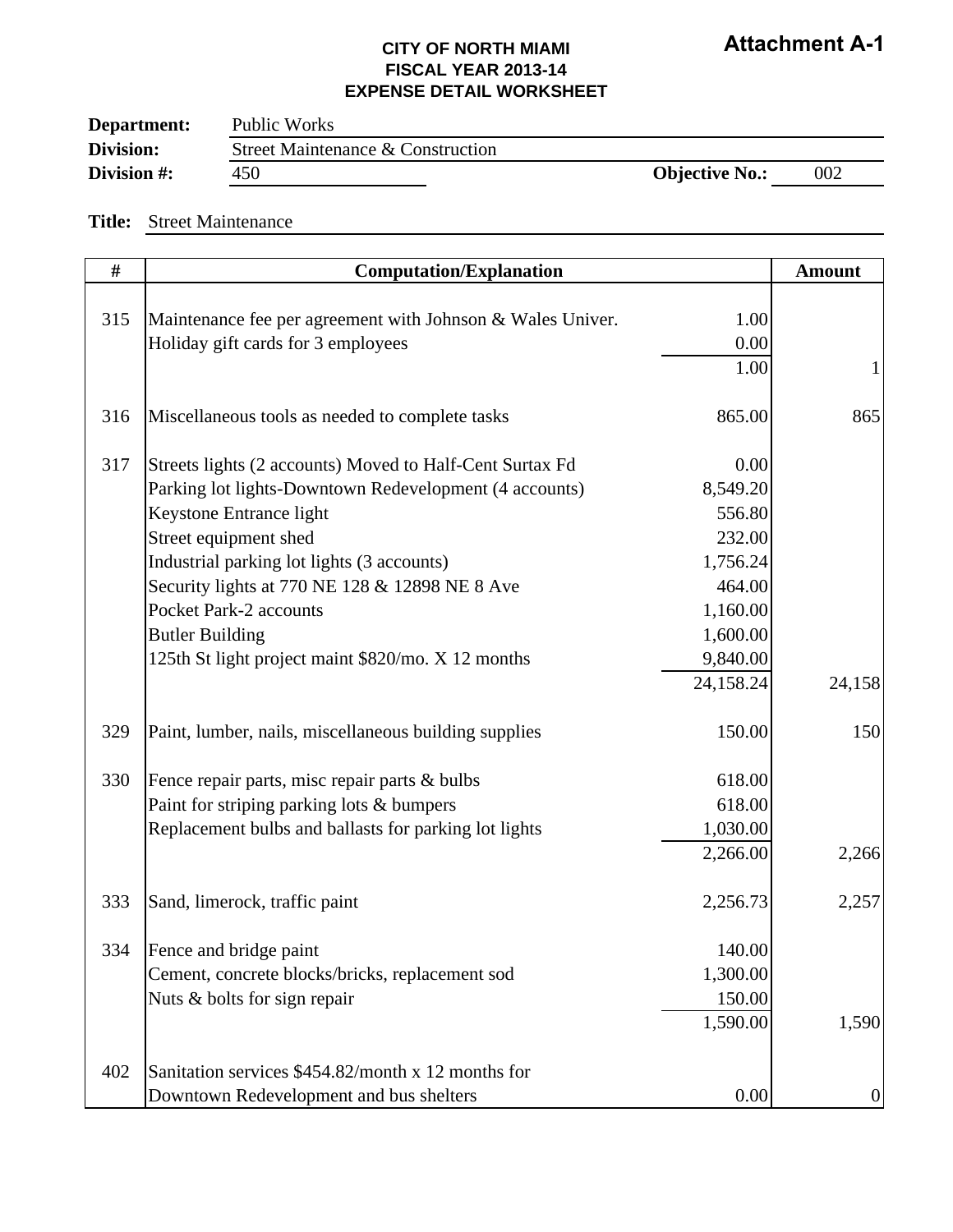| Department: | Public Works                      |                       |     |
|-------------|-----------------------------------|-----------------------|-----|
| Division:   | Street Maintenance & Construction |                       |     |
| Division #: | 450                               | <b>Objective No.:</b> | 002 |

#### **Title:** Street Maintenance

| $\#$ | <b>Computation/Explanation</b>                                                                                                              |           | <b>Amount</b>    |
|------|---------------------------------------------------------------------------------------------------------------------------------------------|-----------|------------------|
| 405  | Contribution to the Risk Management Fund to operate the General<br>and Auto Liability programs in FY13 and maintain a Reserve for<br>Claims | 10,028.00 | 10,028           |
| 411  | Stormwater Utility charge for City-owned parking lots<br>86 ERU's @ \$5.65/ERU/month x 12 months                                            | $0.00\,$  | $\boldsymbol{0}$ |
| 910  | Debt service on 2010 Pension Obligation Bonds                                                                                               | 9,104.00  | 9,104            |
|      |                                                                                                                                             |           |                  |
|      |                                                                                                                                             |           | 247,337          |
|      |                                                                                                                                             |           |                  |
|      |                                                                                                                                             |           |                  |
|      |                                                                                                                                             |           |                  |
|      |                                                                                                                                             |           |                  |
|      |                                                                                                                                             |           |                  |
|      |                                                                                                                                             |           |                  |
|      |                                                                                                                                             |           |                  |
|      |                                                                                                                                             |           |                  |
|      |                                                                                                                                             |           |                  |
|      |                                                                                                                                             |           |                  |
|      |                                                                                                                                             |           |                  |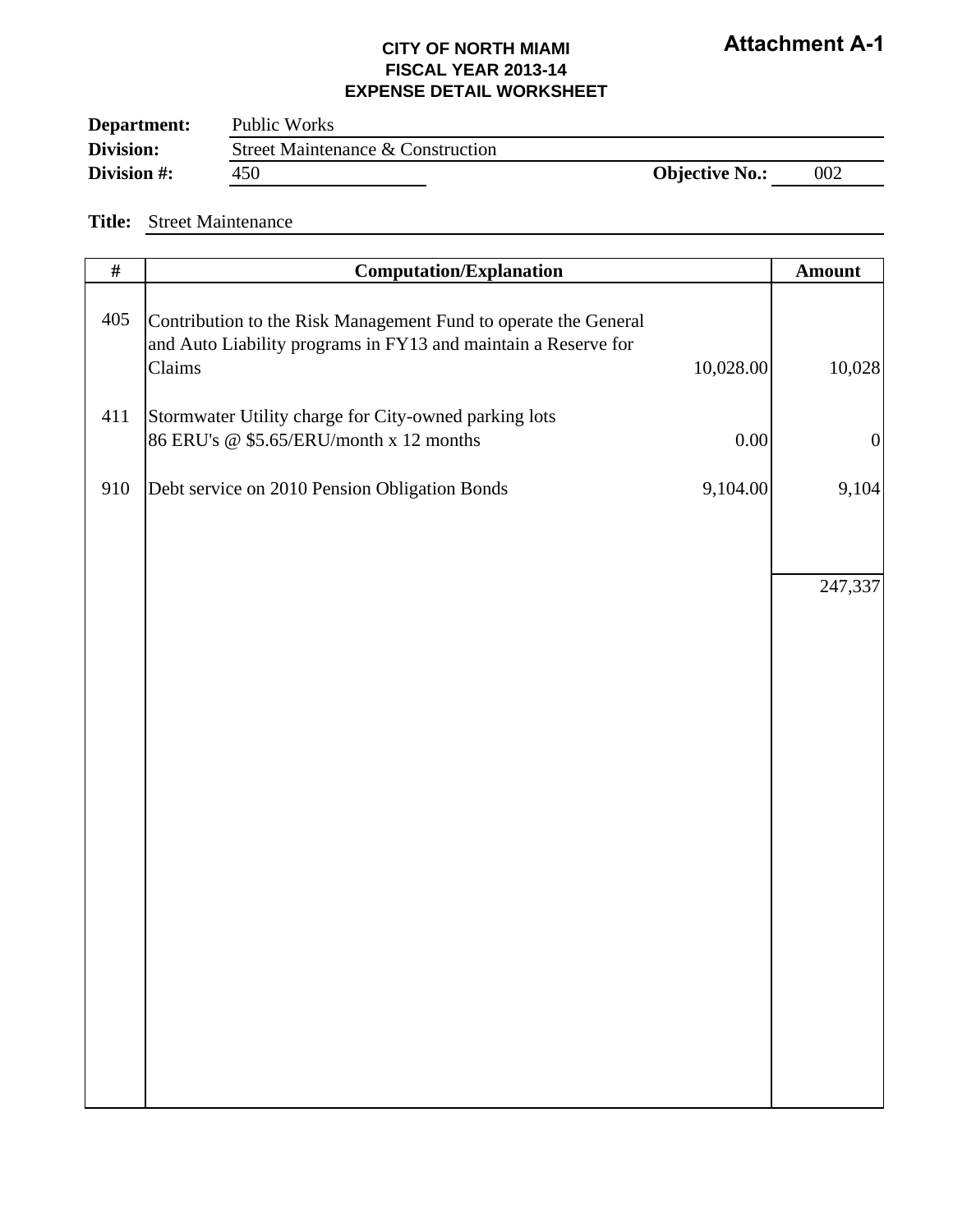### **CITY OF NORTH MIAMI FISCAL YEAR 2013-14 EXPENSE DETAIL WORKSHEET**

| Department: | Public Works                      |                       |     |
|-------------|-----------------------------------|-----------------------|-----|
| Division:   | Street Maintenance & Construction |                       |     |
| Division #: | 450                               | <b>Objective No.:</b> | 003 |

**Title:** General Patching, Street Repair, and Rights-of-Way Maintenance

| $\#$ | <b>Computation/Explanation</b>                                   |           | <b>Amount</b>    |
|------|------------------------------------------------------------------|-----------|------------------|
| 101  | 3 Heavy Equipment Operators                                      |           |                  |
|      | 1 General Maintenance Worker                                     |           |                  |
|      | 1 Motor Equipment Operator                                       |           |                  |
|      |                                                                  | 0.00      | $\boldsymbol{0}$ |
|      |                                                                  |           |                  |
| 104  | Heavy Equipment Operator 8 hours                                 | 0.00      |                  |
|      | <b>General Maintenance Worker 8 hours</b>                        | 0.00      |                  |
|      | Motor Equipment Operator 8 hours                                 | 0.00      |                  |
|      |                                                                  | 0.00      | $\overline{0}$   |
| 125  |                                                                  | 0.00      | $\overline{0}$   |
|      | <b>Salary Adjustment</b>                                         |           |                  |
| 140  | Employer's portion of Social Security Tax @ 7.65% of Salaries    | 0.00      |                  |
|      | Savings from Flexible Benefits Program                           | 0.00      |                  |
|      |                                                                  | 0.00      | $\overline{0}$   |
|      |                                                                  |           |                  |
| 141  | Employer contribution to Pension Plan for 4 full time employees  | 0.00      | $\mathbf{0}$     |
| 142  | Group health premiums - \$500/mo. x 12 mos. x 4 employees        | 24,000.00 |                  |
|      | Group dental premiums - \$15/mo. x 12 mos. x 4 employees         | 720.00    |                  |
|      | Dependents' coverage - \$150.00/mo. x 12 mos. x 3 employees      | 5,400.00  |                  |
|      | Life insurance premiums - .24/1000 x salaries x 12 mos           | 0.00      |                  |
|      | AD & D insurance premiums - .05/1000 x salaries x 12 mos         | 0.00      |                  |
|      |                                                                  | 30,120.00 | 30,120           |
|      |                                                                  |           |                  |
| 144  | Workers' Compensation coverage for General Fund Employees        | 0.00      | $\overline{0}$   |
| 308  | Uniform rental/cleaning \$5.00/week x 52 weeks x 4 workers       | 1,040.00  |                  |
|      | Safety Shoe Allowance - 4 Employees @ \$50 ea,                   | 200.00    |                  |
|      |                                                                  | 1,240.00  | 1,240            |
|      |                                                                  |           |                  |
| 312  | Brooms, gloves, raincoats, safety glasses & vests, misc supplies | 840.00    |                  |
|      | Asphalt cutting blades                                           | 400.00    |                  |
|      |                                                                  | 1,240.00  | 1,240            |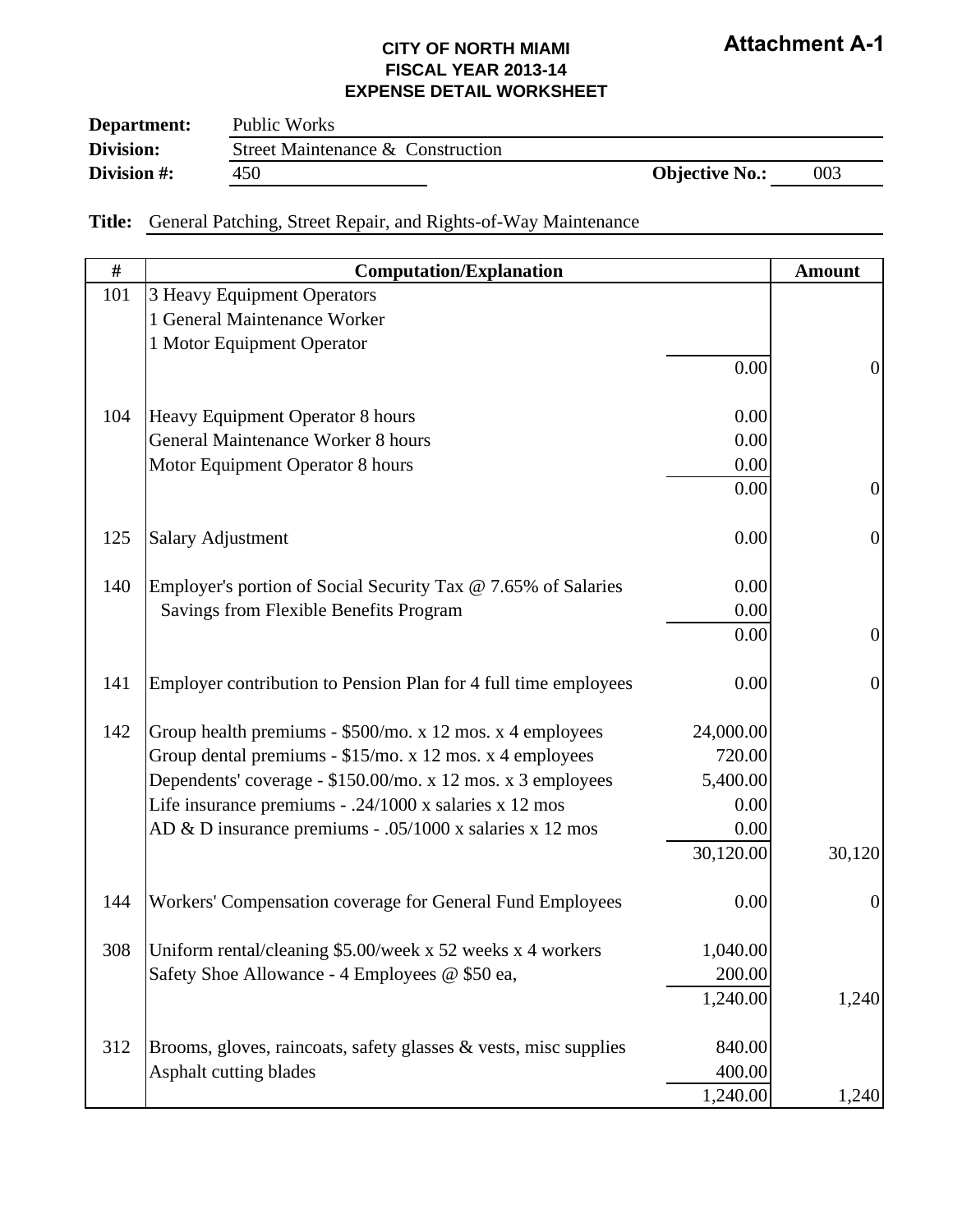| Department: | Public Works                      |                       |     |
|-------------|-----------------------------------|-----------------------|-----|
| Division:   | Street Maintenance & Construction |                       |     |
| Division #: | 450                               | <b>Objective No.:</b> | 003 |

**Title:** General Patching, Street Repair, and Rights-of-Way Maintenance

| $\#$ | <b>Computation/Explanation</b>                                  |           | <b>Amount</b>  |
|------|-----------------------------------------------------------------|-----------|----------------|
| 316  | Miscellaneous tools as needed to complete tasks                 | 834.30    | 834            |
|      |                                                                 |           |                |
| 333  | Asphalt 2.5 tons/day x 150 days x \$80/ton                      | 30,000.00 |                |
|      | LP gas for asphalt truck                                        | 1,000.00  |                |
|      | Sand 150 tons \$18.00/ton                                       | 2,700.00  |                |
|      | Limerock 180 tons @ \$16.00/ton                                 | 2,880.00  |                |
|      | Asphalt emulsion 250 gallons @ \$3.00/gallon                    | 750.00    |                |
|      |                                                                 | 37,330.00 | 37,330         |
| 405  | Contribution to the Risk Management Fund to operate the General |           |                |
|      | and Auto Liability programs in FY13 and maintain a Reserve for  |           |                |
|      | Claims                                                          | 0.00      | $\overline{0}$ |
|      |                                                                 |           |                |
| 910  | Debt service on 2010 Pension Obligation Bonds                   | 0.00      | $\overline{0}$ |
|      |                                                                 |           |                |
|      | TRANSFERRED TO 1/2 CENT SURTAX D.U. 551 - \$360,360             |           |                |
|      |                                                                 |           |                |
|      |                                                                 |           | 70,764         |
|      |                                                                 |           |                |
|      |                                                                 |           |                |
|      |                                                                 |           |                |
|      |                                                                 |           |                |
|      |                                                                 |           |                |
|      |                                                                 |           |                |
|      |                                                                 |           |                |
|      |                                                                 |           |                |
|      |                                                                 |           |                |
|      |                                                                 |           |                |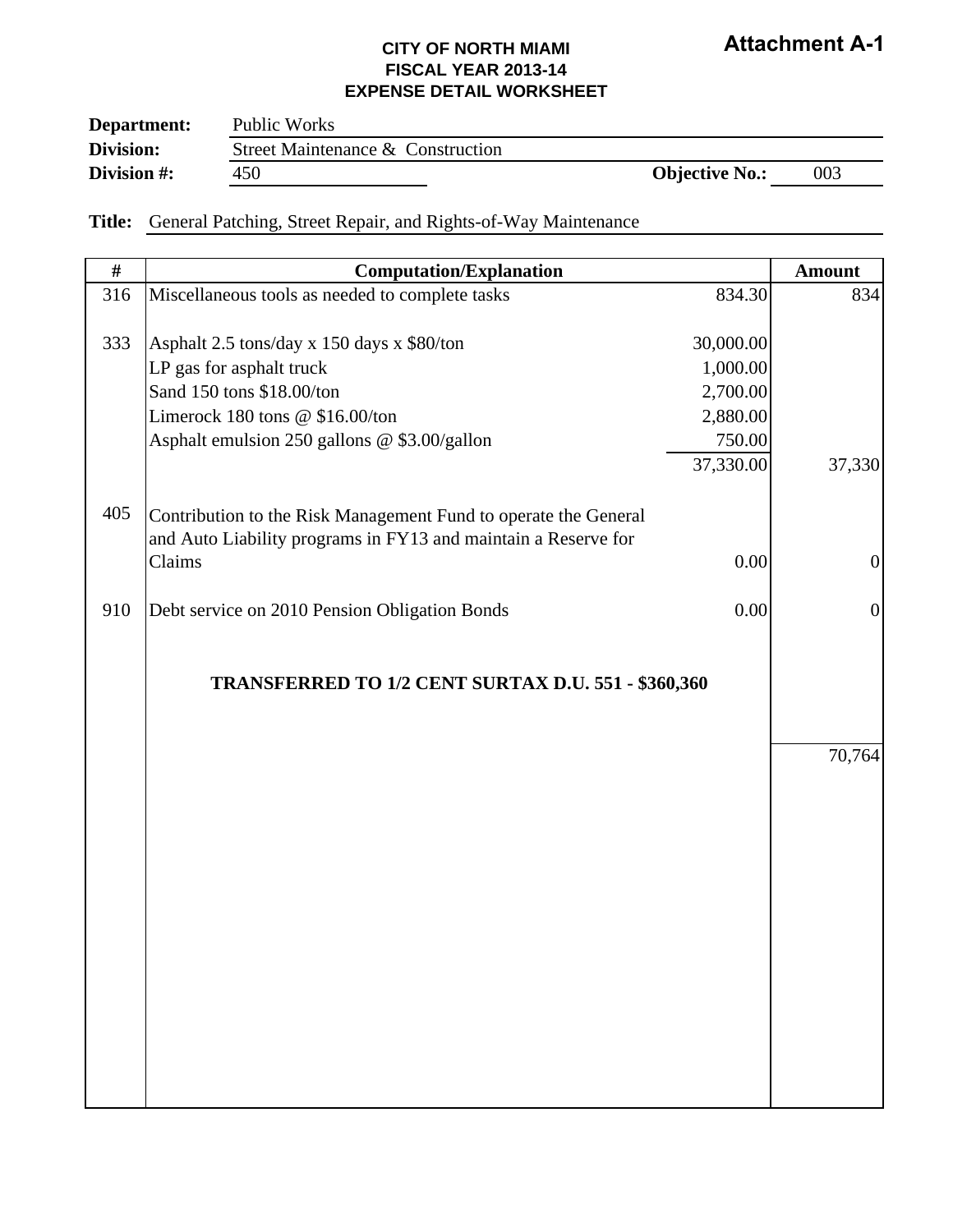| Department: | Public Works                      |                       |     |
|-------------|-----------------------------------|-----------------------|-----|
| Division:   | Street Maintenance & Construction |                       |     |
| Division #: | 450                               | <b>Objective No.:</b> | 004 |

**Title:** Permanent Concrete Construction

| #   | <b>Computation/Explanation</b>                                  |           | <b>Amount</b>  |
|-----|-----------------------------------------------------------------|-----------|----------------|
| 101 | 2 Maintenance Mechanics                                         | 69,742.40 |                |
|     | 1 General Maintenance Worker                                    | 28,038.40 |                |
|     |                                                                 | 97,780.80 | 97,781         |
|     |                                                                 |           |                |
| 169 | Capitalized Labor-Sidewalk repairs                              | 0.00      |                |
|     | Capitalized Labor-Curb & Gutter                                 |           |                |
|     |                                                                 | 0.00      | $\overline{0}$ |
| 125 | <b>Salary Adjustment</b>                                        |           | $\overline{0}$ |
| 140 | Employer's portion of Social Security Tax @ 7.65% of Salaries   | 7,480.25  |                |
|     | Savings from Flexible Benefits Program                          | 0.00      |                |
|     |                                                                 | 7,480.25  | 7,480          |
|     |                                                                 |           |                |
| 141 | Employer contribution to Pension Plan for 3 full time employees | 31,871.00 | 31,871         |
| 142 | Group health premiums - \$550/mo. x 12 mos. x 3 employees       | 19,800.00 |                |
|     | Group dental premiums - \$15/mo. x 12 mos. x 3 employees        | 540.00    |                |
|     | Life insurance premiums - .24/1000 x salaries x 12 mos          | 281.61    |                |
|     | AD & D insurance premiums - .05/1000 x salaries x 12 mos        | 58.67     |                |
|     |                                                                 | 20,680.28 | 20,680         |
| 144 | Workers' Compensation coverage for General Fund Employees       | 5,622.00  | 5,622          |
|     |                                                                 |           |                |
| 308 | Uniform rental \$6.12/week x 52 weeks x 3 workers               | 954.72    |                |
|     | Safety Shoe Allowance - 3 Employees @ \$50 ea                   | 150.00    |                |
|     |                                                                 | 1,104.72  | 1,105          |
| 312 | Safety glasses, vests, raincoats, tarps & misc supplies         | 1,200.00  |                |
|     | Saw blades                                                      | 800.00    |                |
|     |                                                                 | 2,000.00  | 2,000          |
|     |                                                                 |           |                |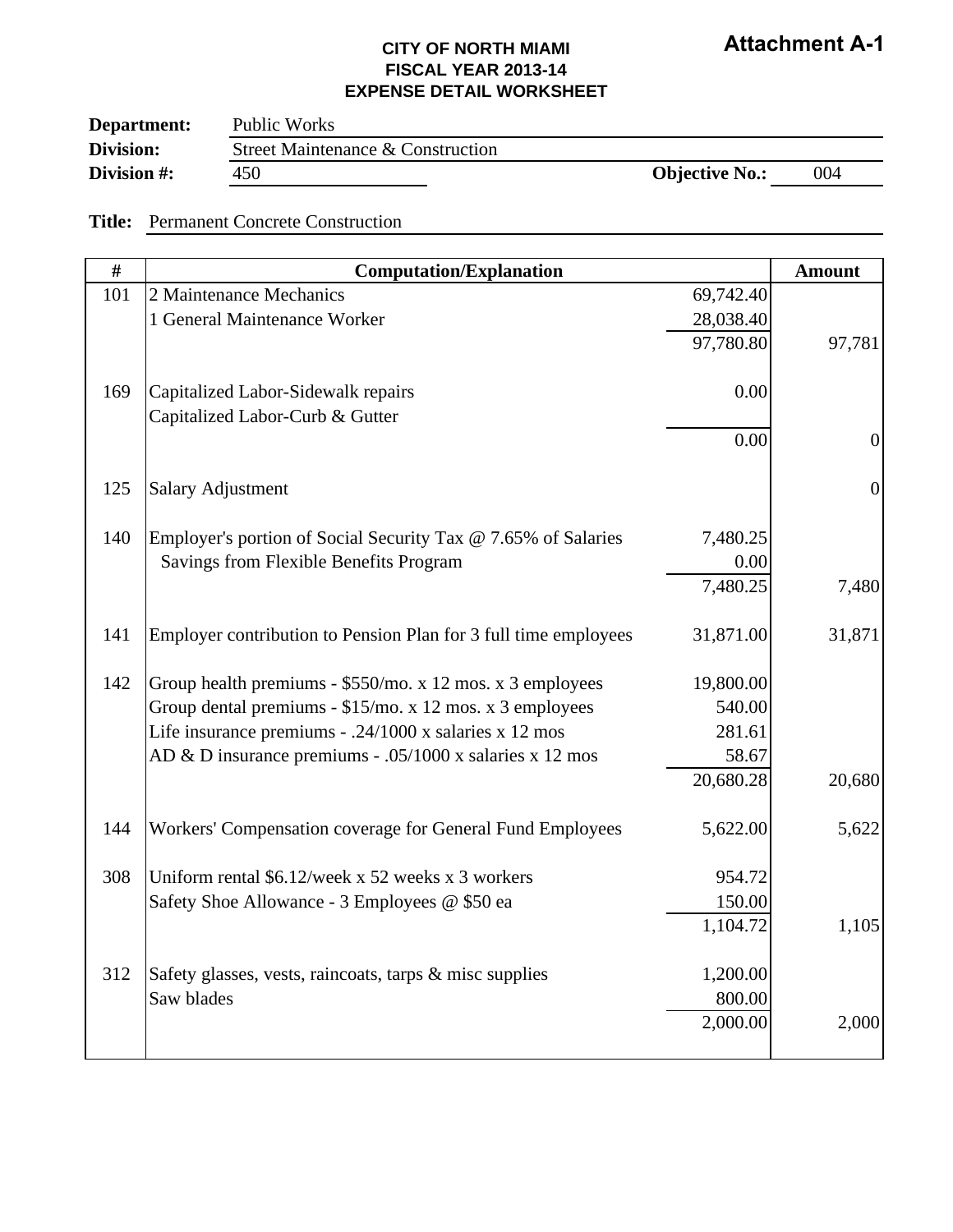| Department: | Public Works                      |                       |     |
|-------------|-----------------------------------|-----------------------|-----|
| Division:   | Street Maintenance & Construction |                       |     |
| Division #: | 450                               | <b>Objective No.:</b> | 004 |

**Title:** Permanent Concrete Construction

| #   | <b>Computation/Explanation</b>                                                                                                    |           | <b>Amount</b> |
|-----|-----------------------------------------------------------------------------------------------------------------------------------|-----------|---------------|
| 315 | 1/3 Pepper Pk Solid Waste Oper. Permit (# SW-1156)                                                                                | 5,000.00  |               |
|     | Water Quality Testing - Pepper Pk Lake: 1/3 of testing,                                                                           |           |               |
|     | monitoring & reporting 2 tests @ 734/test x $1/3$                                                                                 | 1,000.00  |               |
|     | Backflow inspection fee-NE 6 Ave & W Dixie Hwy                                                                                    | 0.00      |               |
|     |                                                                                                                                   | 6,000.00  | 6,000         |
| 316 | Miscellaneous tools as needed to complete tasks                                                                                   | 908.46    | 908           |
| 334 | Concrete for repairs-approx 84 cu yds @ \$86/cu yd                                                                                | 7,224.00  |               |
|     | plus environmental surcharge $@$ \$10/delivery x 6 deliveries                                                                     | 60.00     |               |
|     | Steel, sand, expansion joints, bag cement, blocks & bricks                                                                        | 2,620.32  |               |
|     | Sod-10 pallets @ \$98/pallet                                                                                                      | 980.00    |               |
|     |                                                                                                                                   | 10,884.32 | 10,884        |
| 405 | Contribution to the Risk Management Fund to operate the General<br>and Auto Liability programs in FY13 and maintain a Reserve for |           |               |
|     | Claims                                                                                                                            | 9,673.00  | 9,673         |
| 910 | Debt service on 2010 Pension Obligation Bonds                                                                                     | 8,781.00  |               |
|     |                                                                                                                                   | 13,197.00 |               |
|     |                                                                                                                                   | 21,978.00 | 21,978        |
|     |                                                                                                                                   |           |               |
|     |                                                                                                                                   |           | 215,982       |
|     |                                                                                                                                   |           |               |
|     |                                                                                                                                   |           |               |
|     |                                                                                                                                   |           |               |
|     |                                                                                                                                   |           |               |
|     |                                                                                                                                   |           |               |
|     |                                                                                                                                   |           |               |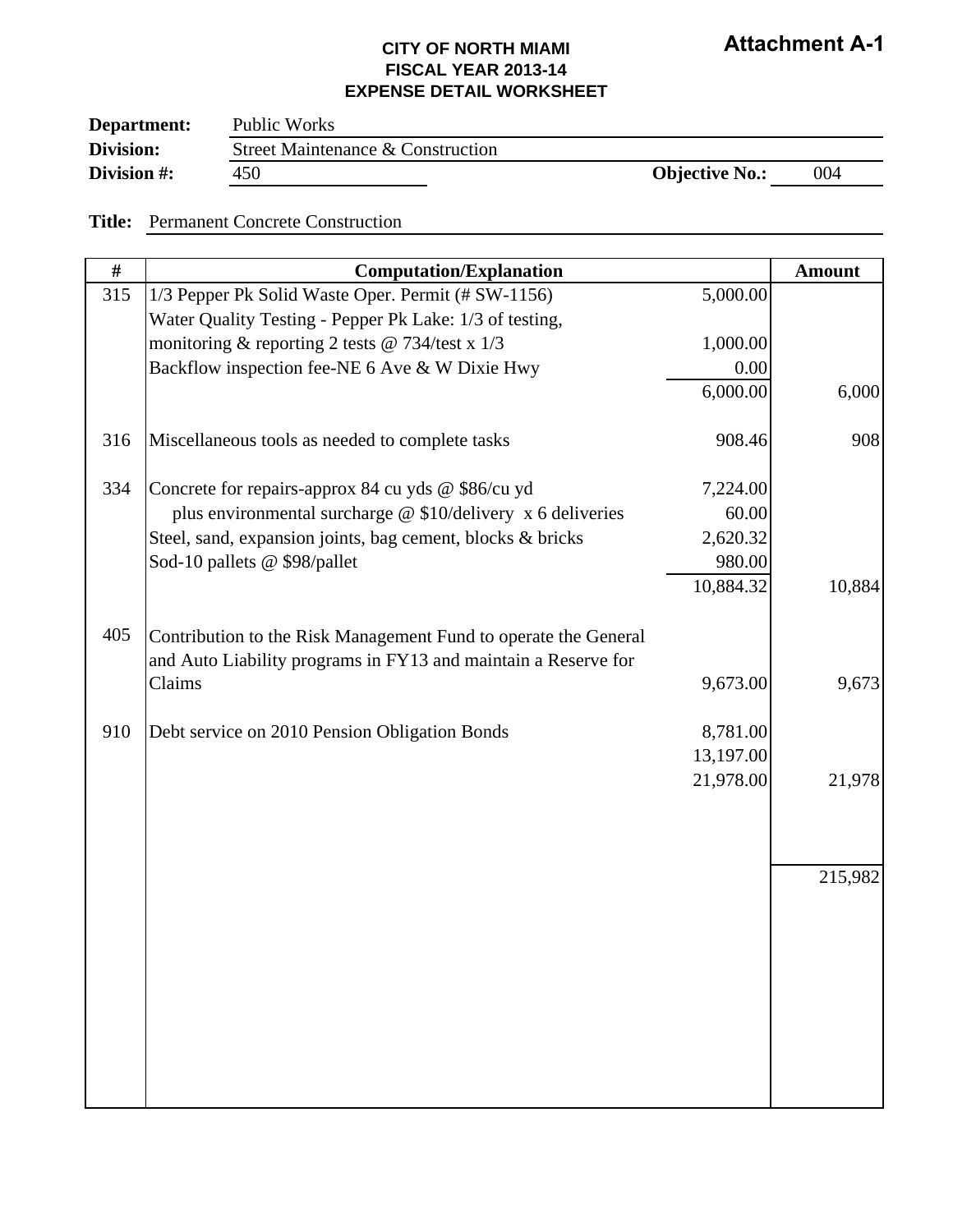| Department: | Public Works                      |                       |     |
|-------------|-----------------------------------|-----------------------|-----|
| Division:   | Street Maintenance & Construction |                       |     |
| Division #: | 450                               | <b>Objective No.:</b> | 005 |

**Title:** Contractual Lawn Maintenance

| #   | <b>Computation/Explanation</b>                                      |           | <b>Amount</b> |
|-----|---------------------------------------------------------------------|-----------|---------------|
| 311 | Monthly contractual lawn maintenance-public-right-of-ways           |           |               |
|     | as follows:                                                         |           |               |
|     |                                                                     |           |               |
|     | NE 140 Street to NE 143 Street-east & west of W Dixie Hwy           |           |               |
|     | 126 & 127 Street strip between Svc Station & Domino's               |           |               |
|     | on W Dixie Hwy                                                      |           |               |
|     | 6 guardrails along the w side of I-95 fr NW 120 St to NW 134        |           |               |
|     | 6 guardrails along Arch Crk Rd fr NE 125 St N to 16th Ave           |           |               |
|     | Guardrail at NE 142 Street and NE 20 Avenue                         |           |               |
|     | Swale areas s side of 139 St from NE 11 Ave to W Dixie Hwy          |           |               |
|     | Grass areas in the public parking lots NE 18 Ave from               |           |               |
|     | 143 St to 146 St                                                    |           |               |
|     | Guardrail at NE 14 Ave from 125 to 126 Street                       |           |               |
|     | - Service provided monthly at \$92/mo. x 12 mos.                    | 1,104.00  |               |
|     |                                                                     |           |               |
|     | Monthly contractual lawn maintenance on public right-of-ways        |           |               |
|     | as follows:                                                         |           |               |
|     | Vacant lots behind Javan Lumber btwn NW 7 Ave & I-95                |           |               |
|     | from 127 Street to 129 Street                                       |           |               |
|     | Guardrails-135 St to NE 16 Ave $\&$ NE 115 Ave to NE 125 St         |           |               |
|     | - Service to be provided 2 times per month at \$110/visit           |           |               |
|     | x 12 months                                                         | 2,640.00  |               |
|     | Maintenance of 12 street closures $12 \times \frac{65}{m}$ x 12 mos | 0.00      |               |
|     | City Parking lot#7-NE 18th Ave & 143 Street                         |           |               |
|     | \$150/month x 12 months                                             | 1,800.00  |               |
|     | City parking -outside perimeter-4 corner stripes NE 18th Ave &      |           |               |
|     | 144 Street \$200/month x 12 months                                  | 2,400.00  |               |
|     | Swale area along Keystone Wall                                      |           |               |
|     | \$188/visit x 24 visits                                             | 4,512.00  |               |
|     | Vacant lot across from Penny Sugarman Tennis Courts                 |           |               |
|     | \$100/month x 12 months                                             | 0.00      |               |
|     | Outside & Inside Motorpool Complex                                  |           |               |
|     | \$200/month x 12 months                                             | 2,400.00  |               |
|     |                                                                     | 14,856.00 | 14,856        |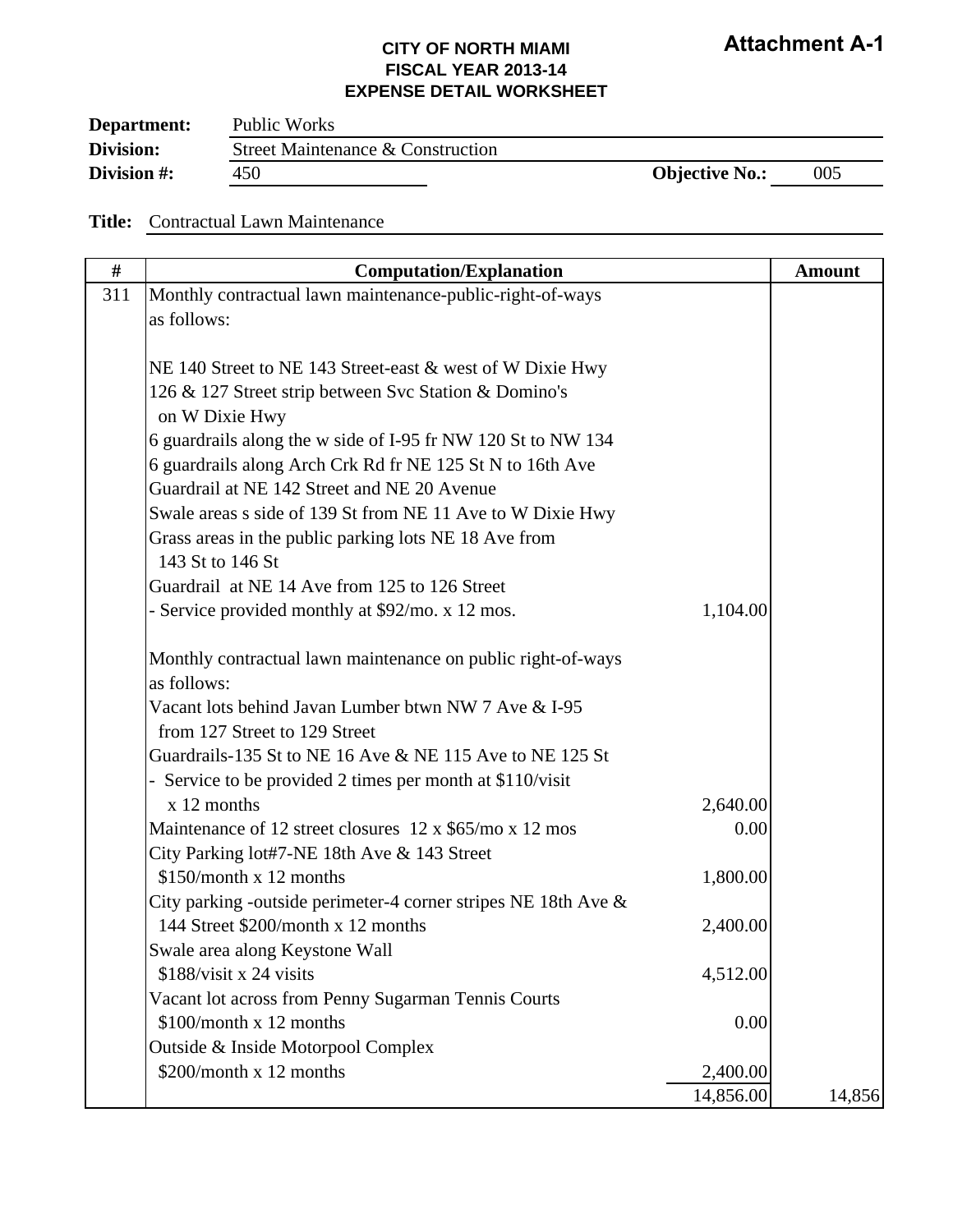| Department: | Public Works                      |                       |     |
|-------------|-----------------------------------|-----------------------|-----|
| Division:   | Street Maintenance & Construction |                       |     |
| Division #: | 450                               | <b>Objective No.:</b> | 006 |

<u> 1989 - Johann Barnett, fransk politiker (</u>

**Title:** Storm Drain Construction & Repair

| #   | <b>Computation/Explanation</b>                                  |            | <b>Amount</b>    |
|-----|-----------------------------------------------------------------|------------|------------------|
| 101 | 1 Heavy Equipment Operator                                      | 49,601.76  |                  |
|     | 1 Motor Equipment Operator                                      | 30,867.20  |                  |
|     | 2 General Maintenance Workers                                   | 54,808.00  |                  |
|     |                                                                 | 135,276.96 | 135,277          |
| 104 | 1 Heavy Equipment Operator 10 hours                             | 357.71     |                  |
|     | 1 General Maintenance Worker 10 hours                           | 197.63     |                  |
|     |                                                                 | 555.34     | 555              |
| 125 | <b>Salary Adjustment</b>                                        | 0.00       | $\boldsymbol{0}$ |
| 140 | Employer's portion of Social Security Tax @ 7.65% of Salaries   | 10,391.15  | 10,391           |
| 141 | Employer contribution to Pension Plan for 4 full time employees | 38,762.00  | 38,762           |
| 142 | Group health premiums - \$550/mo. x 12 mos. x 4 employees       | 26,400.00  |                  |
|     | Group dental premiums - \$15/mo. x 12 mos. x 4 employees        | 720.00     |                  |
|     | Dependents' coverage - \$150.00/mo. x 12 mos. x 1 employee      | 1,800.00   |                  |
|     | Life insurance premiums - .24/1000 x salaries x 12 mos          | 389.60     |                  |
|     | AD & D insurance premiums - .05/1000 x salaries x 12 mos        | 81.17      |                  |
|     |                                                                 | 29,390.77  | 29,391           |
| 144 | Workers' Compensation coverage for Stormwater Employees         | 6,838.00   | 6,838            |
| 302 | Base charge (895-5871) \$8/month x 12 months                    | 96.00      | 96               |
| 308 | Uniform rental/cleaning-4 employees \$5.00/wk x 52 weeks        | 1,040.00   |                  |
|     | Safety shoes 4 @ 50 each                                        | 200.00     |                  |
|     |                                                                 | 1,240.00   | 1,240            |
| 312 | Safety items including gloves, glasses, vests, ear muffs, etc   | 524.00     |                  |
|     | Misc items such as utility knives, water kegs, flashlights,     |            |                  |
|     | raincoats, boots, hand cleaner, brooms, batteries, etc.         | 320.00     |                  |
|     | Barricades, traffic cones, chains & hooks, anti-hydro           | 1,320.00   |                  |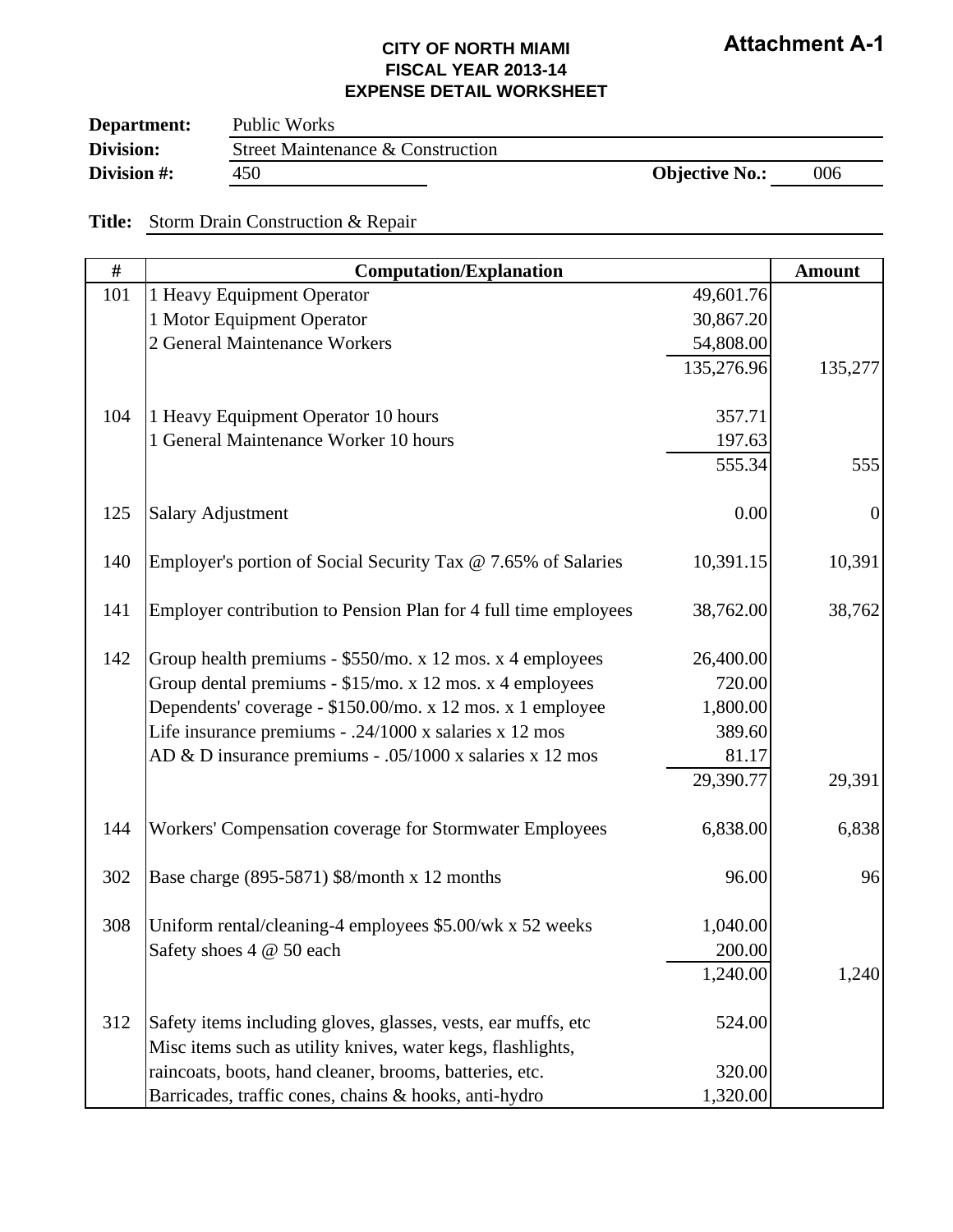| Department: | Public Works                      |                       |     |
|-------------|-----------------------------------|-----------------------|-----|
| Division:   | Street Maintenance & Construction |                       |     |
| Division #: | 450                               | <b>Objective No.:</b> | 006 |

<u> 1989 - Johann Barn, mars ann an t-Amhair an t-Amhair an t-Amhair an t-Amhair an t-Amhair an t-Amhair an t-Amh</u>

**Title:** Storm Drain Construction & Repair

| $\#$  |                                                                                                                                             |                                                                                                                                                                           |      | <b>Computation/Explanation</b> |         |           |                                                | <b>Amount</b> |
|-------|---------------------------------------------------------------------------------------------------------------------------------------------|---------------------------------------------------------------------------------------------------------------------------------------------------------------------------|------|--------------------------------|---------|-----------|------------------------------------------------|---------------|
| cont. |                                                                                                                                             |                                                                                                                                                                           |      |                                |         |           | 2,164.00                                       | 2,164         |
| 315   |                                                                                                                                             | Safety shoe allowance for 4 employees @ \$50 each<br>Holiday bonus gift certificates for 4 employees                                                                      |      | 200.00<br>0.00<br>200.00       | 200     |           |                                                |               |
| 316   |                                                                                                                                             | Miscellaneous tools as required                                                                                                                                           |      |                                |         |           |                                                | 816           |
| 320   |                                                                                                                                             | Lease #3-Pymts 23-26 of 28 (Roller w/Trailer $@$ \$1,655.71/qtr)                                                                                                          |      |                                |         |           | 6,622.84                                       | 6,623         |
| 331   |                                                                                                                                             | Repairs to mobile radios as needed                                                                                                                                        |      |                                |         |           | 75.00                                          | 75            |
| 334   | Materials needed to construct and repair the drainage system<br>including storm grates, concrete blocks, pipe, rock and sand                |                                                                                                                                                                           |      |                                |         | 4,680.00  | 4,680                                          |               |
| 405   | Contribution to the Risk Management Fund to operate the General<br>and Auto Liability programs in FY13 and maintain a Reserve for<br>Claims |                                                                                                                                                                           |      |                                |         | 11,765.00 | 11,765                                         |               |
| 441   |                                                                                                                                             | Misc. Vehicle Maintenance - 3 Vehicle x 535/mo x 12 mo.<br>Misc. Vehicle Maintenance - 1 Vehicle x 535/mo x 12 mo.<br>Equipment Maintenance - Various x \$151/mo x 12 mo. |      |                                |         |           | 19,260.00<br>6,420.00<br>1,810.89<br>27,490.89 | 27,491        |
|       | 2067                                                                                                                                        | 450                                                                                                                                                                       | 2003 | Ford                           | $F-350$ |           |                                                |               |
|       | 3010                                                                                                                                        | 450                                                                                                                                                                       | 1999 | Sterling                       | Dump Tr |           |                                                |               |
|       | 3012                                                                                                                                        | 450                                                                                                                                                                       | 2001 | Sterling                       | Dump Tr |           |                                                |               |
|       | 5021                                                                                                                                        | 450                                                                                                                                                                       | 2000 | <b>Trash Pump</b>              |         |           |                                                |               |
|       | 5031                                                                                                                                        | 450                                                                                                                                                                       | 2000 | Arrow Board                    |         |           |                                                |               |
|       | 5039                                                                                                                                        | 450                                                                                                                                                                       | 2002 | Air Compressor                 |         |           |                                                |               |
|       | 5052                                                                                                                                        | 450                                                                                                                                                                       | 2006 | Compactor                      |         |           |                                                |               |
|       | 3023                                                                                                                                        | 450                                                                                                                                                                       | 2007 | <b>Trash Truck</b>             |         |           |                                                |               |
|       | 5078                                                                                                                                        | 450                                                                                                                                                                       | 2008 | Loader                         |         |           |                                                |               |
|       |                                                                                                                                             |                                                                                                                                                                           |      |                                |         |           |                                                |               |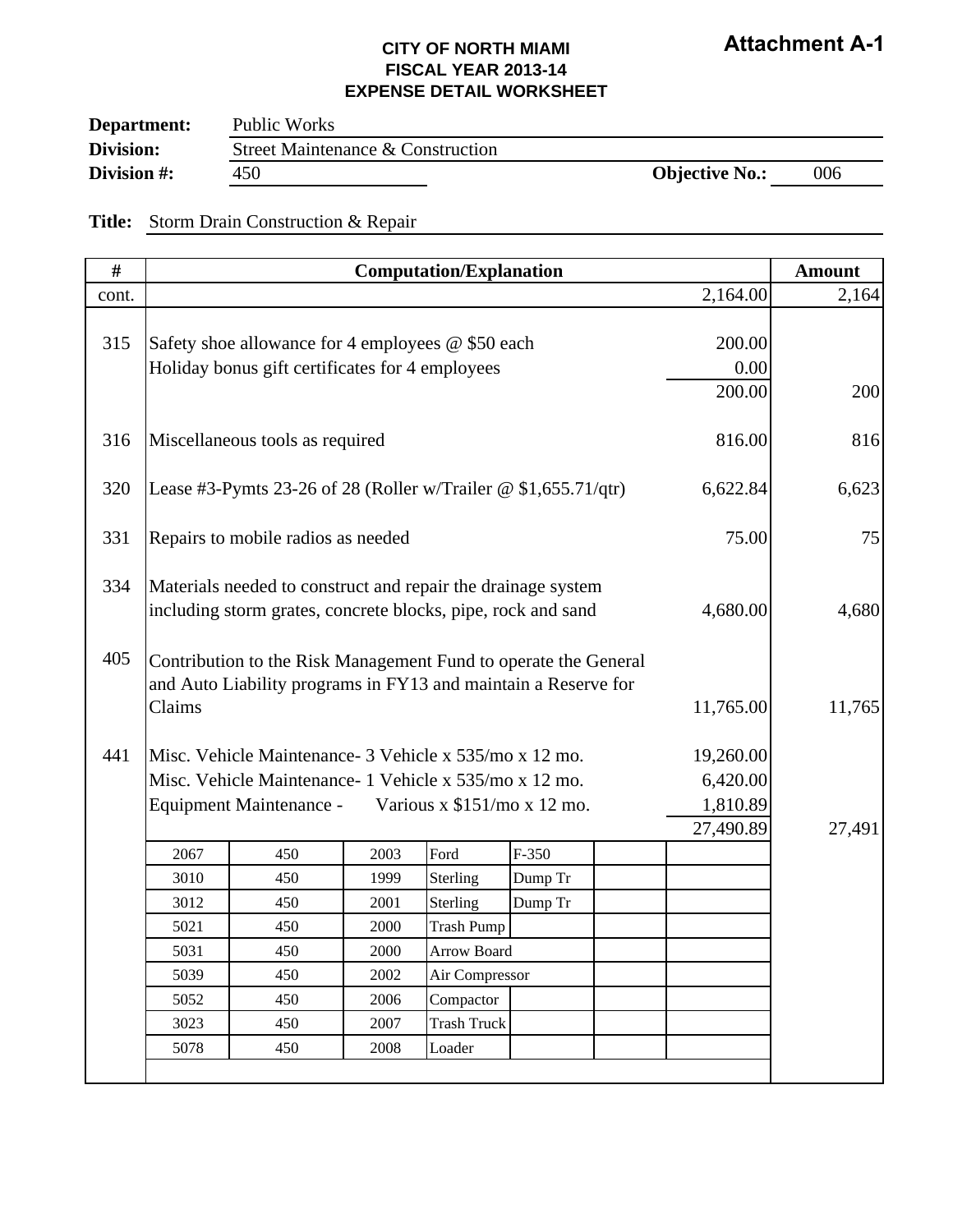### **CITY OF NORTH MIAMI FISCAL YEAR 2013-14 EXPENSE DETAIL WORKSHEET**

| Department: | Public Works                      |                       |     |
|-------------|-----------------------------------|-----------------------|-----|
| Division:   | Street Maintenance & Construction |                       |     |
| Division #: | 450                               | <b>Objective No.:</b> | 006 |

**Title:** Storm Drain Construction & Repair

| $\#$ | <b>Computation/Explanation</b>                           |           | Amount  |
|------|----------------------------------------------------------|-----------|---------|
| 620  | Drainage improvement projects prioritized by need in the |           |         |
|      | Drainage improvement projects prioritized by need in the | 50,000.00 | 50,000  |
| 620  | Stormwater Master Plan (in-house only)                   |           |         |
| 910  | Debt service on 2010 Pension Obligation Bonds            | 10,680.00 | 10,680  |
|      |                                                          |           | 337,044 |
|      |                                                          |           |         |
|      |                                                          |           |         |
|      |                                                          |           |         |
|      |                                                          |           |         |
|      |                                                          |           |         |
|      |                                                          |           |         |
|      |                                                          |           |         |
|      |                                                          |           |         |
|      |                                                          |           |         |
|      |                                                          |           |         |
|      |                                                          |           |         |
|      |                                                          |           |         |
|      |                                                          |           |         |
|      |                                                          |           |         |
|      |                                                          |           |         |
|      |                                                          |           |         |
|      |                                                          |           |         |
|      |                                                          |           |         |
|      |                                                          |           |         |
|      |                                                          |           |         |
|      |                                                          |           |         |
|      |                                                          |           |         |
|      |                                                          |           |         |
|      |                                                          |           |         |
|      |                                                          |           |         |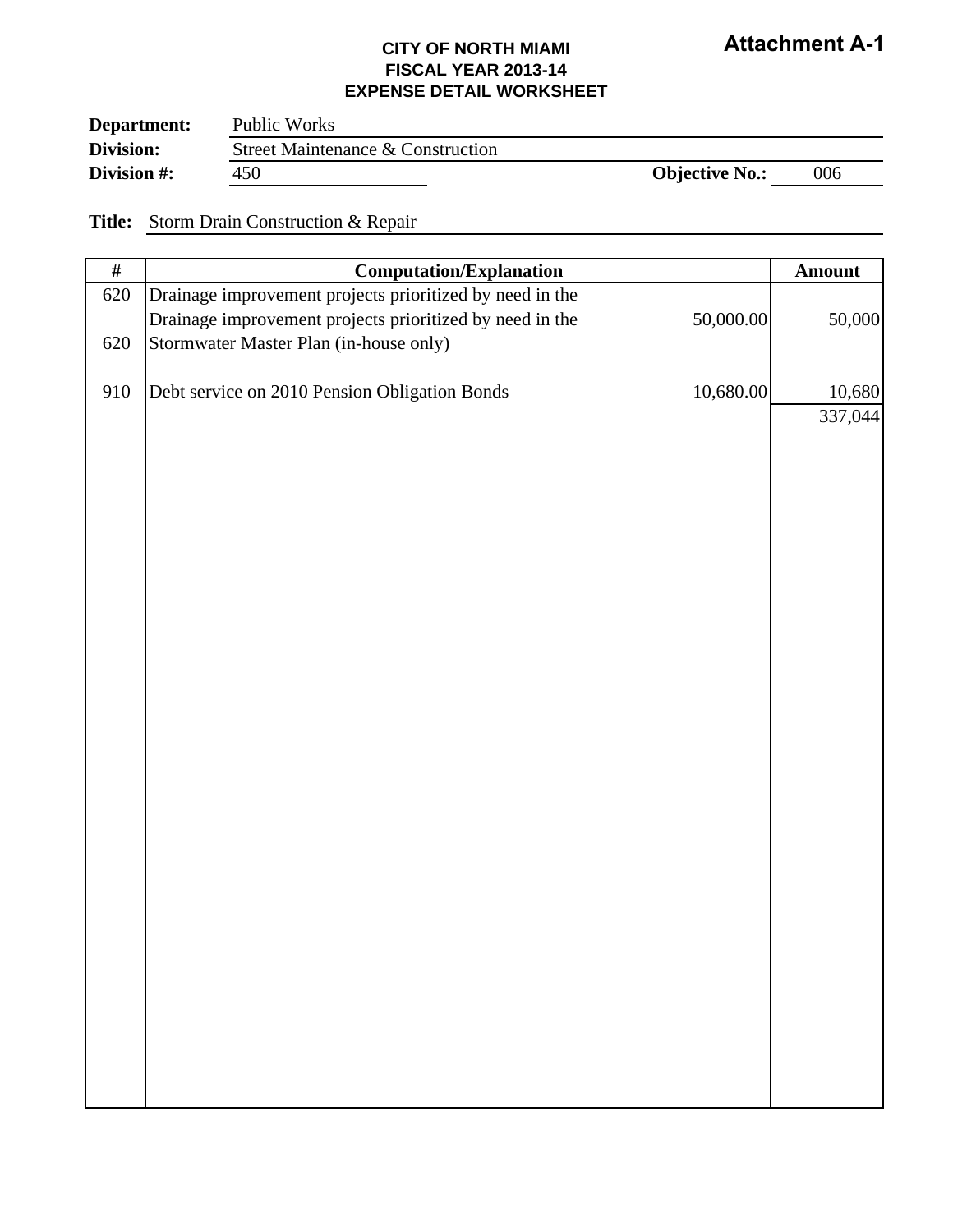| Department: | Public Works                                   |                       |     |
|-------------|------------------------------------------------|-----------------------|-----|
| Division:   | <b>Commercial Corridor Improvement Program</b> |                       |     |
| Division #: | 450                                            | <b>Objective No.:</b> | 007 |

### **Title:** Commercial Corridor Improvement Program (CCIP) (Clean Team)

| $\#$ | <b>Computation/Explanation</b>                              |           | <b>Amount</b>  |
|------|-------------------------------------------------------------|-----------|----------------|
| 101  | Heavy Equipment Operator                                    |           |                |
|      | Maintenance Mechanic                                        | 41,704.00 |                |
|      | <b>General Maintenance Worker</b>                           | 28,038.40 |                |
|      |                                                             | 69,742.40 | 69,742         |
| 125  | <b>Reserve for Salary Adjustment</b>                        | 0.00      | $\overline{0}$ |
| 140  | Employer's portion of social security $@$ 7.65% of salaries | 5,335.26  | 5,335          |
| 141  | <b>Employer contribution to Pension Plan</b>                | 19,944.00 | 19,944         |
| 142  | Group Insurance:                                            |           |                |
|      | Health \$550/month x 12 months x 2 employees                | 13,200.00 |                |
|      | Dental \$15/month x 12 months x 2 employees                 | 360.00    |                |
|      | Life Insurance - Salaries x .24/1000 x 12 mos               | 200.86    |                |
|      | AD&D Insurance Salaries x .05/1,000 x 12 mos                | 41.85     |                |
|      |                                                             | 13,802.71 | 13,803         |
| 144  | Workers' Compensation coverage for General Fund Employees   | 3,518.00  | 3,518          |
| 304  | <b>Office Expense</b>                                       | 260.00    | 260            |
| 308  | Uniform rental/cleaning \$14.50/week x 52 weeks             | 754.00    | 754            |
| 311  | Contractual Services - Eng & Other                          | 500.00    | 500            |
| 312  | Safety supplies including gloves, glasses, ear muffs, etc   | 1,000.00  |                |
|      | Barricades & traffic cones                                  | 2,500.00  |                |
|      | <b>Banners and Trash Containers</b>                         | 2,000.00  |                |
|      | <b>Operational supplies</b>                                 | 1,000.00  |                |
|      | Miscellaneous supplies                                      | 1,000.00  |                |
|      |                                                             | 7,500.00  | 7,500          |
|      |                                                             |           |                |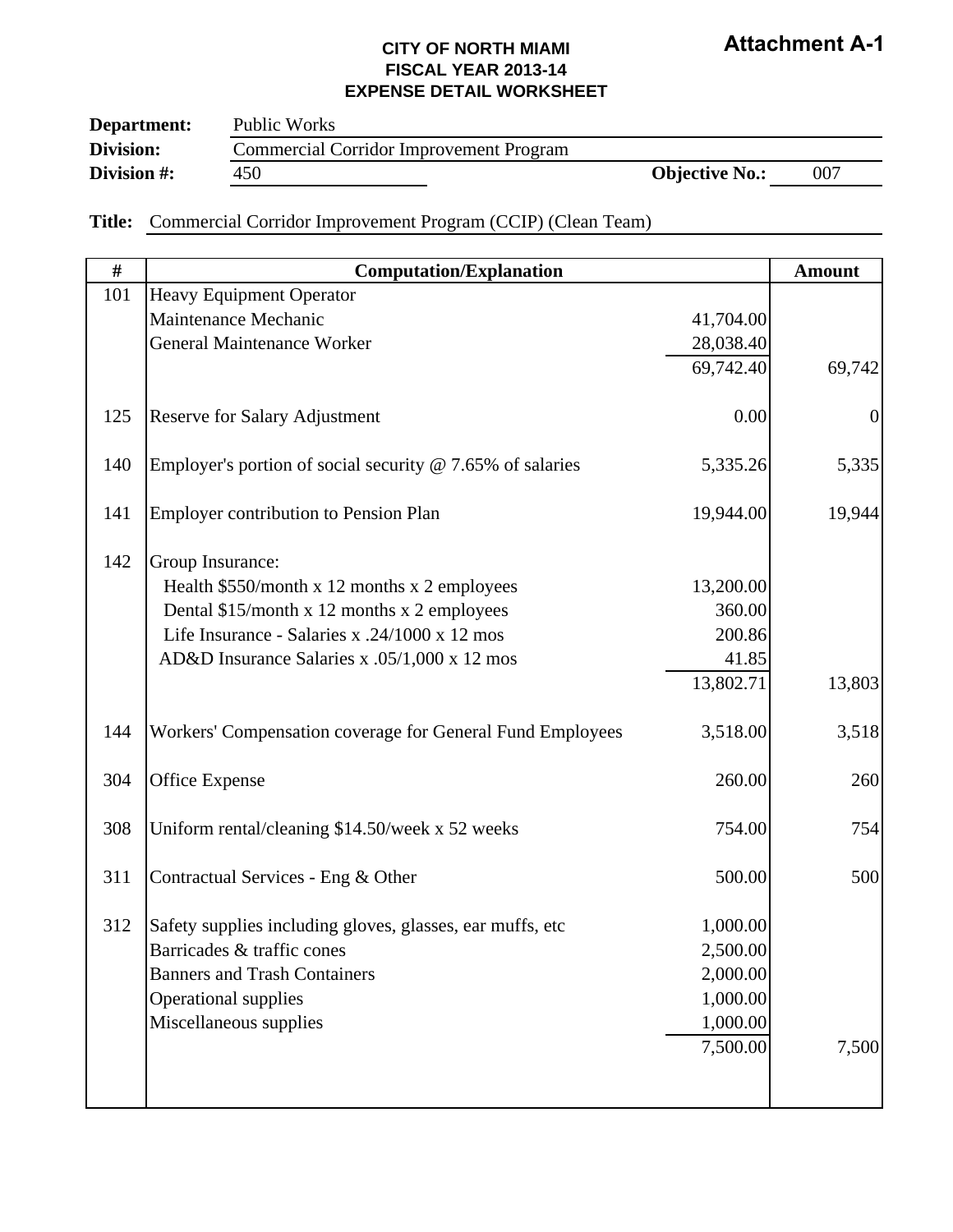| Department: | Public Works                                   |                       |     |
|-------------|------------------------------------------------|-----------------------|-----|
| Division:   | <b>Commercial Corridor Improvement Program</b> |                       |     |
| Division #: | 450                                            | <b>Objective No.:</b> | 007 |

### **Title:** Commercial Corridor Improvement Program (CCIP) (Clean Team)

| #   |                                                                                                                                             | <b>Computation/Explanation</b>                                    |           | <b>Amount</b>    |
|-----|---------------------------------------------------------------------------------------------------------------------------------------------|-------------------------------------------------------------------|-----------|------------------|
| 315 |                                                                                                                                             | Cellular Service - \$25 per month x 12 months move to increase jr | 300.00    |                  |
|     | Holiday gift cards for 3 employees                                                                                                          |                                                                   | 0.00      |                  |
|     |                                                                                                                                             | Safety shoe allowance for 3 employees @ \$50 each                 | 100.00    |                  |
|     |                                                                                                                                             |                                                                   | 400.00    | 400              |
| 316 | Miscellaneous tools as required                                                                                                             |                                                                   | 805.00    | 805              |
| 320 | <b>Rents and Leases</b>                                                                                                                     |                                                                   |           |                  |
|     | Bucket Truck - \$80/hr x 24 hrs x 2 months                                                                                                  |                                                                   | 0.00      |                  |
|     | Bush Hog - \$50/hr x 4 hrs x 12 months                                                                                                      |                                                                   | 0.00      |                  |
|     |                                                                                                                                             |                                                                   | 0.00      | $\boldsymbol{0}$ |
| 329 | Miscellaneous supplies (storage shed)                                                                                                       | 500.00                                                            | 500       |                  |
| 331 | Maint. and Oper. of Equipment                                                                                                               | 2,500.00                                                          | 2,500     |                  |
| 405 | Contribution to the Risk Management Fund to operate the General<br>and Auto Liability programs in FY13 and maintain a Reserve for<br>Claims | 6,054.00                                                          | 6,054     |                  |
| 441 | Vehicle Maintenance -                                                                                                                       | 2 vehicles x $$800/mo x 12 months$                                | 9,864.00  |                  |
|     |                                                                                                                                             | 1 Pressure Wshr x 200/mo x 12 months                              | 1,116.00  |                  |
|     |                                                                                                                                             | 2 Blowers, 1 Weed Eater \$115/mo x12 mos                          | 504.00    |                  |
|     |                                                                                                                                             |                                                                   | 11,484.00 | 11,484           |
|     | <u>Veh #</u><br><b>Model Yr</b>                                                                                                             | <b>Driver</b>                                                     |           |                  |
|     | 2081<br>2007                                                                                                                                | Various                                                           |           |                  |
|     | 2082<br>2007                                                                                                                                | Various                                                           |           |                  |
|     | 5067<br>2007                                                                                                                                | Pressure Washer                                                   |           |                  |
| 910 | Debt service on 2010 Pension Obligation Bonds                                                                                               |                                                                   | 5,496.00  | 5,496            |
|     |                                                                                                                                             |                                                                   |           | 148,595          |
|     |                                                                                                                                             |                                                                   |           |                  |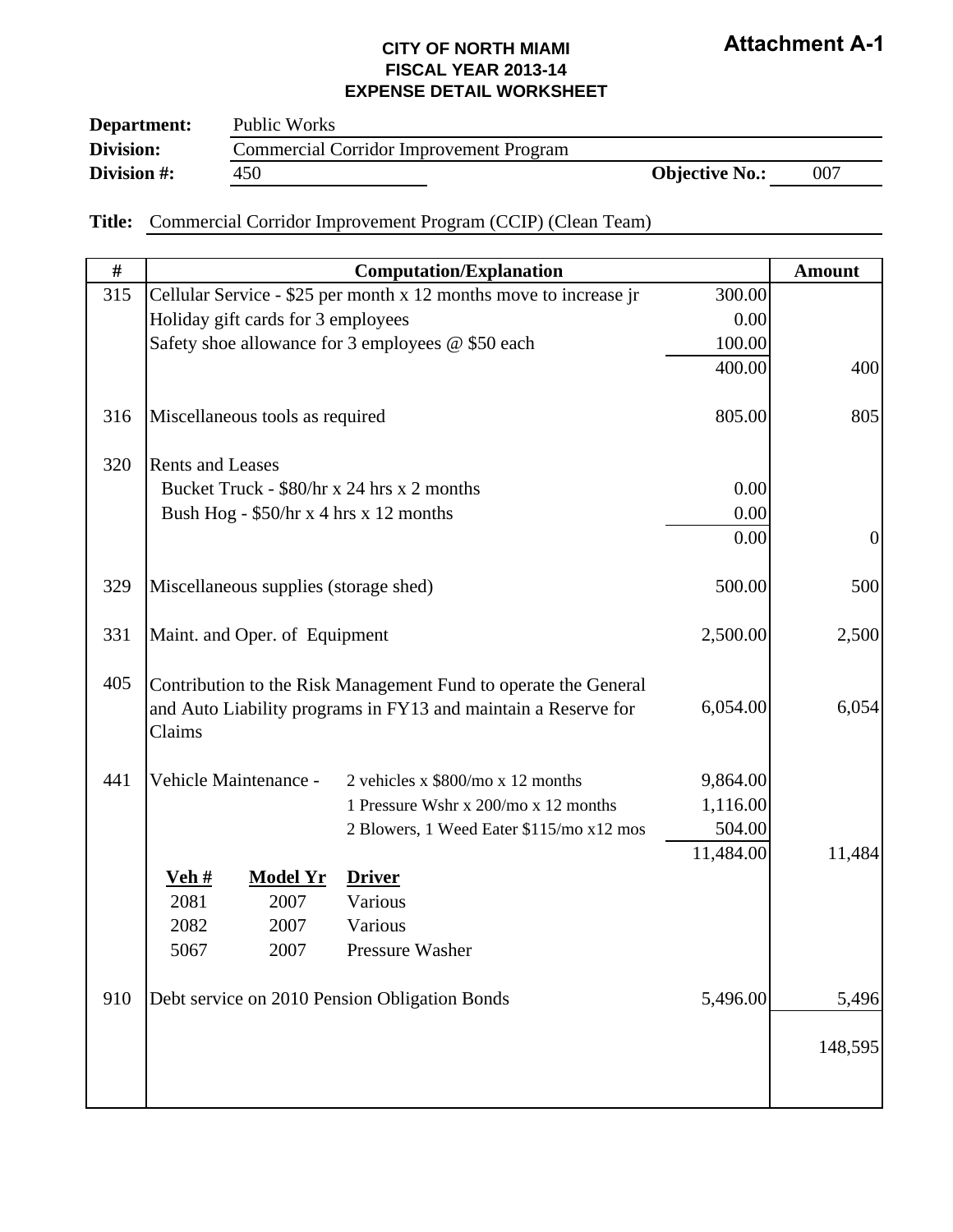| Department: | Public Works                      |                       |     |
|-------------|-----------------------------------|-----------------------|-----|
| Division:   | Street Maintenance & Construction |                       |     |
| Division #: | 450                               | <b>Objective No.:</b> | 008 |

#### **Title:** Street Maintenance Vehicles

| $\#$ | <b>Computation/Explanation</b> |                                                                          |      |                       |                               |                                                        |             | <b>Amount</b> |
|------|--------------------------------|--------------------------------------------------------------------------|------|-----------------------|-------------------------------|--------------------------------------------------------|-------------|---------------|
| 441  | <b>Vehicle Maintenance</b>     |                                                                          |      |                       |                               | - 6 Vehicle x \$533/mo x 12 mo.                        | 38,347.22   |               |
|      |                                | <b>Vehicle Maintenance</b><br>- 9 Vehicle x 533/mo x 12 mo.<br>57,520.83 |      |                       |                               |                                                        |             |               |
|      | <b>Vehicle Maintenance</b>     |                                                                          |      |                       |                               | - 9 Vehicle x 533/mo x 12 mo.                          | 57,520.83   |               |
|      | <b>Vehicle Maintenance</b>     |                                                                          |      |                       |                               | - 3 Vehicle x 533/mo x 12 mo.                          | 19,173.61   |               |
|      |                                |                                                                          |      |                       |                               | Misc. Vehicle Maintenance- 6 Vehicle x 533/mo x 12 mo. | 38, 347. 22 |               |
|      |                                |                                                                          |      |                       |                               | Equipment Maintenance - Various x \$533/mo x 12 mo.    | 3,756.00    |               |
|      |                                |                                                                          |      |                       |                               |                                                        | 214,665.71  | 214,666       |
|      |                                |                                                                          |      |                       |                               |                                                        |             |               |
| 601  | Veh ID                         | <b>DU</b>                                                                | Year | <b>Model</b>          | <b>Type</b>                   | <b>Title/Name</b>                                      | Repl. Year  |               |
|      | 2068                           | 450                                                                      | 2003 | Ford                  | $F-250$                       | <b>Street Supervisor</b>                               | 2011        |               |
|      | 2070                           | 450                                                                      | 2000 | Ford                  | Crew Cab                      |                                                        | 2005        |               |
|      |                                |                                                                          |      |                       |                               |                                                        |             |               |
|      | 3020                           | 450                                                                      | 2004 | Ford                  | Ariel Tr.                     |                                                        | 2014        |               |
|      | 566                            | 450                                                                      | 1992 | Trailer               |                               |                                                        |             |               |
|      | 5011                           | 450                                                                      | 1996 |                       | Line Machine moved to P&R 468 |                                                        |             |               |
|      | 3021                           | 450                                                                      | 2005 | Sterling              | Dump Tr                       |                                                        | 2015        |               |
|      | 3024                           | 450                                                                      | 2007 | <b>Trash Truck</b>    |                               |                                                        |             |               |
|      | 5077                           |                                                                          | 2008 | Trailer               |                               |                                                        |             |               |
|      | 5048                           |                                                                          | 2007 | Grader                |                               |                                                        |             |               |
|      | 5047                           | 450                                                                      | 2005 | Tractor               |                               |                                                        |             |               |
|      | 2093                           | 450                                                                      | 2009 | Ford                  | $F-350$                       |                                                        | 2015        |               |
|      | 2039                           | 450                                                                      | 1998 | Ford                  | Asphalt                       |                                                        |             |               |
|      | 2054                           | 450                                                                      | 2002 | Ford                  | $F-350$                       |                                                        | 2009        |               |
|      | 2055                           | 450                                                                      | 2002 | Ford                  | $F-350$                       |                                                        | 2010        |               |
|      | 3014                           | 450                                                                      | 2000 | Sterling              | Dump Tr                       |                                                        | 2010        |               |
|      | 3015                           | 450                                                                      | 2002 | Ford                  | Dump Tr                       |                                                        | 2012        |               |
|      | 5012                           | 450                                                                      | 1996 | Tractor               |                               | w/Boom (MOVED TO 469 P&R)                              |             |               |
|      | 5038                           | 450                                                                      | 2002 | Paver                 |                               |                                                        |             |               |
|      | 5042                           | 450                                                                      | 2003 | Ford                  | $F-250$                       |                                                        | 2010        |               |
|      | 2069                           | 450                                                                      | 2008 |                       |                               |                                                        |             |               |
|      | 3018                           | 450                                                                      | 2003 | Ford                  | $F-550$                       |                                                        | 2010        |               |
|      | 5074                           | 450                                                                      | 2008 | <b>Backhoe Loader</b> |                               |                                                        |             |               |
|      | 5005                           | 450                                                                      | 2000 | <b>Cement Mixer</b>   |                               |                                                        |             |               |
|      | 5037                           | 450                                                                      | 2002 | <b>Backhoe Loader</b> |                               |                                                        | 2012        |               |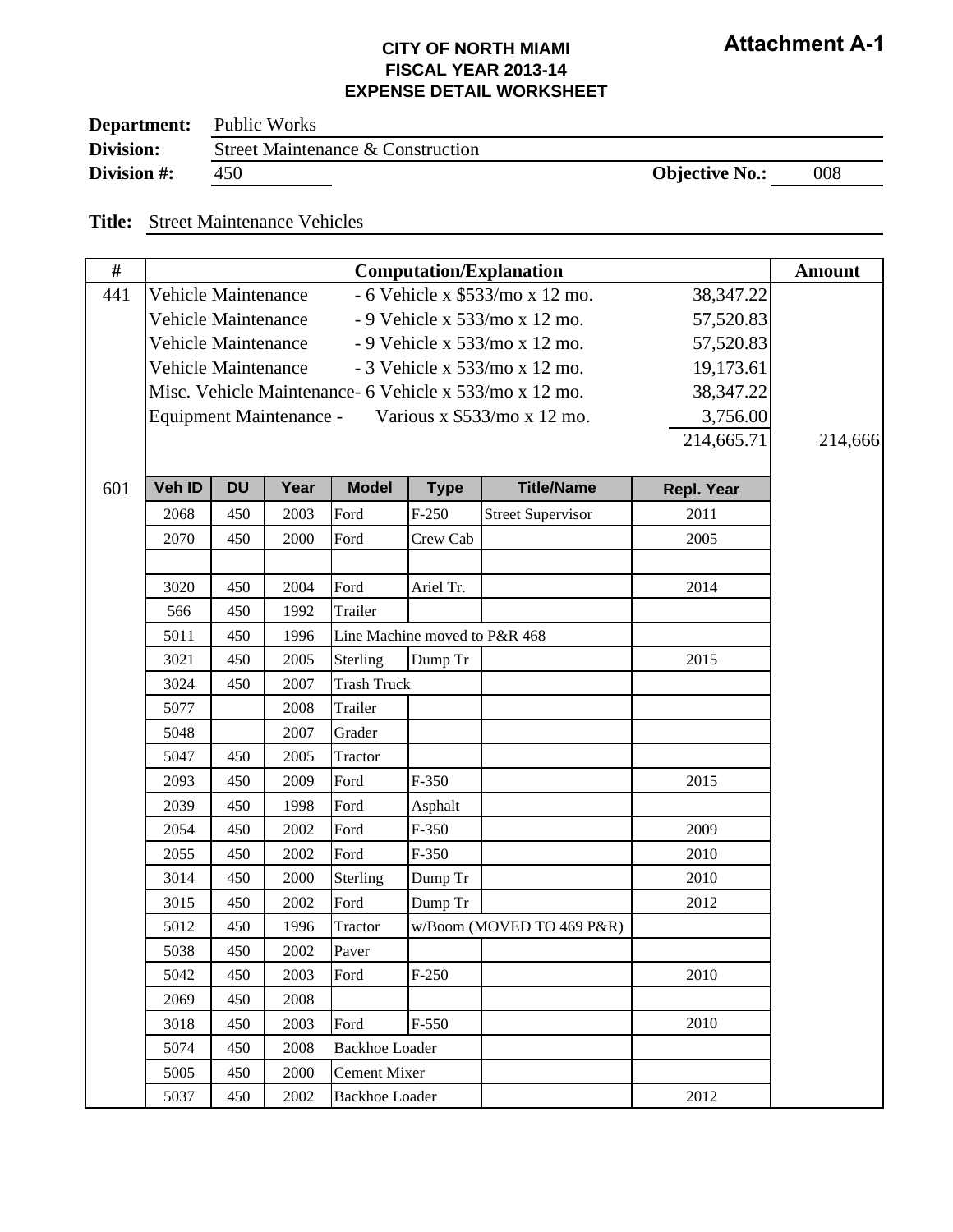| <b>Department:</b> | Public Works                      |                       |     |
|--------------------|-----------------------------------|-----------------------|-----|
| <b>Division:</b>   | Street Maintenance & Construction |                       |     |
| Division #:        | 450                               | <b>Objective No.:</b> | 008 |

#### **Title:** Street Maintenance Vehicles

| $\#$ | <b>Computation/Explanation</b> | <b>Amount</b> |
|------|--------------------------------|---------------|
|      |                                | 214,666       |
|      |                                |               |
|      |                                |               |
|      |                                |               |
|      | Lawnmower                      |               |
|      | 4 Chain Saws                   |               |
|      | Concrete Saw                   |               |
|      | <b>Brick Wet Saw</b>           |               |
|      | Plate Compactor (2)            |               |
|      | <b>Small Street Saw</b>        |               |
|      | Concrete Saw (2)               |               |
|      | Large Street Saw               |               |
|      | Plate Compactor                |               |
|      | <b>Small Street Saw</b>        |               |
|      | Concrete Saw                   |               |
|      | Concrete Grinder               |               |
|      | Lg Street Saw                  |               |
|      |                                |               |
|      |                                |               |
|      |                                |               |
|      |                                |               |
|      |                                |               |
|      |                                |               |
|      |                                |               |
|      |                                |               |
|      |                                |               |
|      |                                |               |
|      |                                |               |
|      |                                |               |
|      |                                |               |
|      |                                |               |
|      |                                |               |
|      |                                |               |
|      |                                |               |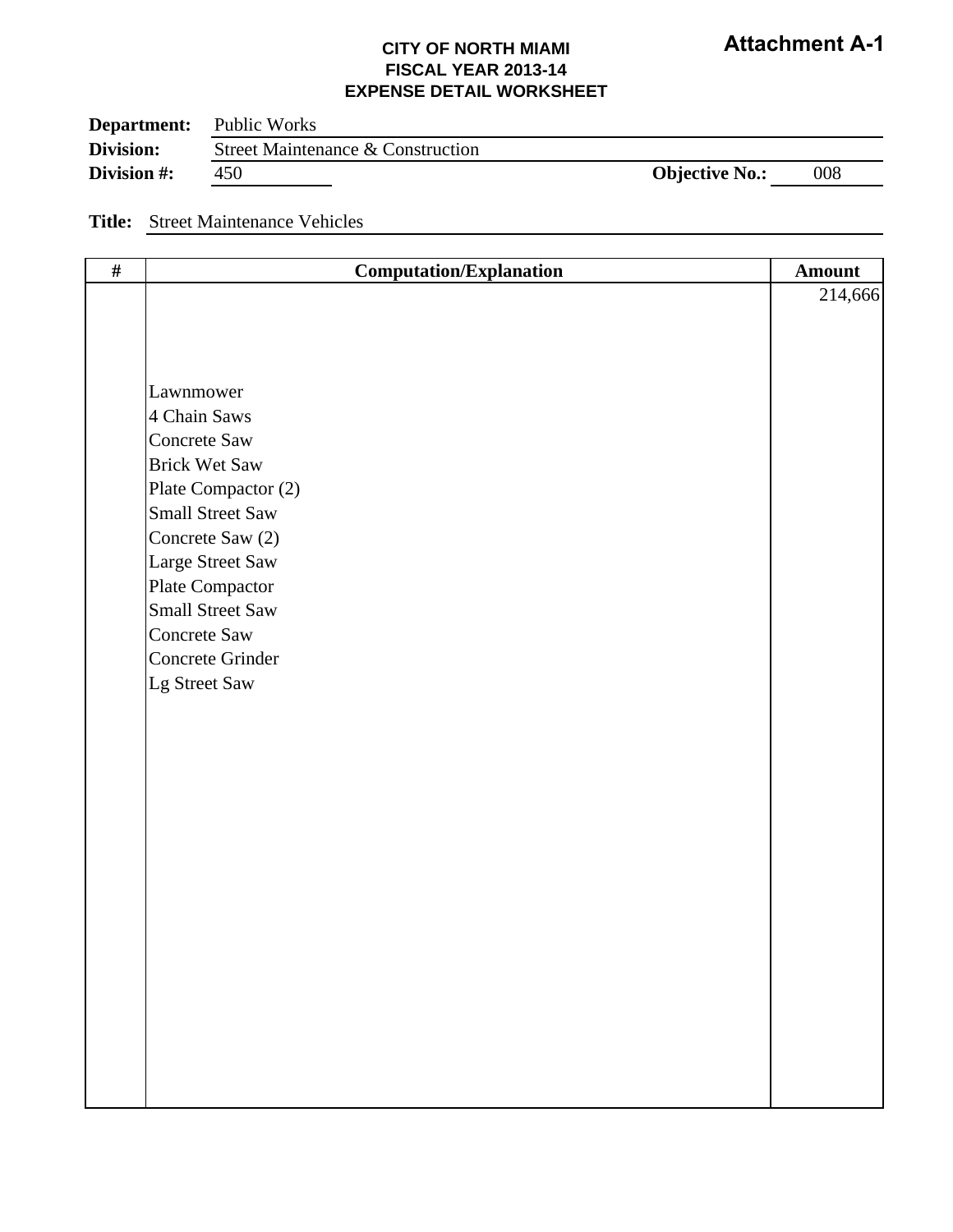# **Budget Summary Form**

**Department: Dept #:** 1/2 Cent Transportation Surtax 09

|                           | <b>Actual</b> | Amended       | Est.        | <b>Adopted</b> |
|---------------------------|---------------|---------------|-------------|----------------|
| <b>EXPENDITURE</b>        | Expend.       | <b>Budget</b> | Expend.     | <b>Budget</b>  |
| <b>CATEGORY</b>           | <b>FY12</b>   | <b>FY13</b>   | <b>FY13</b> | <b>FY14</b>    |
| <b>Personal Services</b>  | 143,480       | 126,360       | 119,619     | 346,242        |
| <b>Operating Expenses</b> | 862,019       | 960,010       | 915,760     | 1,544,769      |
| <b>Internal Services</b>  | 6,354         | 9,112         | 9,112       | 9,378          |
| <b>Operating Budget</b>   | 1,011,853     | 1,095,482     | 1,044,491   | 1,900,389      |
| Capital Outlay            | 25,000        | 19,300        | 15,000      | 500,000        |
| Debt Service              | $\Omega$      | $\Omega$      | 0           | $\theta$       |
| Grants & Aids             | $\theta$      | $\Omega$      | $\Omega$    | $\Omega$       |
| Reserves & Other          | 0             | 53,297        | $\theta$    | 6,323          |
| <b>Total Budget</b>       | 1,036,853     | 1,168,079     | 1,059,491   | 2,406,712      |

### **PERSONAL SERVICES DETAIL:**

5

|                                 | <b>Salary</b> | # of             |
|---------------------------------|---------------|------------------|
| <b>Classification</b>           | Sch.          | <b>Positions</b> |
| <b>Transportation Planner</b>   | フフ            |                  |
| <b>Heavy Equipment Operator</b> | 20            |                  |
| Motor Equipment Operator        | 18            |                  |

| <b>Total # of Full-Time Employees</b> |  |
|---------------------------------------|--|
| 1,900,389                             |  |
| 1,095,482                             |  |
| 804,907                               |  |
| 73.48%                                |  |
| 5.00                                  |  |
| 5.00                                  |  |
| 0.00                                  |  |
|                                       |  |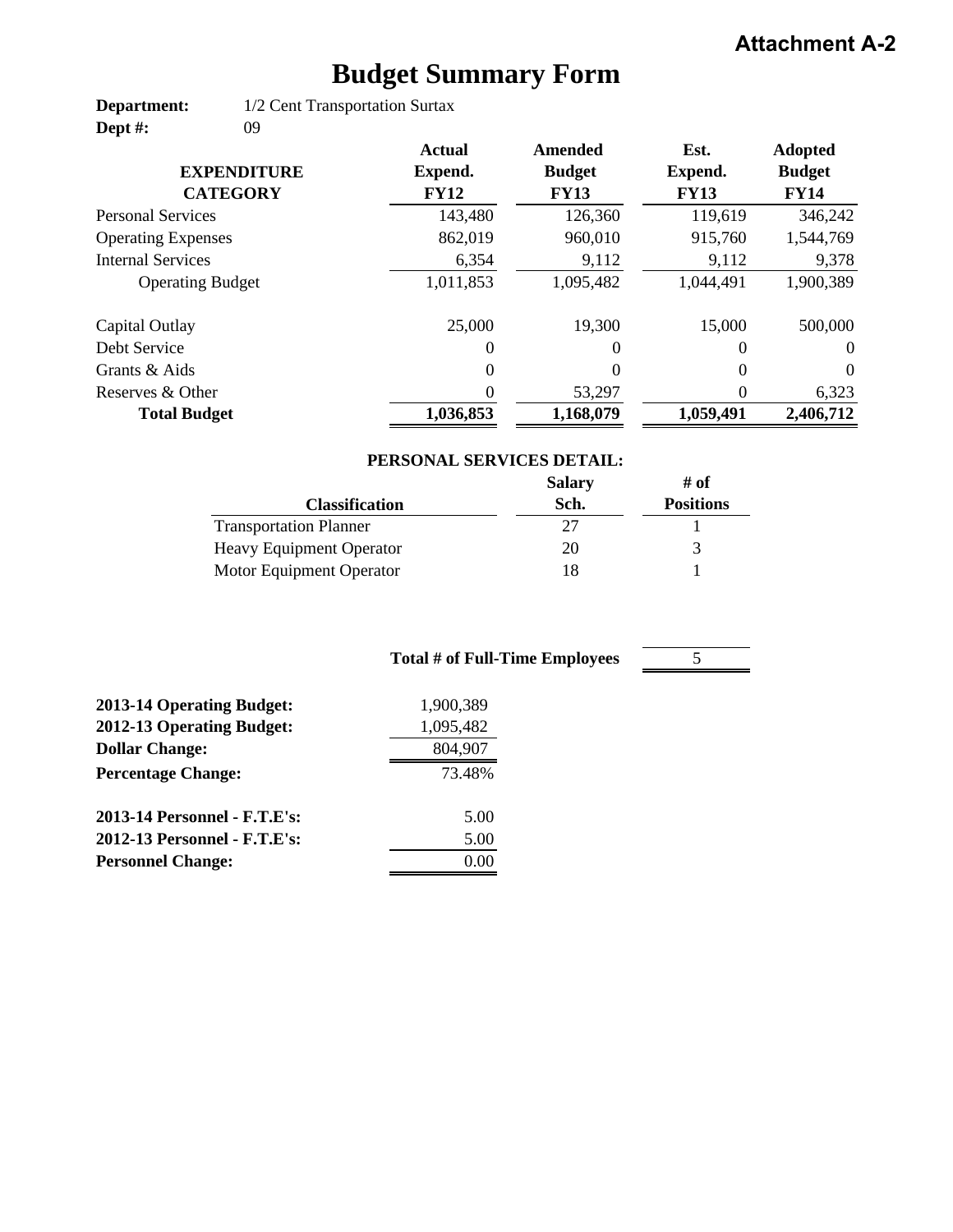#### **Department: Division: Dept / Div #: Actual Amended Est. Adopted Expend. Budget Expend. Budget FY12 FY13 FY13 FY14** 143,480 126,360 119,619 117,074 862,019 960,010 915,760 958,125 6,354 9,112 9,112 9,378 1,011,853 1,095,482 1,044,491 1,084,577 25,000 19,300 15,000 0 Debt Service 0000  $0$  0 0 0 0 53,297 0 6,323 **1,036,853 1,168,079 1,059,491 1,090,900** 1/2 Cent Transportation Surtax Transportation Administration **EXPENDITURE CATEGORY** Personal Services Operating Expenses **Total Budget** 09 / 550 Internal Services Operating Budget Capital Outlay Grants & Aids Reserves & Other

# **Budget Summary Form**

#### **PERSONAL SERVICES DETAIL:**

|                               | <b>Salary</b> | # of             |
|-------------------------------|---------------|------------------|
| <b>Classification</b>         | Sch.          | <b>Positions</b> |
| <b>Transportation Planner</b> |               |                  |

#### **Total # of Full-Time Employees**

**1**

| <b>2013-14 Operating Budget:</b> | 1,084,577 |
|----------------------------------|-----------|
| 2012-13 Operating Budget:        | 1,095,482 |
| <b>Dollar Change:</b>            | (10,905)  |
| <b>Percentage Change:</b>        | $-1.00\%$ |
| 2013-14 Personnel - F.T.E's:     | 1.00      |
| 2012-13 Personnel - F.T.E's:     | 1.00      |
| <b>Personnel Change:</b>         | 0.00      |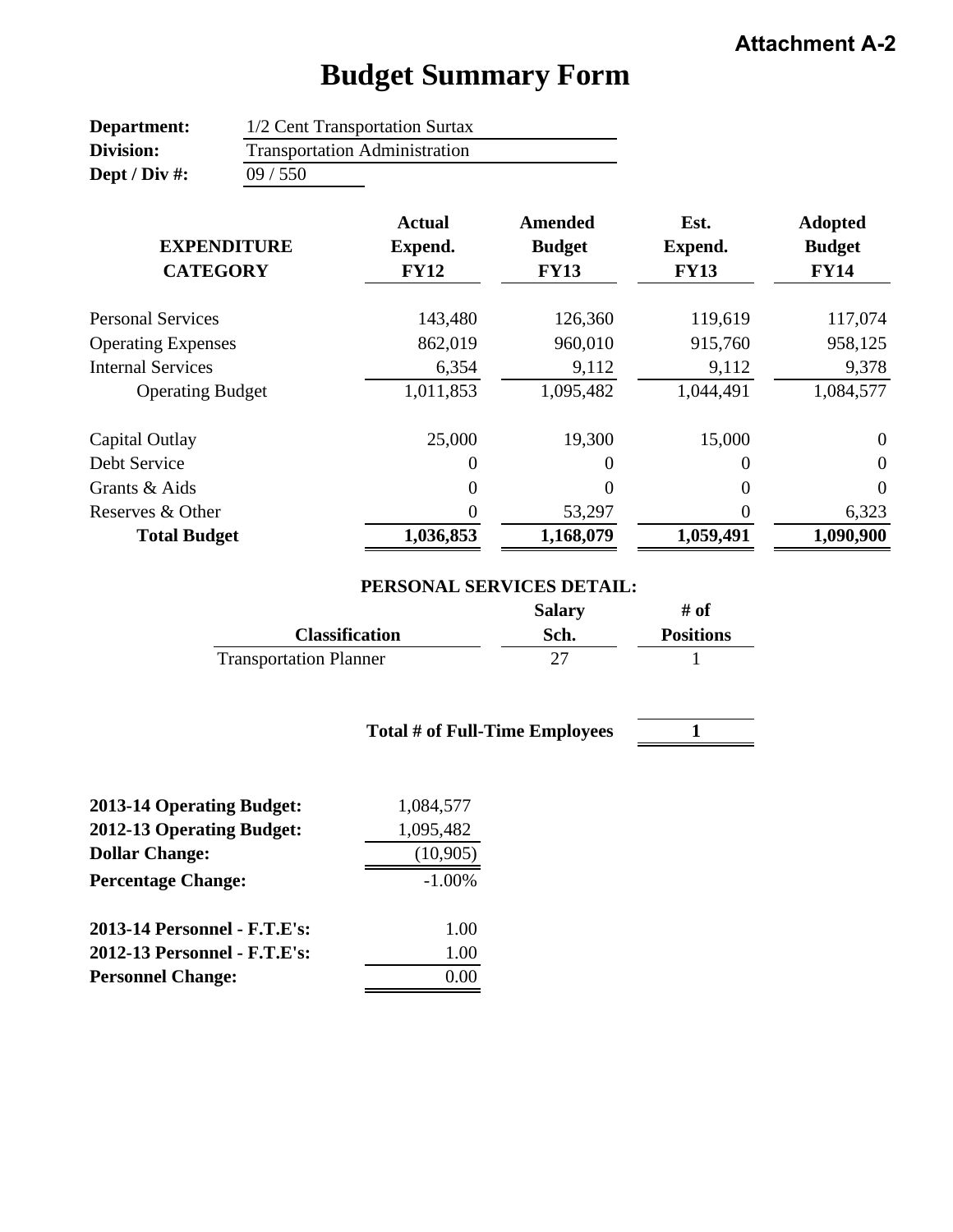# **Budget Objectives Form**

| Department: | 1/2 Cent Transportation Surtax       |
|-------------|--------------------------------------|
| Division:   | <b>Transportation Administration</b> |
| Dept $#$ :  | 09                                   |
| Division #: | 550                                  |

### **Objective:**

\$ 957,900

To provide comprehensive professional/technical guidance, direction, and management for the City's transportation system as well as coordinate transportation related issues between the City Manager's Office, Community Planning and Development, Parks and Recreation, and Public Works.

#### **ACTIVITIES:**

| \$            | 143,900 | 001 | <b>Transportation Planner:</b> Responsible for the administration and<br>monitoring of all transit related programs and projects the City is<br>involved in. Additionally, this position will develop and manage<br>the annual operating budgets and transit related grants as well as<br>ensure compliance with federal, state, and municipal regulatory<br>practices. |
|---------------|---------|-----|-------------------------------------------------------------------------------------------------------------------------------------------------------------------------------------------------------------------------------------------------------------------------------------------------------------------------------------------------------------------------|
| <sup>\$</sup> | 659,000 | 002 | <b>NoMi Express:</b> Operate a transit circulator service within the<br>City to make it easier for residents to move about on public<br>transportation.                                                                                                                                                                                                                 |
|               | 155,000 | 003 | <b>Transportation Options Program:</b> To provide discount bus<br>passes on Miami-Dade County buses to increase transit ridership.                                                                                                                                                                                                                                      |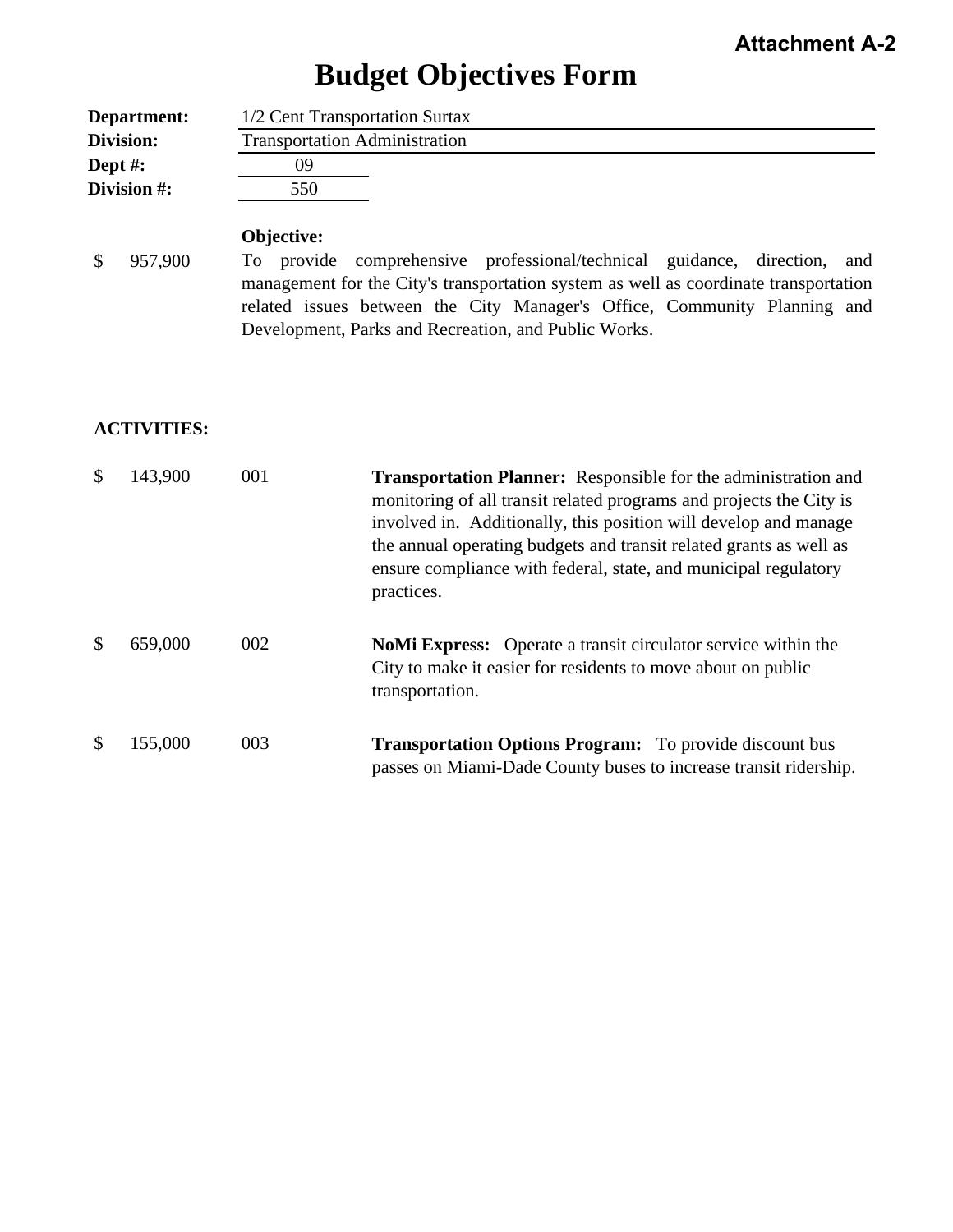| Department: | 1/2 Cent Transportation Surtax       |                       |     |
|-------------|--------------------------------------|-----------------------|-----|
| Division:   | <b>Transportation Administration</b> |                       |     |
| Division #: | 550                                  | <b>Objective No.:</b> | 001 |

#### **Title:** Transportation Planner

| #   | <b>Computation/Explanation</b>                           |           | <b>Amount</b>    |
|-----|----------------------------------------------------------|-----------|------------------|
| 101 | Planner                                                  | 60,698.04 |                  |
|     | CP&D Director - partial funding @ 5%                     | 5,339.36  |                  |
|     | CP&D Technician - partial funding @ 30%                  | 11,344.20 |                  |
|     |                                                          | 77,381.60 | 77,382           |
| 125 | <b>Reserve for Salary Adjustment</b>                     | 0.00      | $\boldsymbol{0}$ |
| 140 | Employer's portion of Social Security Tax                | 6,057.39  | 6,057            |
| 141 | Pension contribution                                     | 22,649.00 | 22,649           |
| 142 | Group Health Insurance Premiums for Planner only         |           |                  |
|     | \$550/month x 12 months                                  | 6,600.00  |                  |
|     | <b>Group Dental Insurance Premiums</b>                   |           |                  |
|     | \$15/month x 12 months                                   | 180.00    |                  |
|     | <b>Life Insurance Premiums</b>                           |           |                  |
|     | \$57,713 x \$.24/\$1,000 x 12 months                     | 174.81    |                  |
|     | AD & D Insurance Premiums                                |           |                  |
|     | \$57,713 x \$.05/\$1,000 x 12 months                     | 36.42     |                  |
|     |                                                          | 6,991.23  | 6,991            |
| 144 | <b>Workers' Compensation</b>                             | 3,995.00  | 3,995            |
| 302 | Long distance                                            | 25.00     | 25               |
| 303 | <b>Business cards</b>                                    | 0.00      | $\boldsymbol{0}$ |
| 304 | Office equipment and supplies                            | 700.00    | 700              |
| 305 | Various professional conferences, luncheons and meetings | 2,500.00  | 2,500            |
|     |                                                          |           |                  |
| 306 | Various dues and memberships                             | 600.00    |                  |
|     | <b>State Road 7 Collaborative</b>                        | 5,000.00  |                  |
|     |                                                          | 5,600.00  | 5,600            |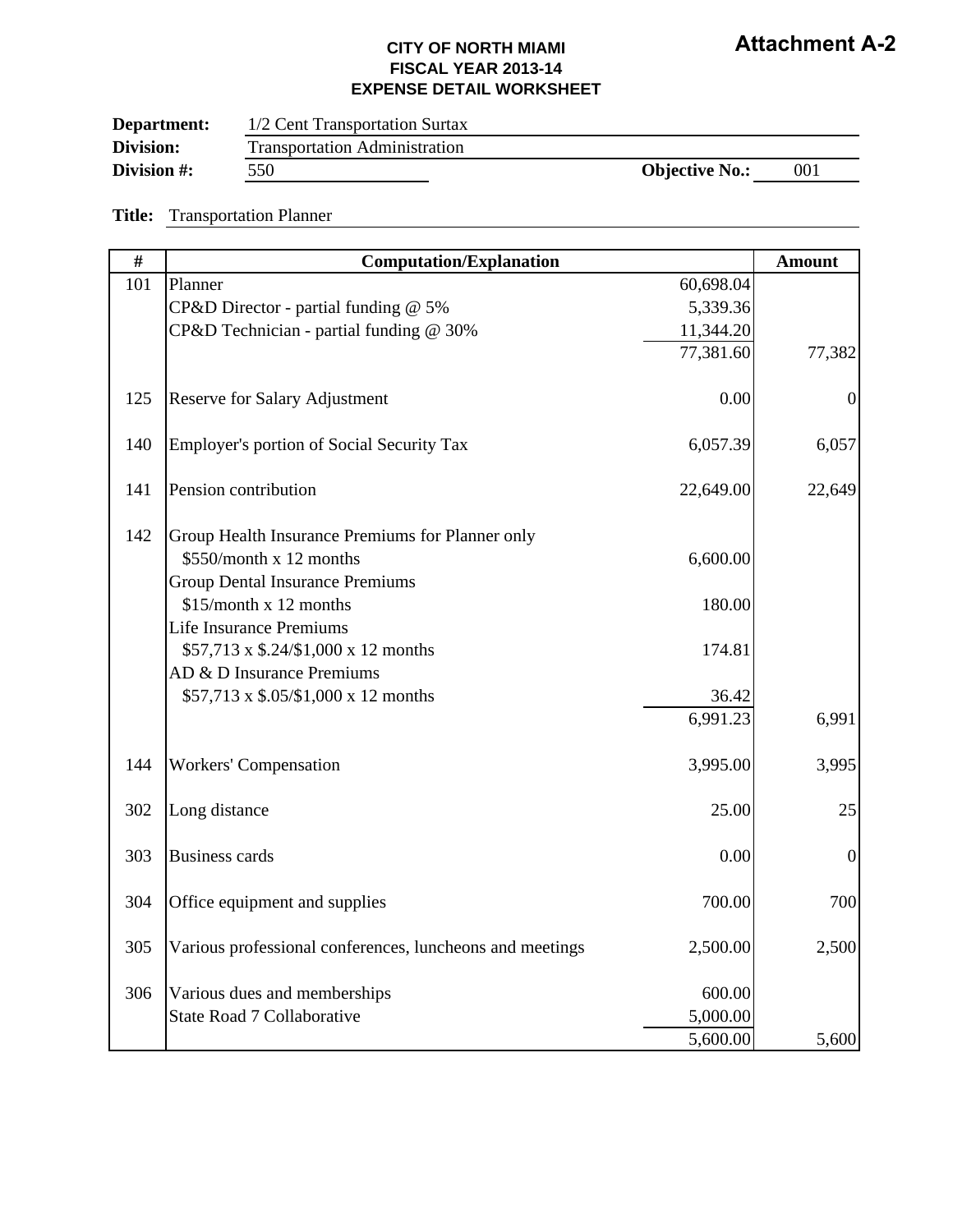| Department: | 1/2 Cent Transportation Surtax       |                       |     |
|-------------|--------------------------------------|-----------------------|-----|
| Division:   | <b>Transportation Administration</b> |                       |     |
| Division #: | 550                                  | <b>Objective No.:</b> | 001 |

#### **Title:** Transportation Planner

| $\overline{\#}$ | <b>Computation/Explanation</b>                                                                                                                     |                                        | <b>Amount</b>    |
|-----------------|----------------------------------------------------------------------------------------------------------------------------------------------------|----------------------------------------|------------------|
| 310             | <b>Single Audit Fees</b>                                                                                                                           | 0.00                                   | $\boldsymbol{0}$ |
| 312             | Various supplies                                                                                                                                   | 400.00                                 | 400              |
| 315             | Automobile allowance @ \$100/mo x 12 mos<br>Cell phone allowance \$50/mo x 12 mos<br>Holiday bonus gift certificate                                | 1,200.00<br>600.00<br>0.00<br>1,800.00 | 1,800            |
| 405             | Contribution to the Risk Management Fund to operate the<br>General and Auto Liability programs in FY13 and maintain a<br><b>Reserve for Claims</b> | 9,378.00                               | 9,378            |
| 407             | Postage                                                                                                                                            | 100.00                                 | 100              |
| 980             | <b>Fund Reserve</b>                                                                                                                                | 6,323.00                               | 6,323<br>143,900 |
|                 |                                                                                                                                                    |                                        |                  |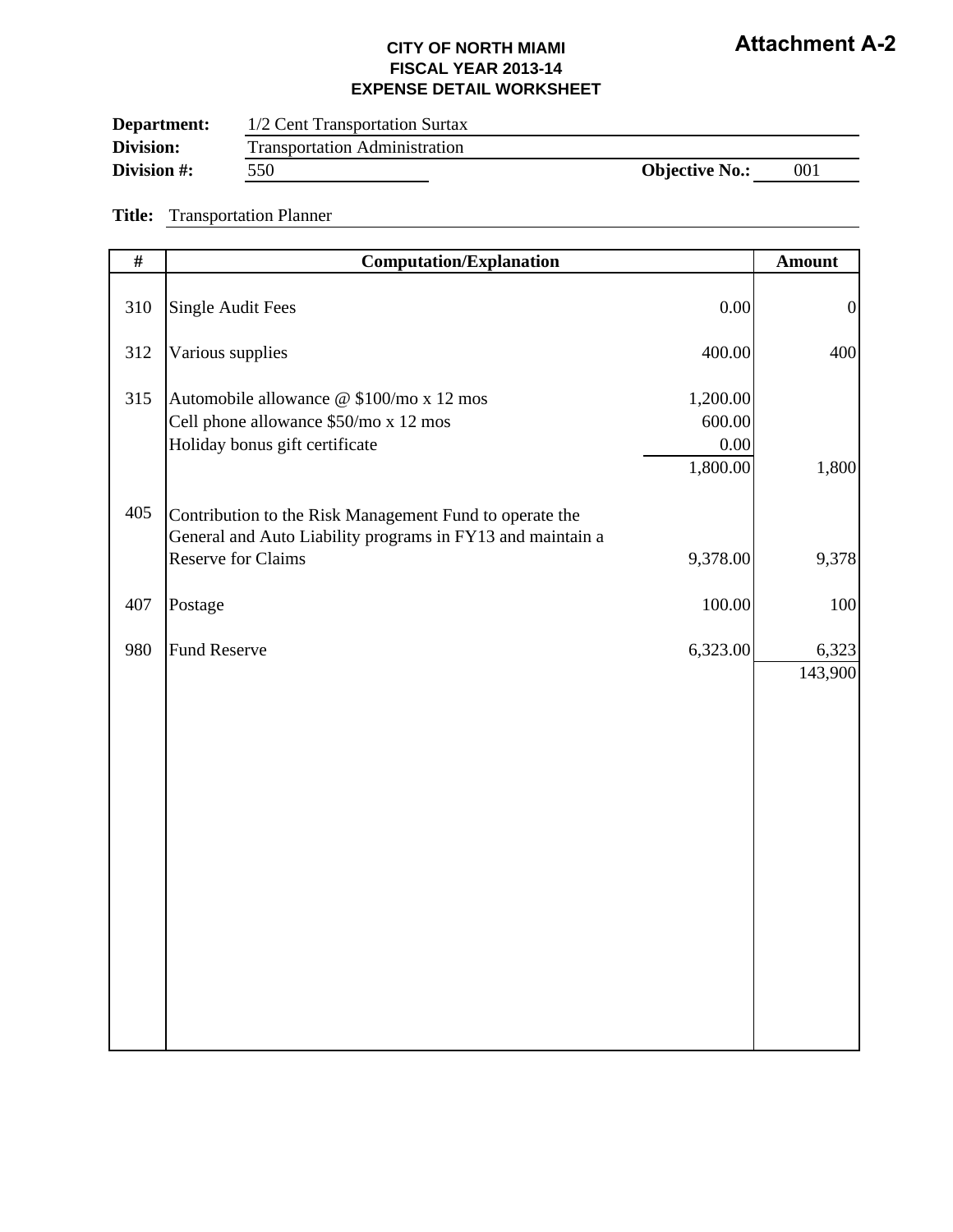### **CITY OF NORTH MIAMI FISCAL YEAR 2013-14 EXPENSE DETAIL WORKSHEET**

| Department: | 1/2 Cent Transportation Surtax       |                       |     |
|-------------|--------------------------------------|-----------------------|-----|
| Division:   | <b>Transportation Administration</b> |                       |     |
| Division #: | 550                                  | <b>Objective No.:</b> | 002 |

#### **Title:** NoMi Express

| $\#$ | <b>Computation/Explanation</b> |            | Amount  |
|------|--------------------------------|------------|---------|
| 303  | Route maps                     | 4,000.00   | 4,000   |
| 311  | Transit circulator             | 650,000.00 | 650,000 |
| 312  | Signage                        | 1,000.00   | 1,000   |
| 395  | Marketing and promotion        | 4,000.00   | 4,000   |
|      |                                |            |         |
|      |                                |            | 659,000 |
|      |                                |            |         |
|      |                                |            |         |
|      |                                |            |         |
|      |                                |            |         |
|      |                                |            |         |
|      |                                |            |         |
|      |                                |            |         |
|      |                                |            |         |
|      |                                |            |         |
|      |                                |            |         |
|      |                                |            |         |
|      |                                |            |         |
|      |                                |            |         |
|      |                                |            |         |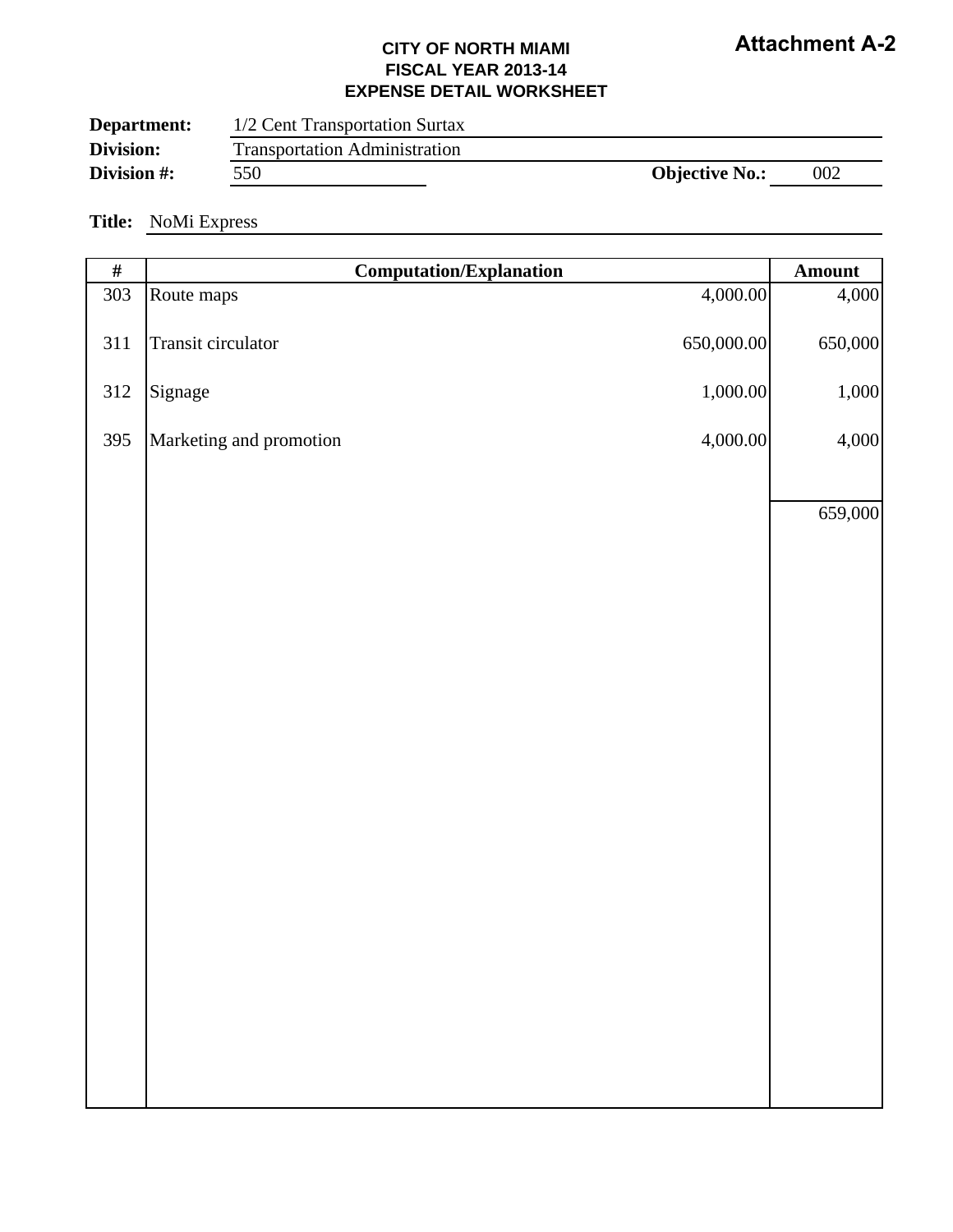### **CITY OF NORTH MIAMI FISCAL YEAR 2013-14 EXPENSE DETAIL WORKSHEET**

| Department:<br>Division: | 1/2 Cent Transportation Surtax<br><b>Transportation Administration</b> |                       |     |  |
|--------------------------|------------------------------------------------------------------------|-----------------------|-----|--|
| Division #:              | 550                                                                    | <b>Objective No.:</b> | 003 |  |

**Title:** Transportation Options Program

| $\#$ | <b>Computation/Explanation</b>                                                                     |            | Amount  |
|------|----------------------------------------------------------------------------------------------------|------------|---------|
| 312  | Employee Bus Pass Program                                                                          |            |         |
|      | - 35 passes per month, 2 parking, 1 Tri-rail                                                       | 35,000.00  |         |
|      |                                                                                                    |            |         |
|      |                                                                                                    |            |         |
|      | <b>NOMI Connection Bus Pass/Token Discount</b><br>- 100 passes per month @ $$100 \times 12$ months | 120,000.00 |         |
|      |                                                                                                    |            |         |
|      |                                                                                                    | 155,000.00 | 155,000 |
|      |                                                                                                    |            |         |
|      |                                                                                                    |            |         |
|      |                                                                                                    |            |         |
|      |                                                                                                    |            |         |
|      |                                                                                                    |            |         |
|      |                                                                                                    |            |         |
|      |                                                                                                    |            |         |
|      |                                                                                                    |            |         |
|      |                                                                                                    |            |         |
|      |                                                                                                    |            |         |
|      |                                                                                                    |            |         |
|      |                                                                                                    |            |         |
|      |                                                                                                    |            |         |
|      |                                                                                                    |            |         |
|      |                                                                                                    |            |         |
|      |                                                                                                    |            |         |
|      |                                                                                                    |            |         |
|      |                                                                                                    |            |         |
|      |                                                                                                    |            |         |
|      |                                                                                                    |            |         |
|      |                                                                                                    |            |         |
|      |                                                                                                    |            |         |
|      |                                                                                                    |            |         |
|      |                                                                                                    |            |         |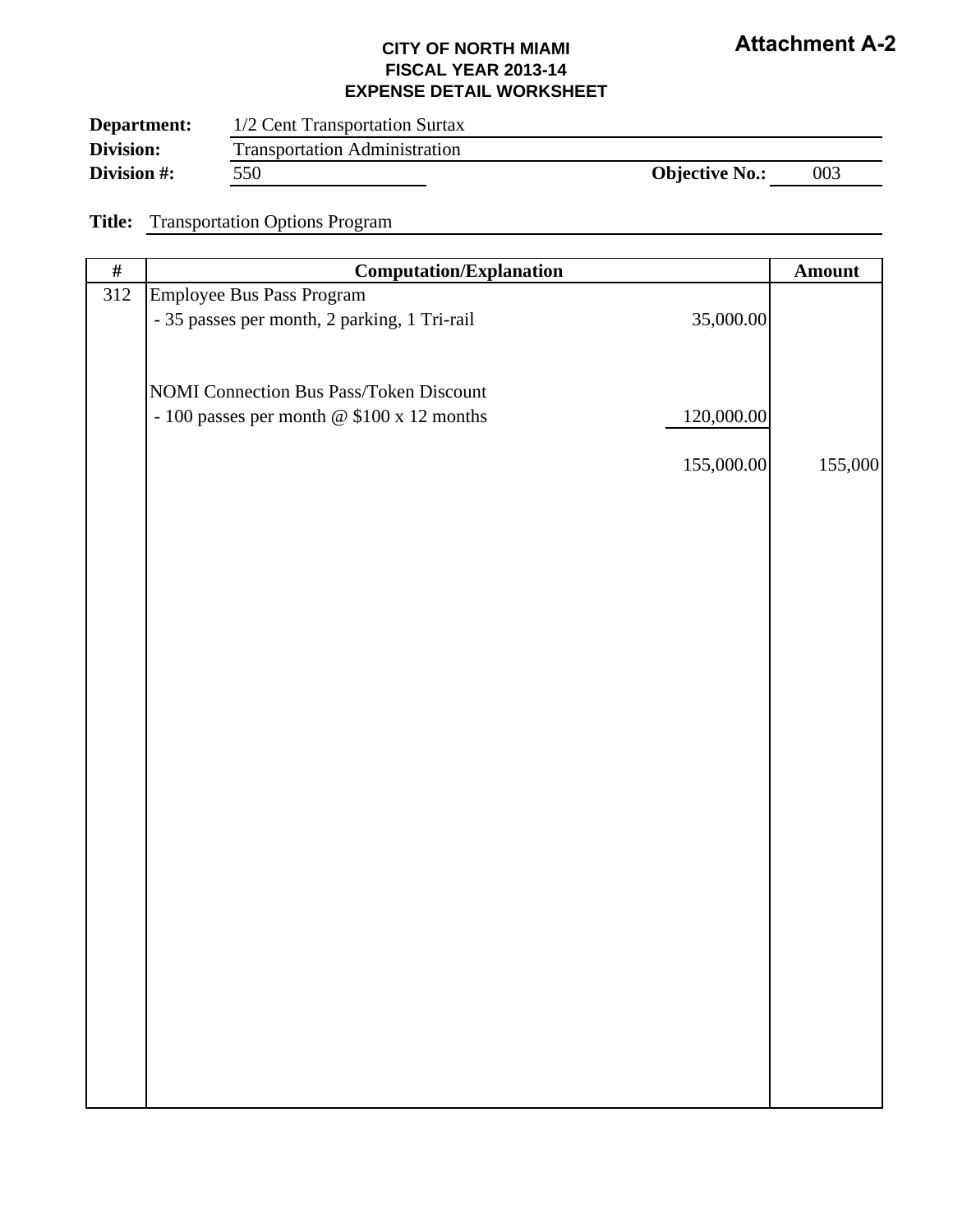# **FY14 Supplemental/CIP Request**

| Project Description:     | Establish Bicycle Network        |                     |                         |
|--------------------------|----------------------------------|---------------------|-------------------------|
| Department:              | Community Planning & Development | Project #           | r09v12024               |
| Division:                | <b>Transportation Surtax</b>     | Totals              | \$23,000                |
| Account Number:          | 185-09-550000-541-XXX-000        | <b>Request Type</b> | <b>Additional Funds</b> |
| <b>Project Location:</b> | Citvwide                         | Priority Level      | Quality of Life         |

#### **Objective:**

Establish, sign, and market bicycle network, with a focus on 131st Street

H

#### **Justification:**

The City has recently updated their bicycle network master plan, and embarked on a program to create or designate bicycle facilities throughout the City. This program will help make designated primary and secondary bicycle facilities safer for cyclists by installing signs, encouraging enforcement, and educating residents about how and where to safely operate a bicycle. A bicycle map will be developed showing bicycle routes and racks.

#### **Project Estimates:**

|                | 110JUU LOUINIUUS.             |             |          |          |          |          |          |                          |
|----------------|-------------------------------|-------------|----------|----------|----------|----------|----------|--------------------------|
| Object<br>Code | Description                   | Prior Years | FY 13/14 | FY 14/15 | FY 15/16 | FY 16/17 | FY 17/18 | <b>Total Estimate</b>    |
| 312            | Bicycle signage & striping    | 30,000      | 20,000   | 20,000   | 20,000   | 20,000   | 20,000   | 130,000                  |
| 395            | Bicycle education & marketing | $\sim$      | 3,000    | 3,000    | 3,000    | 3,000    | 3,000    | 15,000                   |
|                |                               |             |          |          |          |          |          | $\sim$                   |
|                |                               |             |          |          |          |          |          | $\overline{\phantom{0}}$ |
|                |                               |             |          |          |          |          |          |                          |
|                |                               |             |          |          |          |          |          | $\overline{\phantom{0}}$ |
|                |                               |             |          |          |          |          |          | $\overline{\phantom{0}}$ |
|                |                               |             |          |          |          |          |          |                          |
| Total          |                               | 30,000      | 23,000   | 23,000   | 23,000   | 23,000   | 23,000   |                          |

| <b>Funding Source</b> | Fund # | % Funding | <b>Prior Years</b> | FY 13/14 | FY 14/15 | FY 15/16 | FY 16/17 | FY 17/18 | <b>Total Estimate</b> |
|-----------------------|--------|-----------|--------------------|----------|----------|----------|----------|----------|-----------------------|
| $1/2$ -Cent           | 185    | 100%      | 30.000             | 23.000   | 23,000   | 23,000   | 23,000   | 23,000   | 145,000               |
|                       |        |           |                    |          |          |          |          |          |                       |
|                       |        |           |                    |          |          |          |          |          |                       |
|                       |        |           |                    |          |          |          |          |          |                       |
| Total                 |        | 100%      | 30,000             | 23,000   | 23,000   | 23,000   | 23,000   | 23,000   |                       |

|  | Funded                  |  |  |  |  |  |
|--|-------------------------|--|--|--|--|--|
|  | Not Funded              |  |  |  |  |  |
|  | <b>Partially Funded</b> |  |  |  |  |  |
|  | Pending                 |  |  |  |  |  |

| Not Funded       | <b>FY14 Operating Cost:</b>                 |  |
|------------------|---------------------------------------------|--|
| Partially Funded | <b>FY14 Capital Cost:</b>                   |  |
| Pending          | <b>Future Years' Estimated Annual Cost:</b> |  |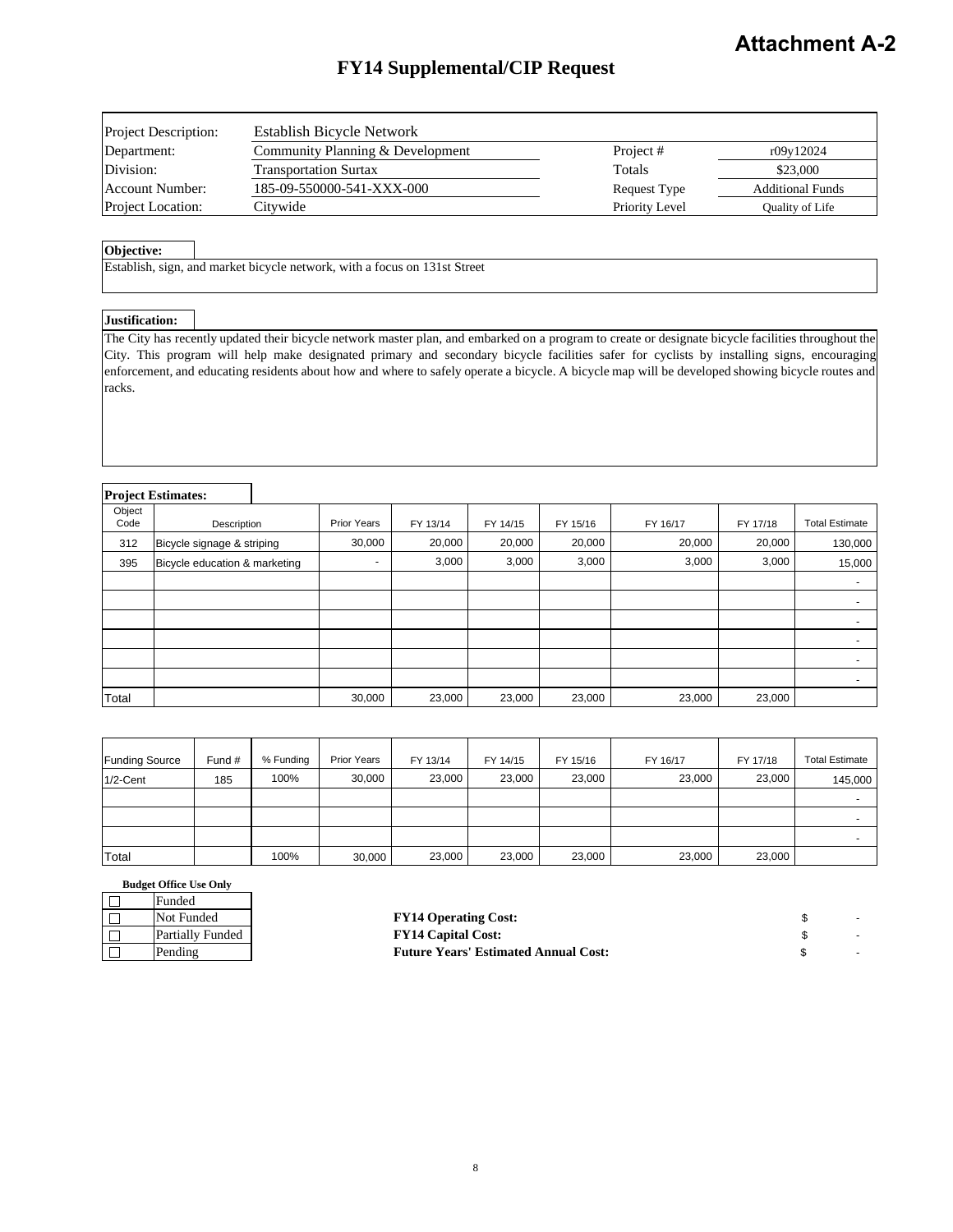# **FY14 Supplemental/CIP Request**

| <b>Project Description:</b> | <b>Traffic Studies and Equipment</b> |                |                 |  |  |  |  |  |
|-----------------------------|--------------------------------------|----------------|-----------------|--|--|--|--|--|
| Department:                 | Community Planning & Development     | Project #      | r09y09007       |  |  |  |  |  |
| Division:                   | <b>Transportation Surtax</b>         | Totals         | \$30,000        |  |  |  |  |  |
| Account Number:             | 185-09-550000-541-xxx-000            | Request Type   | New Request     |  |  |  |  |  |
| <b>Project Location:</b>    | Citvwide                             | Priority Level | Quality of Life |  |  |  |  |  |

#### **Objective:**

To monitor, evaluate, and update traffic related data.

#### **Justification:**

In 2003, the City of North Miami was designated as a transportation concurrency exception area. This designation allows the City to approve developments without existing traffic capacity, but it must have in place adopted levels of service (LOS) for roadways. In order to comply with its agreement with DCA, an implementation plan is being conducted to develop a system to monitor mobility via established measures, including auto traffic, bicycle and pedestrian access, and transit. Other traffic related studies can be undertaken under this objective to determine need traffic mitigation strategies.

#### **Project Estimates:**

| $-$            |                        |                          |          |          |          |          |          |                          |
|----------------|------------------------|--------------------------|----------|----------|----------|----------|----------|--------------------------|
| Object<br>Code | Description            | <b>Prior Years</b>       | FY 13/14 | FY 14/15 | FY 15/16 | FY 16/17 | FY 17/18 | <b>Total Estimate</b>    |
| 311            | <b>Consultant Svcs</b> | $\overline{\phantom{a}}$ | 25,000   | 3,000    | 3,000    | 3,000    | 3,000    | 37,000                   |
| 312            | Equipment              |                          | 5,000    | 3,000    | 3,000    | 3,000    | 3,000    | 17,000                   |
|                |                        |                          |          |          |          |          |          | $\overline{\phantom{a}}$ |
|                |                        |                          |          |          |          |          |          |                          |
|                |                        |                          |          |          |          |          |          |                          |
|                |                        |                          |          |          |          |          |          |                          |
|                |                        |                          |          |          |          |          |          |                          |
|                |                        |                          |          |          |          |          |          | $\overline{\phantom{0}}$ |
| Total          |                        | $\overline{\phantom{a}}$ | 30,000   | 6,000    | 6,000    | 6,000    | 6,000    |                          |

| <b>Funding Source</b> | Fund # | % Funding | <b>Prior Years</b> | FY 13/14 | FY 14/15 | FY 15/16 | FY 16/17 | FY 17/18 | <b>Total Estimate</b> |
|-----------------------|--------|-----------|--------------------|----------|----------|----------|----------|----------|-----------------------|
| $1/2$ -Cent           | 185    | 100%      | -                  | 30,000   | 6,000    | 6,000    | 6,000    | 6,000    | 54,000                |
|                       |        |           |                    |          |          |          |          |          |                       |
|                       |        |           |                    |          |          |          |          |          |                       |
|                       |        |           |                    |          |          |          |          |          |                       |
| Total                 |        | 100%      |                    | 30,000   | 6,000    | 6,000    | 6,000    | 6,000    |                       |

| Funded                  |
|-------------------------|
| Not Funded              |
| <b>Partially Funded</b> |
| Pending                 |

| Not Funded       | <b>FY14 Operating Cost:</b>                 |  |
|------------------|---------------------------------------------|--|
| Partially Funded | <b>FY14 Capital Cost:</b>                   |  |
| Pending          | <b>Future Years' Estimated Annual Cost:</b> |  |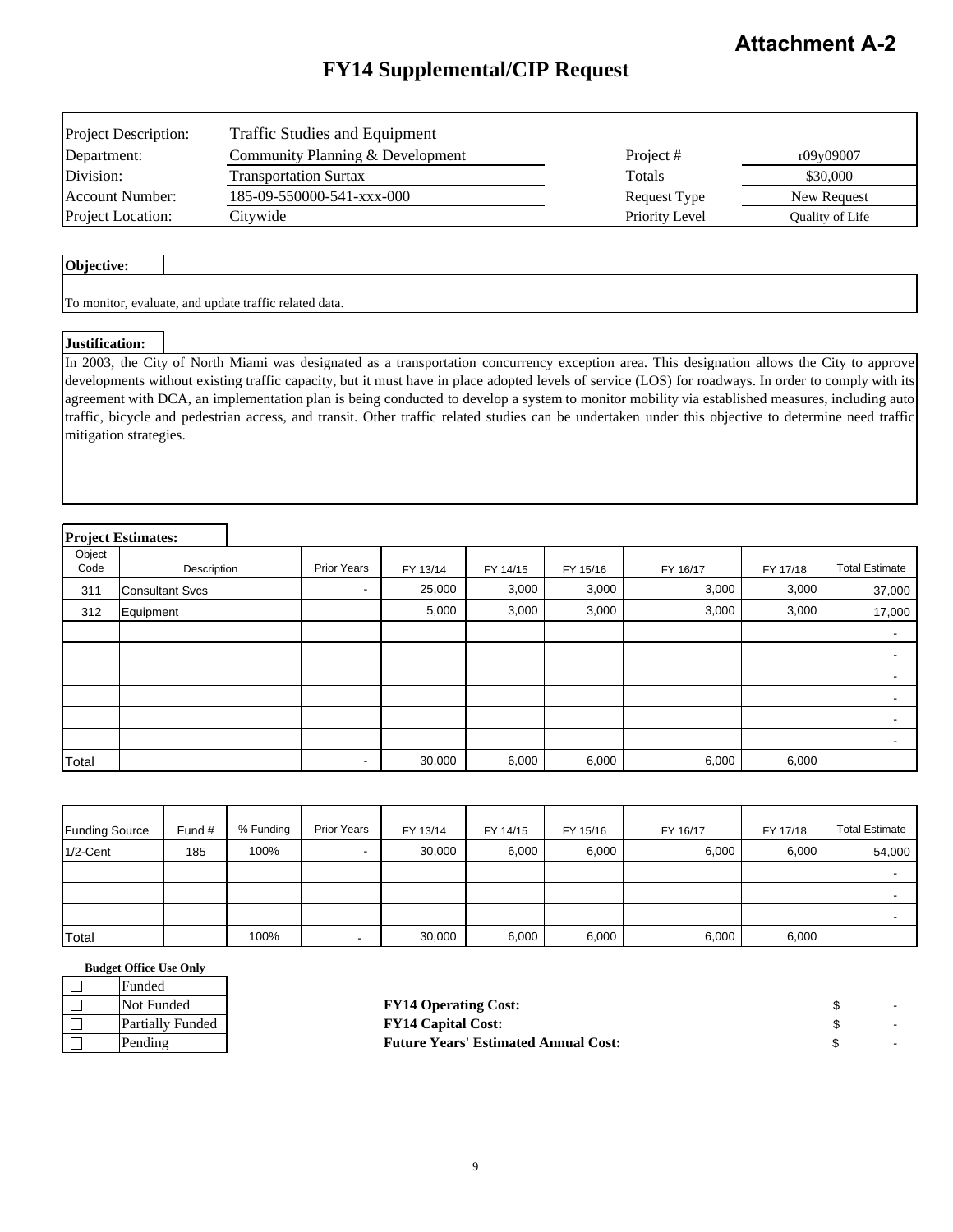# **FY14 Supplemental/CIP Request**

| <b>Project Description:</b> | Install and Transit Shelters |                |                  |
|-----------------------------|------------------------------|----------------|------------------|
| Department:                 | CP&D                         | Project #      |                  |
| Division:                   | Transportation               | Totals         |                  |
| Account Number:             | 185-09-550002-541-xxx-000    | Request Type   | New Request      |
| <b>Project Location:</b>    |                              | Priority Level | Critical Repairs |

#### **Objective:**

Install new shelters and maintain existing shelters throughout the City

#### **Justification:**

Transit shelters provide protection from the elements when waiting for a MDT Transit bus or NOMI Express bus. This encourages the use of transit.

#### **Project Estimates:**

| $\sim$         |                        |                          |          |                          |                          |                          |                          |                       |
|----------------|------------------------|--------------------------|----------|--------------------------|--------------------------|--------------------------|--------------------------|-----------------------|
| Object<br>Code | Description            | Prior Years              | FY 13/14 | FY 14/15                 | FY 15/16                 | FY 16/17                 | FY 17/18                 | <b>Total Estimate</b> |
| 311            | Survey & Design        |                          | 5,000    |                          |                          |                          |                          | 5,000                 |
| 312            | Materials (5 shelters) |                          | 75,000   |                          |                          |                          |                          | 75,000                |
|                |                        |                          |          |                          |                          |                          |                          |                       |
|                |                        |                          |          |                          |                          |                          |                          |                       |
|                |                        |                          |          |                          |                          |                          |                          |                       |
|                |                        |                          |          |                          |                          |                          |                          |                       |
|                |                        |                          |          |                          |                          |                          |                          |                       |
|                |                        |                          |          |                          |                          |                          |                          |                       |
| Total          |                        | $\overline{\phantom{a}}$ | 80,000   | $\overline{\phantom{a}}$ | $\overline{\phantom{a}}$ | $\overline{\phantom{a}}$ | $\overline{\phantom{a}}$ |                       |

| <b>Funding Source</b> | Fund # | % Funding | <b>Prior Years</b> | FY 13/14 | FY 14/15                 | FY 15/16                 | FY 16/17                 | FY 17/18                 | <b>Total Estimate</b> |
|-----------------------|--------|-----------|--------------------|----------|--------------------------|--------------------------|--------------------------|--------------------------|-----------------------|
| $1/2$ -Cent           | 185    | 100%      | -                  | 80,000   | $\overline{\phantom{a}}$ | ۰                        | ۰                        |                          | 80,000                |
|                       |        |           |                    |          |                          |                          |                          |                          |                       |
|                       |        |           |                    |          |                          |                          |                          |                          |                       |
|                       |        |           |                    |          |                          |                          |                          |                          |                       |
| Total                 |        | 100%      |                    | 80,000   | $\overline{\phantom{a}}$ | $\overline{\phantom{a}}$ | $\overline{\phantom{a}}$ | $\overline{\phantom{a}}$ |                       |

| Funded                  |
|-------------------------|
| Not Funded              |
| <b>Partially Funded</b> |
| Pending                 |

| Not Funded       | <b>FY14 Operating Cost:</b>                 |  |
|------------------|---------------------------------------------|--|
| Partially Funded | <b>FY14 Capital Cost:</b>                   |  |
| Pending          | <b>Future Years' Estimated Annual Cost:</b> |  |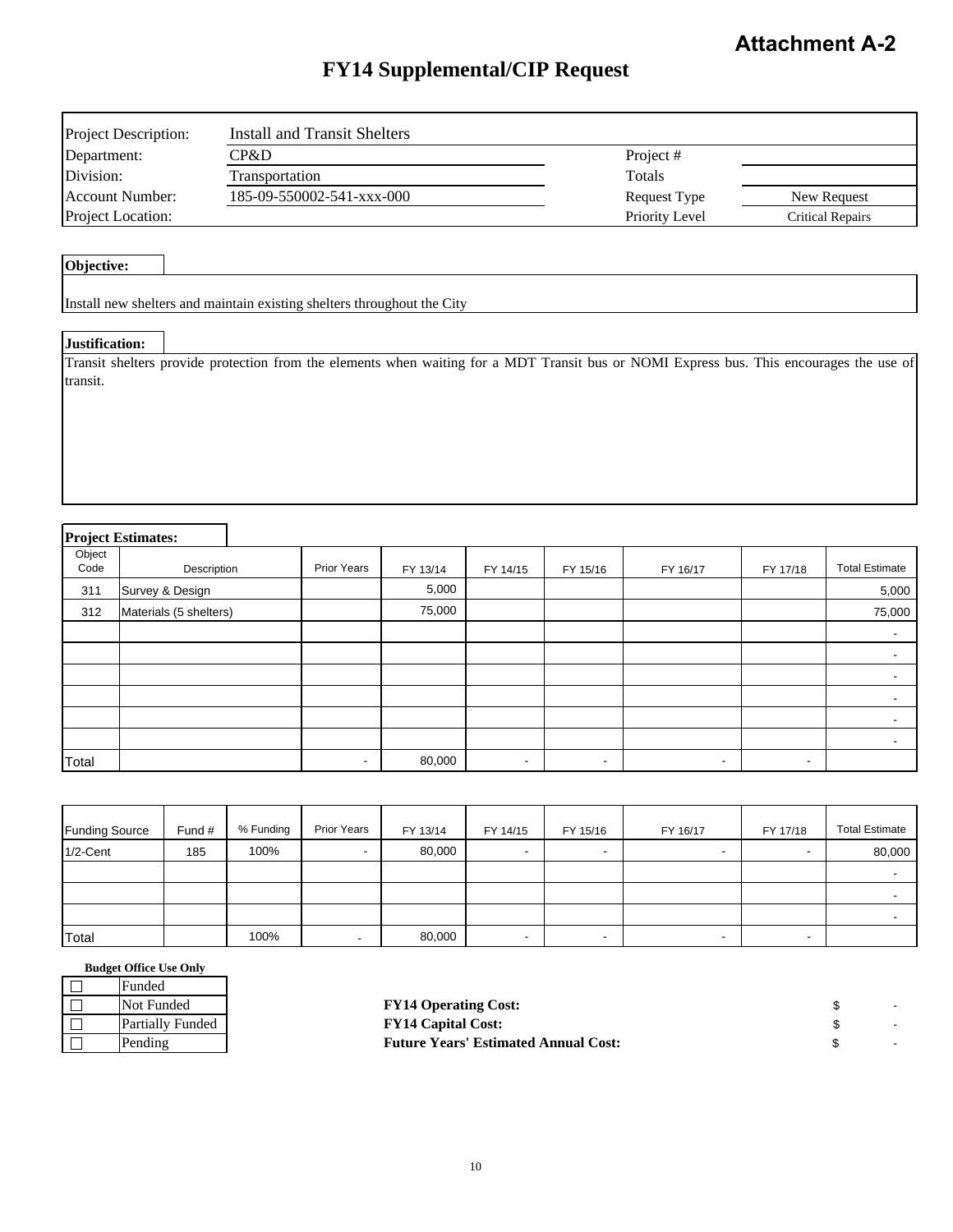# **Budget Summary Form**

| Department:       | 1/2 Cent Transportation Surtax |
|-------------------|--------------------------------|
| Division:         | <b>Public Works Projects</b>   |
| Dept / Div $\#$ : | 09/551                         |

| <b>EXPENDITURE</b><br><b>CATEGORY</b> | <b>Actual</b><br>Expend.<br><b>FY12</b> | Amended<br><b>Budget</b><br><b>FY13</b> | Est.<br>Expend.<br><b>FY13</b> | <b>Adopted</b><br><b>Budget</b><br><b>FY14</b> |
|---------------------------------------|-----------------------------------------|-----------------------------------------|--------------------------------|------------------------------------------------|
| <b>Personal Services</b>              | 249.546                                 | 245,139                                 | 233,020                        | 229,168                                        |
| <b>Operating Expenses</b>             | 563,474                                 | 681,827                                 | 666.864                        | 586,644                                        |
| <b>Internal Services</b>              | 11,695                                  | 0                                       | $_{0}$                         | $\theta$                                       |
| <b>Operating Budget</b>               | 824,715                                 | 926,966                                 | 899,884                        | 815,812                                        |
| Capital Outlay                        | 1,424,513                               | 278,935                                 | 250,000                        | 500,000                                        |
| Debt Service                          | 0                                       | 0                                       | 0                              | $\Omega$                                       |
| Grants & Aids                         | 0                                       | 0                                       | 0                              | $\Omega$                                       |
| Reserves & Other                      | 0                                       | 0                                       |                                | $\Omega$                                       |
| <b>Total Budget</b>                   | 2,249,228                               | 1,205,901                               | 1,149,884                      | 1,315,812                                      |

| PERSONAL SERVICES DETAIL:   |
|-----------------------------|
| $\mathbf{C}$ . $\mathbf{L}$ |

|                                 | <b>Salary</b> | # of             |
|---------------------------------|---------------|------------------|
| <b>Classification</b>           | Sch.          | <b>Positions</b> |
| <b>Heavy Equipment Operator</b> | 20            |                  |
| Motor Equipment Operator        | 18            |                  |

**4 Total # of Full-Time Employees**

| 2013-14 Operating Budget:    | 815,812    |
|------------------------------|------------|
| 2012-13 Operating Budget:    | 926,966    |
| <b>Dollar Change:</b>        | (111, 154) |
| <b>Percentage Change:</b>    | $-11.99%$  |
| 2013-14 Personnel - F.T.E's: | 4.00       |
| 2012-13 Personnel - F.T.E's: | 4.00       |
| <b>Personnel Change:</b>     |            |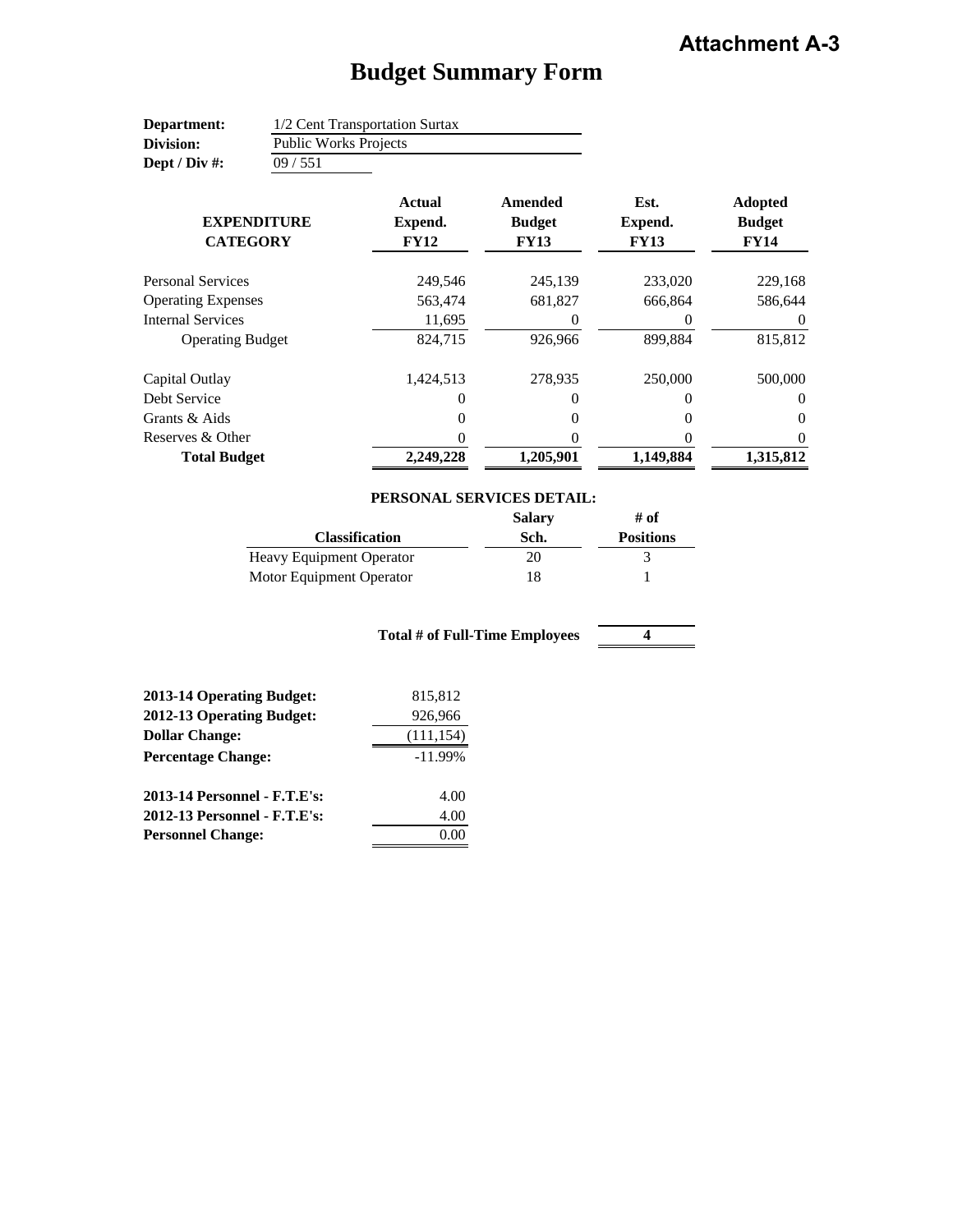| Department: | Public Works                      |                       |     |  |
|-------------|-----------------------------------|-----------------------|-----|--|
| Division:   | Street Maintenance & Construction |                       |     |  |
| Division #: | 551                               | <b>Objective No.:</b> | 001 |  |

**Title:** General Patching, Street Repair, and Rights-of-Way Maintenance

| $\#$ | <b>Computation/Explanation</b>                                   |            | <b>Amount</b>  |
|------|------------------------------------------------------------------|------------|----------------|
| 101  | 3 Heavy Equipment Operators                                      | 140,872.16 |                |
|      | 1 General Maintenance Worker                                     | 0.00       |                |
|      | 1 Motor Equipment Operator                                       | 32,448.00  |                |
|      |                                                                  | 173,320.16 | 173,320        |
|      |                                                                  |            |                |
| 104  | Heavy Equipment Operator 8 hours                                 | 270.91     |                |
|      | <b>General Maintenance Worker 8 hours</b>                        | 0.00       |                |
|      | Motor Equipment Operator 8 hours                                 | 187.20     |                |
|      |                                                                  | 458.11     | 458            |
| 125  | <b>Salary Adjustment</b>                                         | 0.00       | $\overline{0}$ |
|      |                                                                  |            |                |
| 140  | Employer's portion of Social Security Tax @ 7.65% of Salaries    | 13,294.02  |                |
|      | Savings from Flexible Benefits Program                           | 0.00       |                |
|      |                                                                  | 13,294.02  | 13,294         |
| 141  | <b>Employer contribution to Pension Plan</b>                     | 50,863.00  | $\overline{0}$ |
| 142  | Group health premiums - \$550/mo. x 12 mos. x 4 employees        | 26,400.00  |                |
|      | Group dental premiums - \$15/mo. x 12 mos. x 4 employees         | 720.00     |                |
|      | Dependents' coverage - \$150.00/mo. x 12 mos. x 3 employees      | 5,400.00   |                |
|      | Life insurance premiums - .24/1000 x salaries x 12 mos           | 499.16     |                |
|      | AD & D insurance premiums - .05/1000 x salaries x 12 mos         | 103.99     |                |
|      |                                                                  | 33,123.15  | 33,123         |
| 144  | Workers' Compensation coverage for General Fund Employees        | 8,973.00   | 8,973          |
| 308  | Uniform rental/cleaning \$5.00/week x 52 weeks x 4 workers       | 1,040.00   |                |
|      | Safety Shoe Allowance - 4 Employees @ \$50 ea,                   | 200.00     |                |
|      |                                                                  | 1,240.00   | 1,240          |
|      |                                                                  |            |                |
| 312  | Brooms, gloves, raincoats, safety glasses & vests, misc supplies | 840.00     |                |
|      | Asphalt cutting blades                                           | 400.00     |                |
|      |                                                                  | 1,240.00   | 1,240          |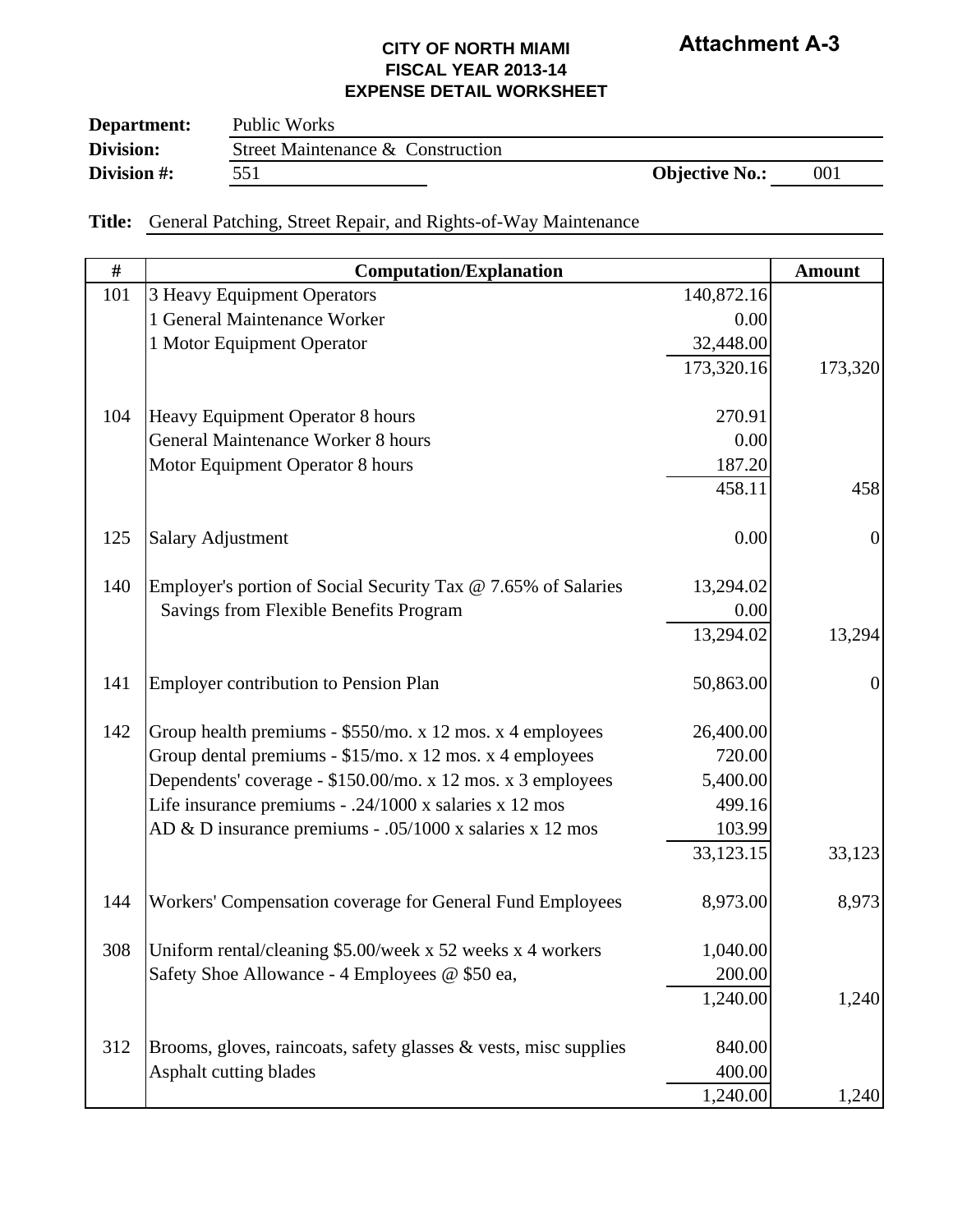| Department: | Public Works                      |                       |     |
|-------------|-----------------------------------|-----------------------|-----|
| Division:   | Street Maintenance & Construction |                       |     |
| Division #: | 551                               | <b>Objective No.:</b> | 001 |

**Title:** General Patching, Street Repair, and Rights-of-Way Maintenance

| #   | <b>Computation/Explanation</b>                                  |           | <b>Amount</b>  |
|-----|-----------------------------------------------------------------|-----------|----------------|
| 316 | Miscellaneous tools as needed to complete tasks                 | 834.30    | 834            |
|     |                                                                 |           |                |
| 333 | Asphalt 2.5 tons/day x 150 days x \$80/ton                      | 30,000.00 |                |
|     | LP gas for asphalt truck                                        | 1,000.00  |                |
|     | Sand 150 tons \$18.00/ton                                       | 2,700.00  |                |
|     | Limerock 180 tons @ \$16.00/ton                                 | 2,880.00  |                |
|     | Asphalt emulsion 250 gallons @ \$3.00/gallon                    | 750.00    |                |
|     |                                                                 | 37,330.00 | 37,330         |
| 405 | Contribution to the Risk Management Fund to operate the General |           |                |
|     | and Auto Liability programs in FY13 and maintain a Reserve for  |           |                |
|     | Claims                                                          | 0.00      | $\overline{0}$ |
|     |                                                                 |           |                |
|     |                                                                 |           |                |
|     |                                                                 |           |                |
|     |                                                                 |           |                |
|     |                                                                 |           |                |
|     |                                                                 |           |                |
|     |                                                                 |           | 269,812        |
|     |                                                                 |           |                |
|     |                                                                 |           |                |
|     |                                                                 |           |                |
|     |                                                                 |           |                |
|     |                                                                 |           |                |
|     |                                                                 |           |                |
|     |                                                                 |           |                |
|     |                                                                 |           |                |
|     |                                                                 |           |                |
|     |                                                                 |           |                |
|     |                                                                 |           |                |
|     |                                                                 |           |                |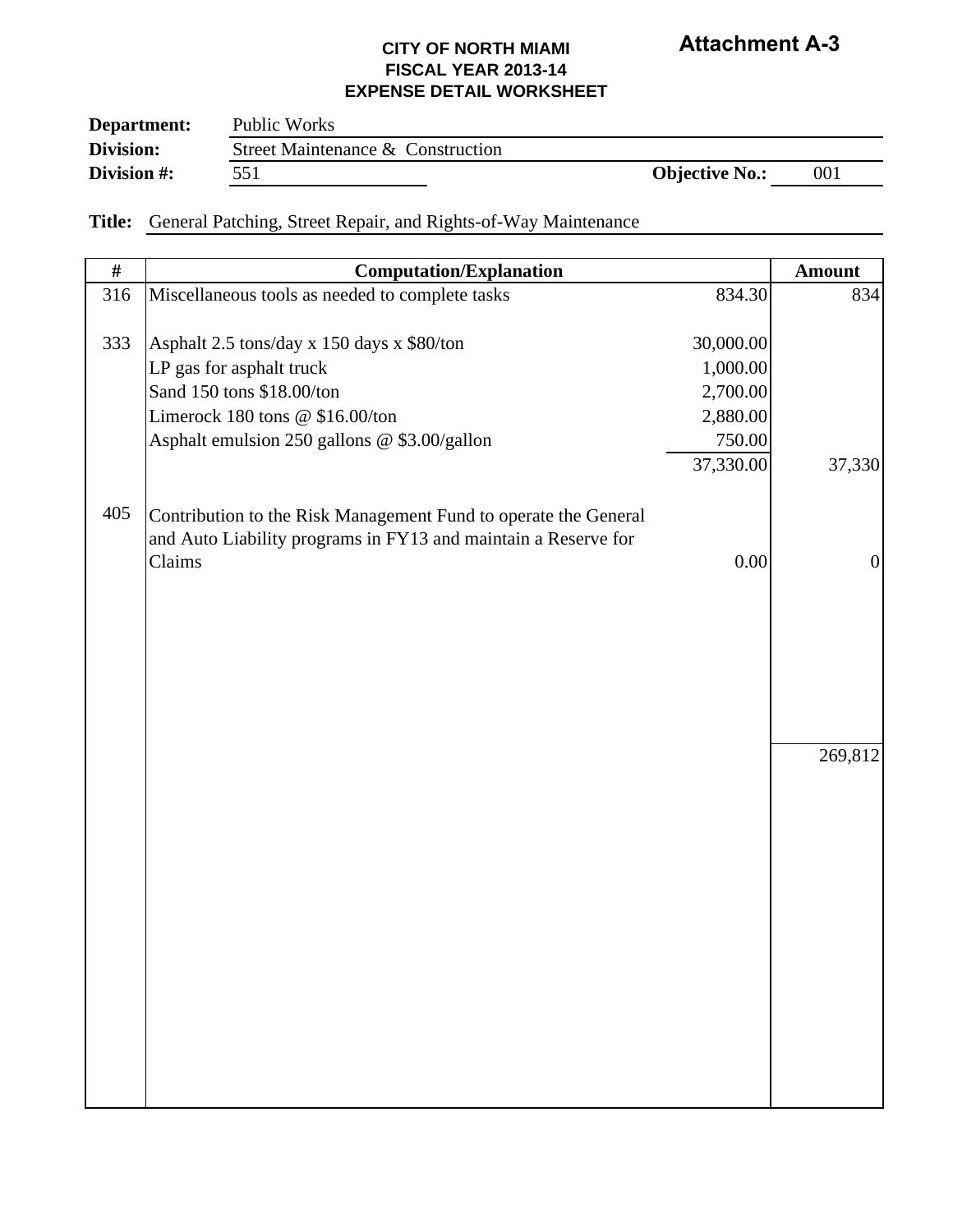# **FY14 Supplemental/CIP Request**

| <b>Project Description:</b> | <b>Traffic Calming Supplies</b> |                     |                         |
|-----------------------------|---------------------------------|---------------------|-------------------------|
| Department:                 | CP&D                            | Project #           | r10y09014               |
| Division:                   | Transportation                  | Totals              |                         |
| Account Number:             | 185-09-551000-541-312-000       | <b>Request Type</b> | <b>Additional Funds</b> |
| <b>Project Location:</b>    |                                 | Priority Level      | Quality of Life         |

#### **Objective:**

To install traffic calming devices where necessary.

#### **Justification:**

Install traffic calming devices to make neighborhood streets safer for drivers, bicyclists and pedestrians. Based on resident requests and studies.

### **Project Estimates:**

| $\cdot$<br>Object<br>Code | Description                   | <b>Prior Years</b>       | FY 13/14 | FY 14/15 | FY 15/16 | FY 16/17 | FY 17/18 | <b>Total Estimate</b>    |
|---------------------------|-------------------------------|--------------------------|----------|----------|----------|----------|----------|--------------------------|
| 312                       | <b>Traffic Calming Device</b> |                          | 20,000   | 20,000   | 20,000   | 20,000   | 20,000   | 100,000                  |
|                           |                               |                          |          |          |          |          |          | $\overline{\phantom{a}}$ |
|                           |                               |                          |          |          |          |          |          | $\overline{\phantom{a}}$ |
|                           |                               |                          |          |          |          |          |          | $\overline{\phantom{a}}$ |
|                           |                               |                          |          |          |          |          |          |                          |
|                           |                               |                          |          |          |          |          |          |                          |
|                           |                               |                          |          |          |          |          |          |                          |
|                           |                               |                          |          |          |          |          |          |                          |
| Total                     |                               | $\overline{\phantom{a}}$ | 20,000   | 20,000   | 20,000   | 20,000   | 20,000   |                          |

| <b>Funding Source</b> | Fund # | % Funding | <b>Prior Years</b>       | FY 13/14 | FY 14/15 | FY 15/16 | FY 16/17 | FY 17/18 | <b>Total Estimate</b> |
|-----------------------|--------|-----------|--------------------------|----------|----------|----------|----------|----------|-----------------------|
| $1/2$ -Cent           | 185    | 100%      |                          | 20,000   | 20,000   | 20,000   | 20,000   | 20,000   | 100,000               |
|                       |        |           |                          |          |          |          |          |          |                       |
|                       |        |           |                          |          |          |          |          |          |                       |
|                       |        |           |                          |          |          |          |          |          |                       |
| Total                 |        | 100%      | $\overline{\phantom{a}}$ | 20,000   | 20,000   | 20,000   | 20,000   | 20,000   |                       |

| Funded                  |
|-------------------------|
| Not Funded              |
| <b>Partially Funded</b> |
| Pending                 |

| Not Funded       | <b>FY14 Operating Cost:</b>                 |  |
|------------------|---------------------------------------------|--|
| Partially Funded | <b>FY14 Capital Cost:</b>                   |  |
| Pending          | <b>Future Years' Estimated Annual Cost:</b> |  |
|                  |                                             |  |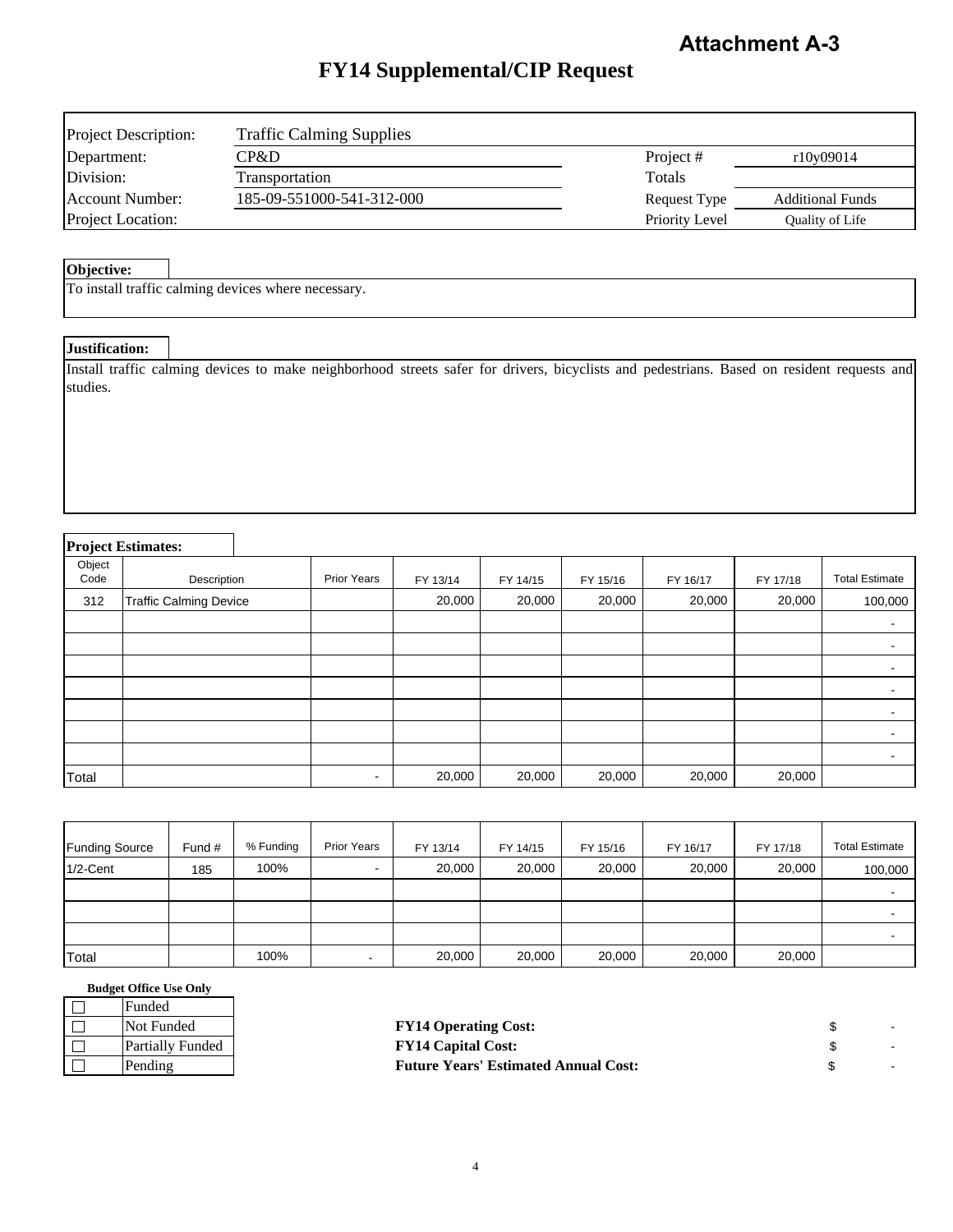# **FY14 Supplemental/CIP Request**

| <b>Project Description:</b> | Sidewalk installation and repairs near roadwork |                |                         |
|-----------------------------|-------------------------------------------------|----------------|-------------------------|
| Department:                 | CP&D                                            | Project #      | r10y10002               |
| Division:                   | <b>Transportation</b>                           | Totals         |                         |
| <b>Account Number:</b>      | 185-09-551000-541-334-000                       | Request Type   | <b>Additional Funds</b> |
| <b>Project Location:</b>    | Citywide                                        | Priority Level | Critical Repairs        |

#### **Objective:**

To repair sidewalks and install handicap ramps througout City to improve accessibility to transit and during other roadwork.

#### **Justification:**

This request provides funds to continue the maintenance of existing sidewalks throughout the City. Sidewalks are damaged by tree roots or other elemental factors. Request from residents for repairs are received on a daily basis and must be addressed in order to maintain a safe, handicap accessible sidewalk system for our residents to encourage walking, bicycling and transit.

#### **Project Estimates:** ┑

|                | <b>Froject Esumates:</b> |                          |          |          |          |          |          |                          |
|----------------|--------------------------|--------------------------|----------|----------|----------|----------|----------|--------------------------|
| Object<br>Code | Description              | <b>Prior Years</b>       | FY 13/14 | FY 14/15 | FY 15/16 | FY 16/17 | FY 17/18 | <b>Total Estimate</b>    |
| 334            | Install/Repair Sidewalks |                          | 100,000  | 100,000  | 100,000  | 100,000  | 100,000  | 500,000                  |
|                |                          |                          |          |          |          |          |          | $\overline{\phantom{a}}$ |
|                |                          |                          |          |          |          |          |          | $\overline{\phantom{0}}$ |
|                |                          |                          |          |          |          |          |          | $\overline{\phantom{a}}$ |
|                |                          |                          |          |          |          |          |          | $\overline{\phantom{0}}$ |
|                |                          |                          |          |          |          |          |          | $\overline{\phantom{a}}$ |
|                |                          |                          |          |          |          |          |          | $\overline{\phantom{0}}$ |
|                |                          |                          |          |          |          |          |          | $\overline{\phantom{a}}$ |
| Total          |                          | $\overline{\phantom{a}}$ | 100,000  | 100,000  | 100,000  | 100,000  | 100,000  |                          |

| <b>Funding Source</b> | Fund # | % Funding | <b>Prior Years</b> | FY 13/14 | FY 14/15 | FY 15/16 | FY 16/17 | FY 17/18 | <b>Total Estimate</b> |
|-----------------------|--------|-----------|--------------------|----------|----------|----------|----------|----------|-----------------------|
| $1/2$ -Cent           | 185    | 100%      |                    | 100,000  | 100,000  | 100,000  | 100,000  | 100,000  | 500,000               |
|                       |        |           |                    |          |          |          |          |          |                       |
|                       |        |           |                    |          |          |          |          |          |                       |
|                       |        |           |                    |          |          |          |          |          |                       |
| Total                 |        | 100%      | $\blacksquare$     | 100,000  | 100,000  | 100,000  | 100,000  | 100,000  |                       |

| Funded                  |  |
|-------------------------|--|
| Not Funded              |  |
| <b>Partially Funded</b> |  |
| Pending                 |  |
|                         |  |

| Not Funded       | <b>FY14 Operating Cost:</b>                 |  |
|------------------|---------------------------------------------|--|
| Partially Funded | <b>FY14 Capital Cost:</b>                   |  |
| Pending          | <b>Future Years' Estimated Annual Cost:</b> |  |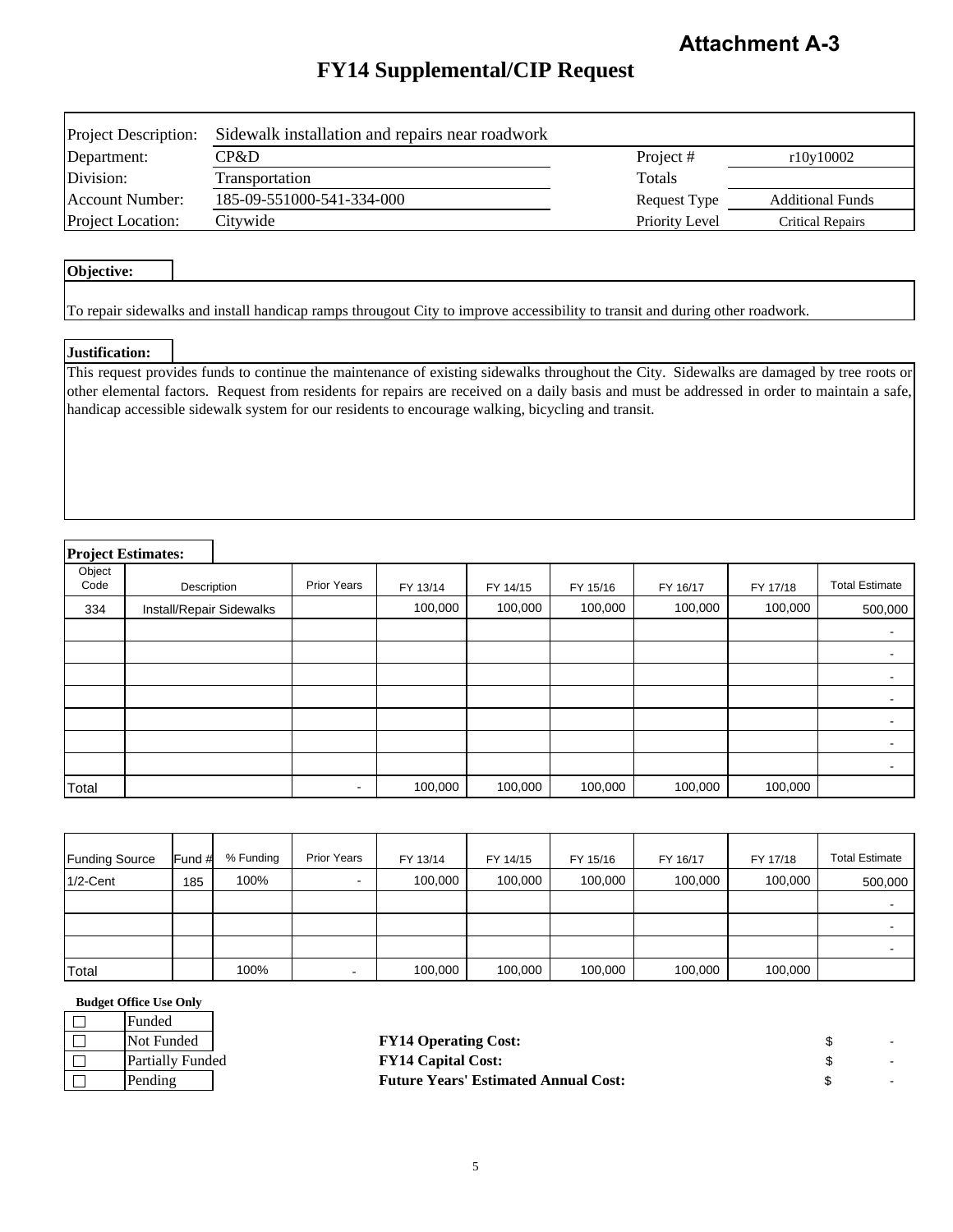# **FY14 Supplemental/CIP Request**

| <b>Project Description:</b> | ROW Small Equipment Replacement & Safety Supplies |                |                      |
|-----------------------------|---------------------------------------------------|----------------|----------------------|
| Department:                 | Parks & Public Works - ROW only                   | Project #      | r12y10010, r10y10002 |
| Division:                   | 1/2 Cent Transportation Surtax                    | Totals         | \$16,000             |
| Account Number:             | 185-09-551000-541-313-000                         | Request Type   | Replacement          |
| <b>Project Location:</b>    | Citywide                                          | Priority Level | Improvement          |

#### **Objective:**

Funds to replace drills, safety equipment, hedge trimmers, chainsaws, edgers, mowers, and hand blowers used for right-of-way maintenance.

#### **Justification:**

These items are used daily to maintain Surtax funded projects over the years. With such usage the equipment becomes unreliable and frequently breaks down. Approximately half of funds for Parks and half for Public Works.

### **Project Estimates:**

| Object<br>Code | Description                  | <b>Prior Years</b> | FY 13/14 | FY 14/15 | FY 15/16 | FY 16/17 | FY 17/18 | <b>Total Estimate</b>    |
|----------------|------------------------------|--------------------|----------|----------|----------|----------|----------|--------------------------|
| 313            | ROW Maintenance Equip. - Pa  | 20,000             | 5,000    | 5,000    | 5,000    | 5,000    | 5,000    | 45,000                   |
| 313            | ROW Maintenance Equip. - P.V | 20,000             | 5,000    | 5,000    | 5,000    | 5,000    | 5,000    | 45,000                   |
| 312            | <b>Parks Safety Supplies</b> |                    | 2,000    | 2,000    | 2,000    | 2,000    | 2,000    | 10,000                   |
| 312            | Public Works Safety Supplies |                    | 2,000    | 2,000    | 2,000    | 2,000    | 2,000    | 10,000                   |
| 331            | Equipment Maintenance        |                    | 2,000    |          |          |          |          | 2,000                    |
|                |                              |                    |          |          |          |          |          | $\overline{\phantom{a}}$ |
|                |                              |                    |          |          |          |          |          |                          |
|                |                              |                    |          |          |          |          |          |                          |
| Total          |                              | 40,000             | 16,000   | 14,000   | 14,000   | 14,000   | 14,000   |                          |

| <b>Funding Source</b> | Fund $#$ | % Funding | <b>Prior Years</b> | FY 13/14 | FY 14/15 | FY 15/16 | FY 16/17 | FY 17/18 | <b>Total Estimate</b> |
|-----------------------|----------|-----------|--------------------|----------|----------|----------|----------|----------|-----------------------|
| $1/2$ -Cent           | 185      | 100%      | 40,000             | 16,000   | 14,000   | 14,000   | 14,000   | 14,000   | 112,000               |
|                       |          |           |                    |          |          |          |          |          |                       |
|                       |          |           |                    |          |          |          |          |          |                       |
|                       |          |           |                    |          |          |          |          |          |                       |
| Total                 |          | 100%      | 40,000             | 16,000   | 14,000   | 14,000   | 14,000   | 14,000   |                       |

| <b>Budget Office Use Only</b> |  |
|-------------------------------|--|
|-------------------------------|--|

| Funded           |
|------------------|
| Not Funded       |
| Partially Funded |
| Pending          |

| Not Funded       | <b>FY14 Operating Cost:</b>                 |  |
|------------------|---------------------------------------------|--|
| Partially Funded | <b>FY14 Capital Cost:</b>                   |  |
| Pending          | <b>Future Years' Estimated Annual Cost:</b> |  |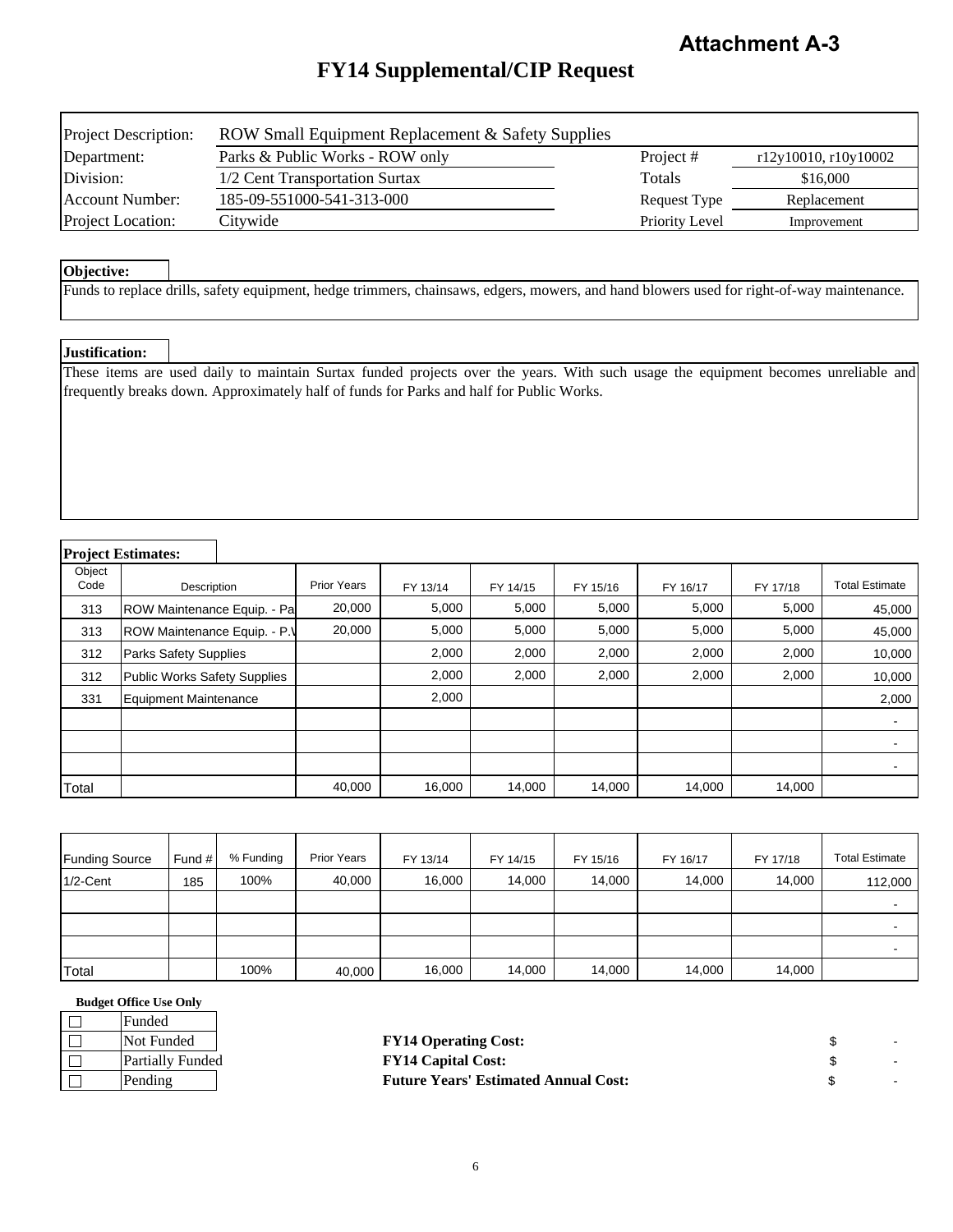# **FY14 Supplemental/CIP Request**

| <b>Project Description:</b> | <b>Street Tree Maintenance</b> |                |                         |
|-----------------------------|--------------------------------|----------------|-------------------------|
| Department:                 | Parks & Recreation             | Project #      | r12y11001               |
| Division:                   | 1/2 Cent Transportation Surtax | Totals         | \$80,000                |
| Account Number:             | 185-09-551000-541-311-000      | Request Type   | <b>Additional Funds</b> |
| <b>Project Location:</b>    | Citywide                       | Priority Level | Improvement             |

#### **Objective:**

To prune street trees to provide sign visibility and safe pedestrian and vehicle clearance over streets, sidewalks and swales.

#### **Justification:**

This level requests funds to prune street trees to provide traffic sign visibility and safe pedestrian, vehicular clearance over streets, sidewalks, and swales. City pruning crews are able to provide rapid response to emergency needs and public complaints, but are unable to keep up with the need for routine and preventative trimming and raising of the city's 18,000 plus shade trees.

### **Project Estimates:**

|                | - -J--- <del>------------</del> |                    |          |          |          |          |          |                          |
|----------------|---------------------------------|--------------------|----------|----------|----------|----------|----------|--------------------------|
| Object<br>Code | Description                     | <b>Prior Years</b> | FY 13/14 | FY 14/15 | FY 15/16 | FY 16/17 | FY 17/18 | <b>Total Estimate</b>    |
| 311            | <b>Contractual Svcs</b>         |                    | 80,000   | 80,000   | 80,000   | 80,000   | 80,000   | 400,000                  |
|                |                                 |                    |          |          |          |          |          | $\blacksquare$           |
|                |                                 |                    |          |          |          |          |          | $\,$ $\,$                |
|                |                                 |                    |          |          |          |          |          |                          |
|                |                                 |                    |          |          |          |          |          | $\overline{\phantom{0}}$ |
|                |                                 |                    |          |          |          |          |          |                          |
|                |                                 |                    |          |          |          |          |          |                          |
|                |                                 |                    |          |          |          |          |          |                          |
| Total          |                                 | $\blacksquare$     | 80,000   | 80,000   | 80,000   | 80,000   | 80,000   |                          |

| <b>Funding Source</b> | Fund # | % Funding | <b>Prior Years</b> | FY 13/14 | FY 14/15 | FY 15/16 | FY 16/17 | FY 17/18 | <b>Total Estimate</b> |
|-----------------------|--------|-----------|--------------------|----------|----------|----------|----------|----------|-----------------------|
| $1/2$ -Cent           | 185    | 100%      | $\blacksquare$     | 80,000   | 80,000   | 80,000   | 80,000   | 80,000   | 400,000               |
|                       |        |           |                    |          |          |          |          |          |                       |
|                       |        |           |                    |          |          |          |          |          |                       |
|                       |        |           |                    |          |          |          |          |          |                       |
| Total                 |        | 100%      | $\sim$             | 80,000   | 80,000   | 80,000   | 80,000   | 80,000   |                       |

| Funded           |  |
|------------------|--|
| Not Funded       |  |
| Partially Funded |  |
| Pending          |  |

| Not Funded       | <b>FY14 Operating Cost:</b>                 |  |
|------------------|---------------------------------------------|--|
| Partially Funded | <b>FY14 Capital Cost:</b>                   |  |
| Pending          | <b>Future Years' Estimated Annual Cost:</b> |  |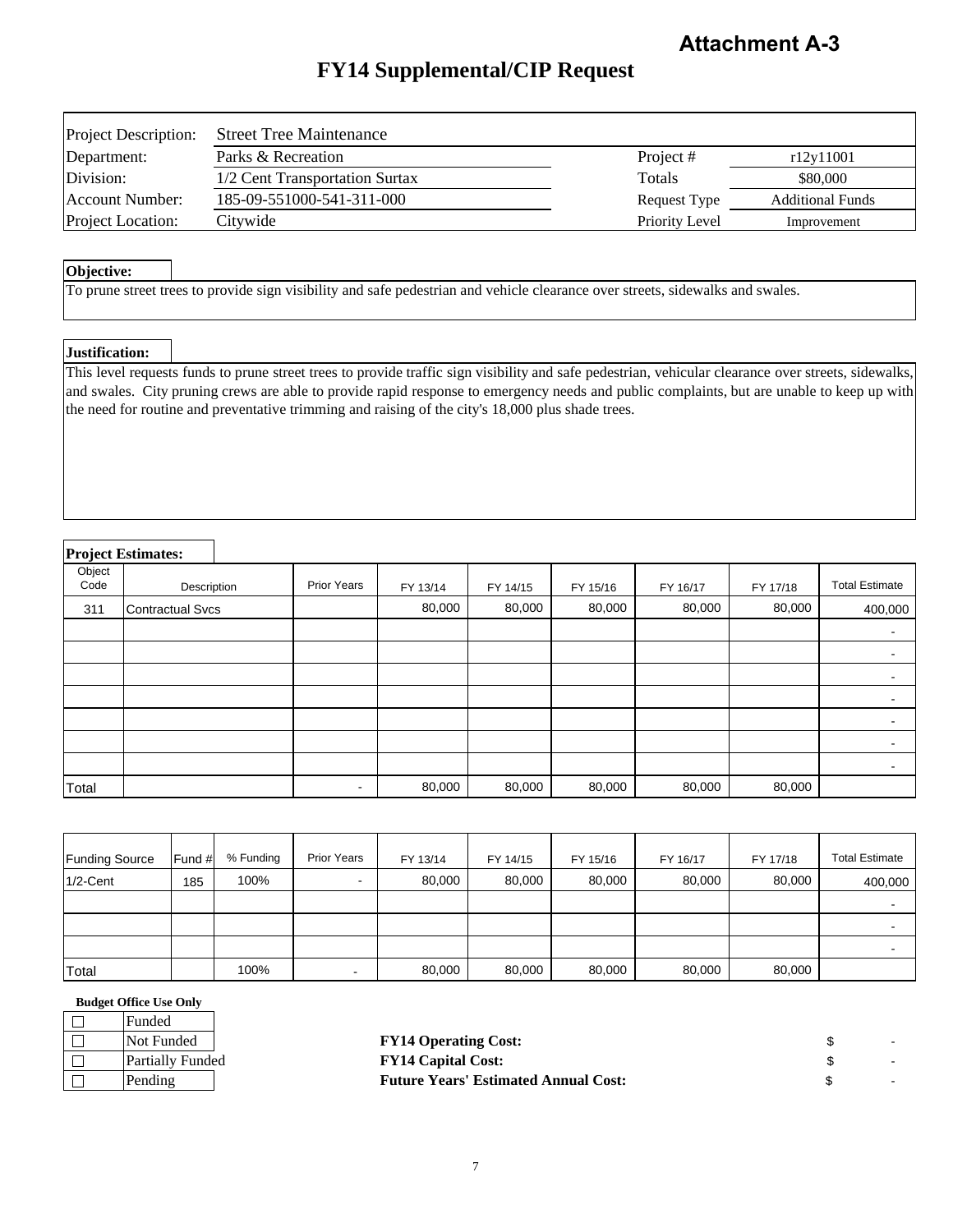# **FY14 Supplemental/CIP Request**

| <b>Project Description:</b> | Maintenance of Surtax Projects |                     |                         |
|-----------------------------|--------------------------------|---------------------|-------------------------|
| Department:                 | Parks & Recreation             | Project#            |                         |
| Division:                   | 1/2 Cent Transportation Surtax | Totals              | \$20,000                |
| Account Number:             | 185-09-551000-541-101-000      | <b>Request Type</b> | <b>Additional Funds</b> |
| <b>Project Location:</b>    | Citywide                       | Priority Level      | Improvement             |

#### **Objective:**

To provide maintenance of various Surtax funded projects that include some form of landsacaping.

#### **Justification:**

Many Surtax funded transportation projects included a landscaping component, such as trees, lights, and shrubs. Over the past 6 years the number of projects has accummulated to the point where a portion of time of certain Parks staff must be used to maintain the projects.

#### **Project Estimates:**

| Object<br>Code | Description                    | <b>Prior Years</b> | FY 13/14 | FY 14/15 | FY 15/16 | FY 16/17 | FY 17/18 | <b>Total Estimate</b>    |
|----------------|--------------------------------|--------------------|----------|----------|----------|----------|----------|--------------------------|
| 101            | Salary expenses (10% of variou | 60,000             | 20,000   | 20,000   | 20,000   | 20,000   | 20,000   | 160,000                  |
|                |                                |                    |          |          |          |          |          | $\overline{\phantom{a}}$ |
|                |                                |                    |          |          |          |          |          | $\overline{\phantom{a}}$ |
|                |                                |                    |          |          |          |          |          |                          |
|                |                                |                    |          |          |          |          |          | $\overline{\phantom{a}}$ |
|                |                                |                    |          |          |          |          |          |                          |
|                |                                |                    |          |          |          |          |          | $\overline{\phantom{0}}$ |
|                |                                |                    |          |          |          |          |          | $\overline{\phantom{a}}$ |
| Total          |                                | 60,000             | 20,000   | 20,000   | 20,000   | 20,000   | 20,000   |                          |

| <b>Funding Source</b> | Fund $#$ | % Funding | <b>Prior Years</b> | FY 13/14 | FY 14/15 | FY 15/16 | FY 16/17 | FY 17/18 | <b>Total Estimate</b> |
|-----------------------|----------|-----------|--------------------|----------|----------|----------|----------|----------|-----------------------|
| $1/2$ -Cent           | 185      | 100%      | 60,000             | 20,000   | 20,000   | 20,000   | 20,000   | 20,000   | 160,000               |
|                       |          |           |                    |          |          |          |          |          |                       |
|                       |          |           |                    |          |          |          |          |          |                       |
|                       |          |           |                    |          |          |          |          |          |                       |
| Total                 |          | 100%      | 60,000             | 20,000   | 20,000   | 20,000   | 20,000   | 20,000   |                       |

| Funded                  |
|-------------------------|
| Not Funded              |
| <b>Partially Funded</b> |
| Pending                 |

| Not Funded       | <b>FY14 Operating Cost:</b>                 |  |
|------------------|---------------------------------------------|--|
| Partially Funded | <b>FY14 Capital Cost:</b>                   |  |
| Pending          | <b>Future Years' Estimated Annual Cost:</b> |  |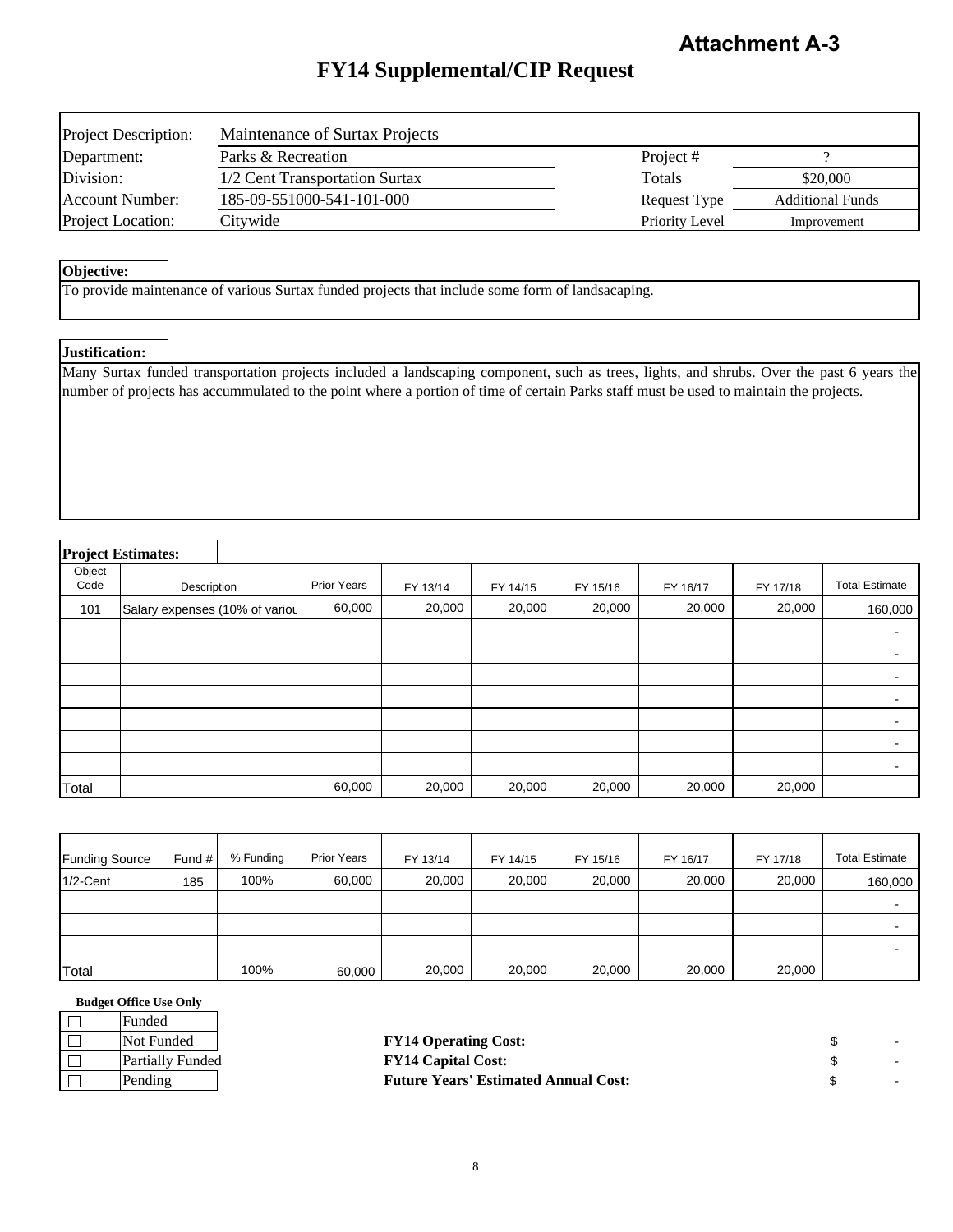# **FY14 Supplemental/CIP Request**

| <b>Project Description:</b> | Downtown Revitalization/Beautification |                |             |
|-----------------------------|----------------------------------------|----------------|-------------|
| Department:                 | CP&D                                   | Project #      |             |
| Division:                   | Transportation                         | Totals         | \$500,000   |
| Account Number:             | 185-09-551000-541-618                  | Request Type   | New Request |
| Project Location:           | NE 125th Street                        | Priority Level | Improvement |

#### **Objective:**

Revitalize NE 125th Street between NE 6th Ave and NE 10 Ave with trees, street furniture, and accent lighting

#### **Justification:**

NE 125th is North Miami's downtown core. In 2010-2011 the City secured ARRA funding for improvements which included a major overhaul and redesign of the sidewalks. The City planned to leverage this investement to create a pedestrian friendly environment on our sidewalks, with benchs, plants, bicycle racks and plantings. Also, the ULI economic study of downtown concluded that the City needs to invest in its downtown and create a signature environment to capture the attention of through traffic and potential investors. Staff feels that the planting of large date palms, with striking lighting, would fulfill this goal and spur economic developoment and civic pride at the core of the City. As it is a large project, it would have to be phased in over two years. In the FY 2015 we also plan on installing crosswalks at major intersection in downtown in coordination with the repaving of NE 125th ST.

|                | <b>Project Estimates:</b> |                    |          |          |                          |                          |                |                          |
|----------------|---------------------------|--------------------|----------|----------|--------------------------|--------------------------|----------------|--------------------------|
| Object<br>Code | Description               | <b>Prior Years</b> | FY 13/14 | FY 14/15 | FY 15/16                 | FY 16/17                 | FY 17/18       | <b>Total Estimate</b>    |
| 618            | Trees and R.O.W. improv   | 860,000            | 500,000  | 500,000  |                          |                          |                | 1,860,000                |
| 618            | Crosswalks                |                    |          | 300,000  |                          |                          |                | 300,000                  |
|                |                           |                    |          |          |                          |                          |                | $\blacksquare$           |
|                |                           |                    |          |          |                          |                          |                | $\overline{\phantom{a}}$ |
|                |                           |                    |          |          |                          |                          |                | $\overline{\phantom{a}}$ |
|                |                           |                    |          |          |                          |                          |                |                          |
|                |                           |                    |          |          |                          |                          |                | $\overline{\phantom{a}}$ |
|                |                           |                    |          |          |                          |                          |                | $\overline{\phantom{a}}$ |
| Total          |                           | 860,000            | 500,000  | 800,000  | $\overline{\phantom{a}}$ | $\overline{\phantom{a}}$ | $\blacksquare$ |                          |

| <b>Funding Source</b> | Fund # | % Funding | <b>Prior Years</b> | FY 13/14 | FY 14/15 | FY 15/16                 | FY 16/17                 | FY 17/18       | <b>Total Estimate</b> |
|-----------------------|--------|-----------|--------------------|----------|----------|--------------------------|--------------------------|----------------|-----------------------|
| $1/2$ -Cent           | 185    | 42%       |                    | 300,000  | 600,000  |                          |                          |                | 900,000               |
| <b>CRA</b>            |        |           |                    | 200,000  | 200,000  |                          |                          |                | 400,000               |
| Grants                |        |           | 860.000            |          |          |                          |                          |                | 860,000               |
|                       |        |           |                    |          |          |                          |                          |                |                       |
| Total                 |        | 100%      | 860.000            | 500,000  | 800,000  | $\overline{\phantom{0}}$ | $\overline{\phantom{0}}$ | $\blacksquare$ |                       |

| Funded                  |  |
|-------------------------|--|
| Not Funded              |  |
| <b>Partially Fundee</b> |  |
| Pending                 |  |

| Not Funded       | <b>FY14 Operating Cost:</b>                 | $\sim$ 100 $\pm$   |
|------------------|---------------------------------------------|--------------------|
| Partially Funded | <b>FY14 Capital Cost:</b>                   | 500.000            |
| Pending          | <b>Future Years' Estimated Annual Cost:</b> | <b>State State</b> |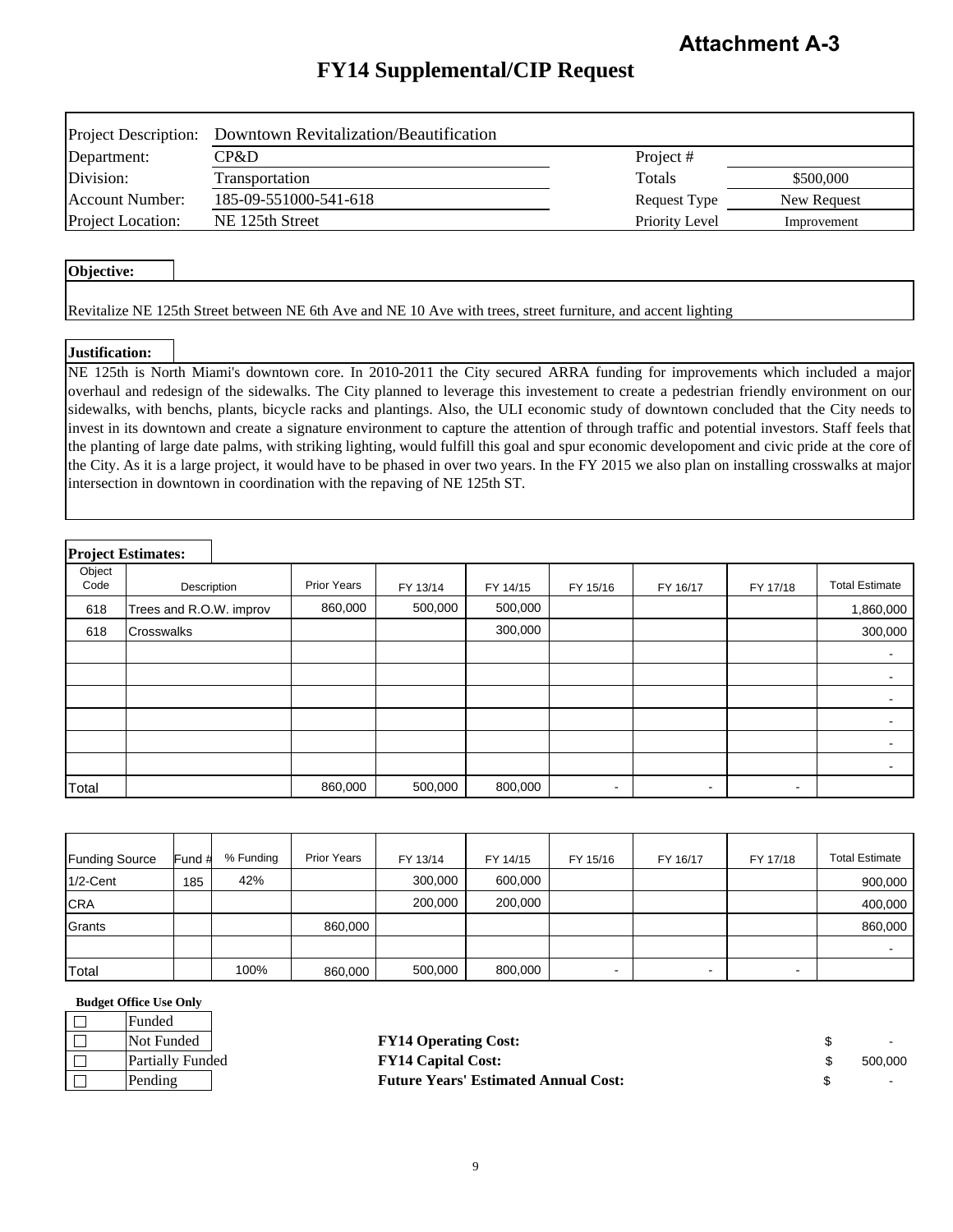# **FY14 Supplemental/CIP Request**

| Project Description:     | <b>Bus Shelter Maintenance</b> |                |                         |
|--------------------------|--------------------------------|----------------|-------------------------|
| Department:              | Parks                          | Project#       | r12y13002               |
| Division:                | <b>Transportation</b>          | Totals         |                         |
| Account Number:          | 185-09-55X000-541-xxx-000      | Request Type   | New Request             |
| <b>Project Location:</b> |                                | Priority Level | <b>Critical Repairs</b> |

## **Objective:**

| Justification: |  |
|----------------|--|
|                |  |

# **Project Estimates:**

ヿ

| Object<br>Code | Description              | Prior Years    | FY 13/14 | FY 14/15 | FY 15/16 | FY 16/17 | FY 17/18 | <b>Total Estimate</b> |
|----------------|--------------------------|----------------|----------|----------|----------|----------|----------|-----------------------|
| 311            | <b>Contract Services</b> |                | 50,000   | 50,000   | 50,000   | 50,000   | 50,000   | 250,000               |
| 312            | <b>Misc Supplies</b>     |                | 30,000   | 30,000   | 30,000   | 30,000   | 30,000   | 150,000               |
|                |                          |                |          |          |          |          |          |                       |
|                |                          |                |          |          |          |          |          |                       |
|                |                          |                |          |          |          |          |          |                       |
|                |                          |                |          |          |          |          |          |                       |
|                |                          |                |          |          |          |          |          |                       |
|                |                          |                |          |          |          |          |          |                       |
| Total          |                          | $\blacksquare$ | 80,000   | 80,000   | 80,000   | 80,000   | 80,000   |                       |

| <b>Funding Source</b> | Fund # | % Funding | <b>Prior Years</b> | FY 13/14 | FY 14/15 | FY 15/16 | FY 16/17 | FY 17/18 | <b>Total Estimate</b> |
|-----------------------|--------|-----------|--------------------|----------|----------|----------|----------|----------|-----------------------|
| $1/2$ -Cent           | 185    | 100%      | $\blacksquare$     | 80,000   | 80,000   | 80,000   | 80,000   | 80,000   | 400,000               |
|                       |        |           |                    |          |          |          |          |          |                       |
|                       |        |           |                    |          |          |          |          |          |                       |
|                       |        |           |                    |          |          |          |          |          |                       |
| Total                 |        | 100%      |                    | 80,000   | 80,000   | 80,000   | 80,000   | 80,000   |                       |

| <b>Budget Office Use Only</b> |  |  |
|-------------------------------|--|--|
|-------------------------------|--|--|

| Funded                  |
|-------------------------|
| Not Funded              |
| <b>Partially Funded</b> |
| Pending                 |

| Not Funded       | <b>FY14 Operating Cost:</b>                 |  |
|------------------|---------------------------------------------|--|
| Partially Funded | <b>FY14 Capital Cost:</b>                   |  |
| Pending          | <b>Future Years' Estimated Annual Cost:</b> |  |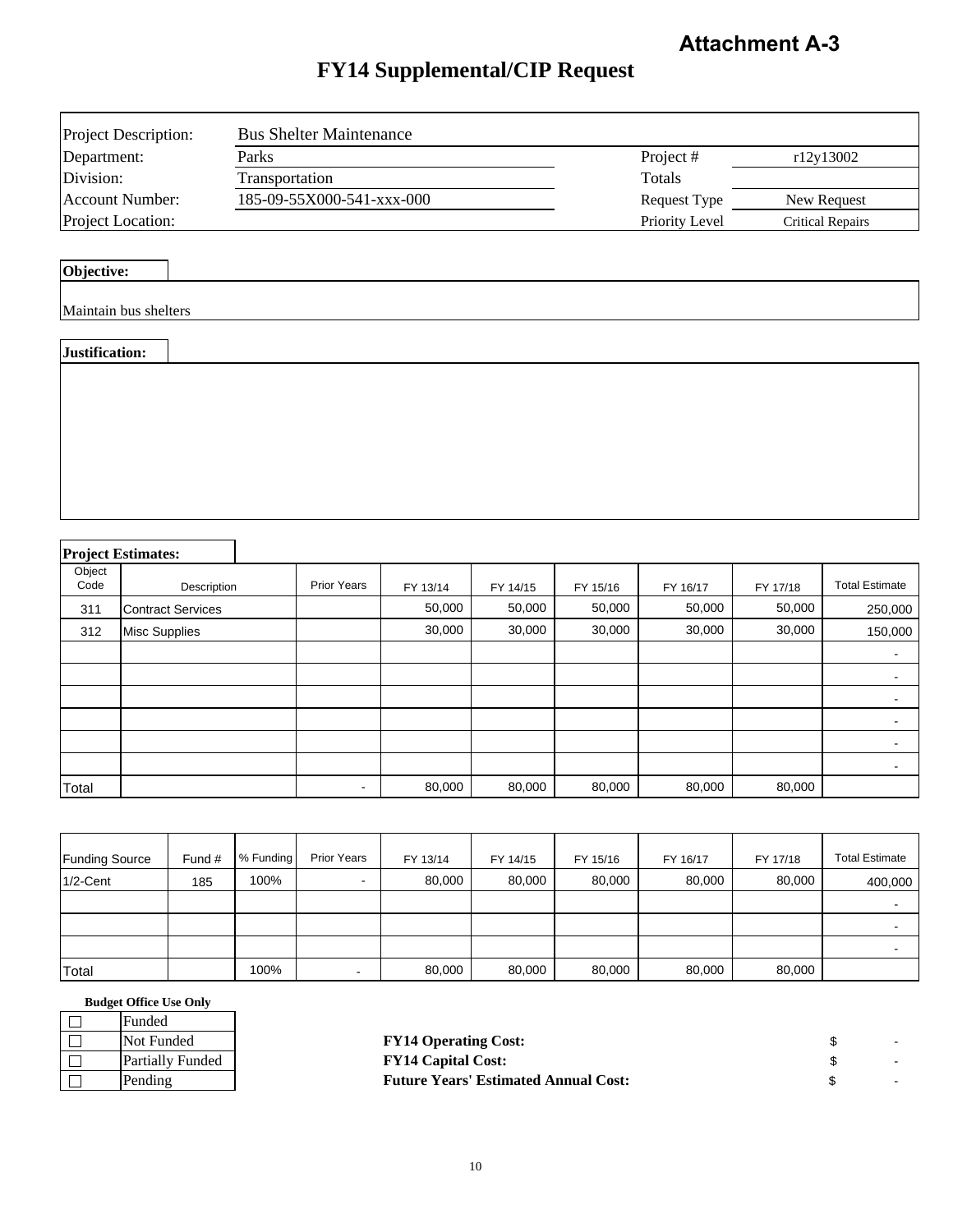# **FY14 Supplemental/CIP Request**

| <b>Project Description:</b> | <b>Street Light Utilities</b>  |                |                         |
|-----------------------------|--------------------------------|----------------|-------------------------|
| Department:                 | Public Works                   | Project #      |                         |
| Division:                   | 1/2 Cent Transportation Surtax | Totals         | \$430,000               |
| Account Number:             | 185-09-551000-541-317-000      | Request Type   | <b>Additional Funds</b> |
| <b>Project Location:</b>    | Citywide                       | Priority Level | Improvement             |

#### **Objective:**

Payment to FPL for untility expenses related to street lighting

#### **Justification:**

Street lighting is critical to ensure the safe driving and paying the utility expense is an approved Transportation Surtax expenditure.

#### **Project Estimates:** Object Code | Description | Prior Years | FY 13/14 | FY 14/15 | FY 15/16 | FY 16/17 | FY 17/18 | Total Estimate 317 865,000 430,000 430,000 430,000 430,000 - 2,585,000 Street lighting (4 accounts) - 100 minutes - 100 minutes - - 100 minutes - 100 minutes - - Total 865,000 430,000 430,000 430,000 430,000 - **2,585,000** Description

| <b>Funding Source</b> | Fund $#$ | %     | <b>Prior Years</b> | FY 13/14 | FY 14/15 | FY 15/16 | FY 16/17 | FY 17/18 | <b>Total Estimate</b> |
|-----------------------|----------|-------|--------------------|----------|----------|----------|----------|----------|-----------------------|
|                       |          | 100%  | 865,000            | 430,000  | 430,000  | 430,000  | 430,000  |          | 2,585,000             |
|                       |          | 0%    |                    |          |          |          |          |          |                       |
|                       |          | $0\%$ |                    |          |          |          |          |          |                       |
|                       |          | 0%    |                    |          |          |          |          |          |                       |
| Total                 |          | 100%  | 865,000            | 430,000  | 430,000  | 430,000  | 430,000  |          |                       |

#### **Budget Office Use Only**

 $\Box$  $\Box$  $\Box$  $\Box$ 

| Funded                  |                                         |         |
|-------------------------|-----------------------------------------|---------|
| Not Funded              | <b>FY14 Operating Cost:</b>             | 430.000 |
| <b>Partially Funded</b> | <b>FY14 Capital Cost:</b>               |         |
| Pending                 | <b>Estimated Recurring Annual Cost:</b> |         |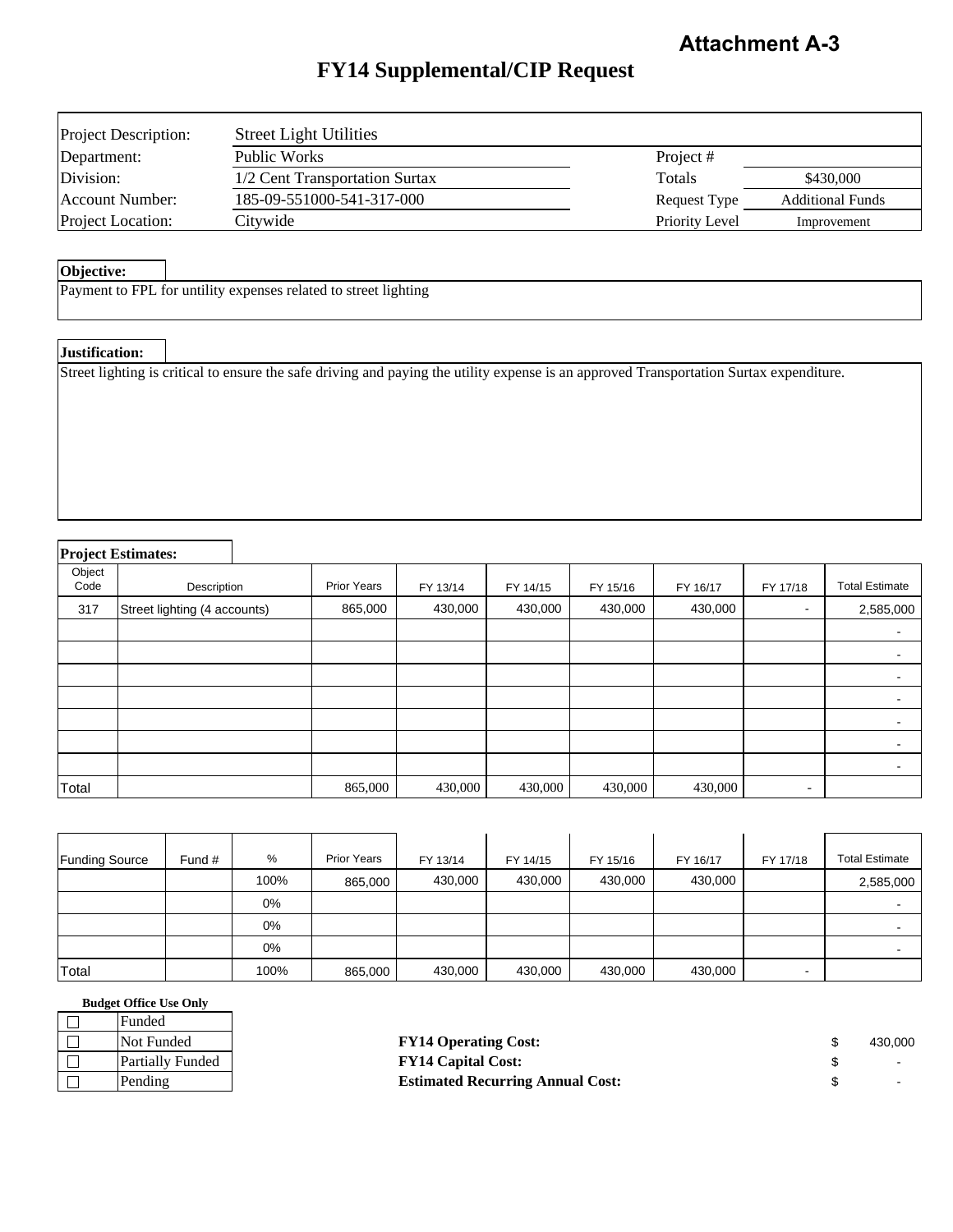# **Financial Recap Report**

Actual amounts spent for Projects, FY 2012-2013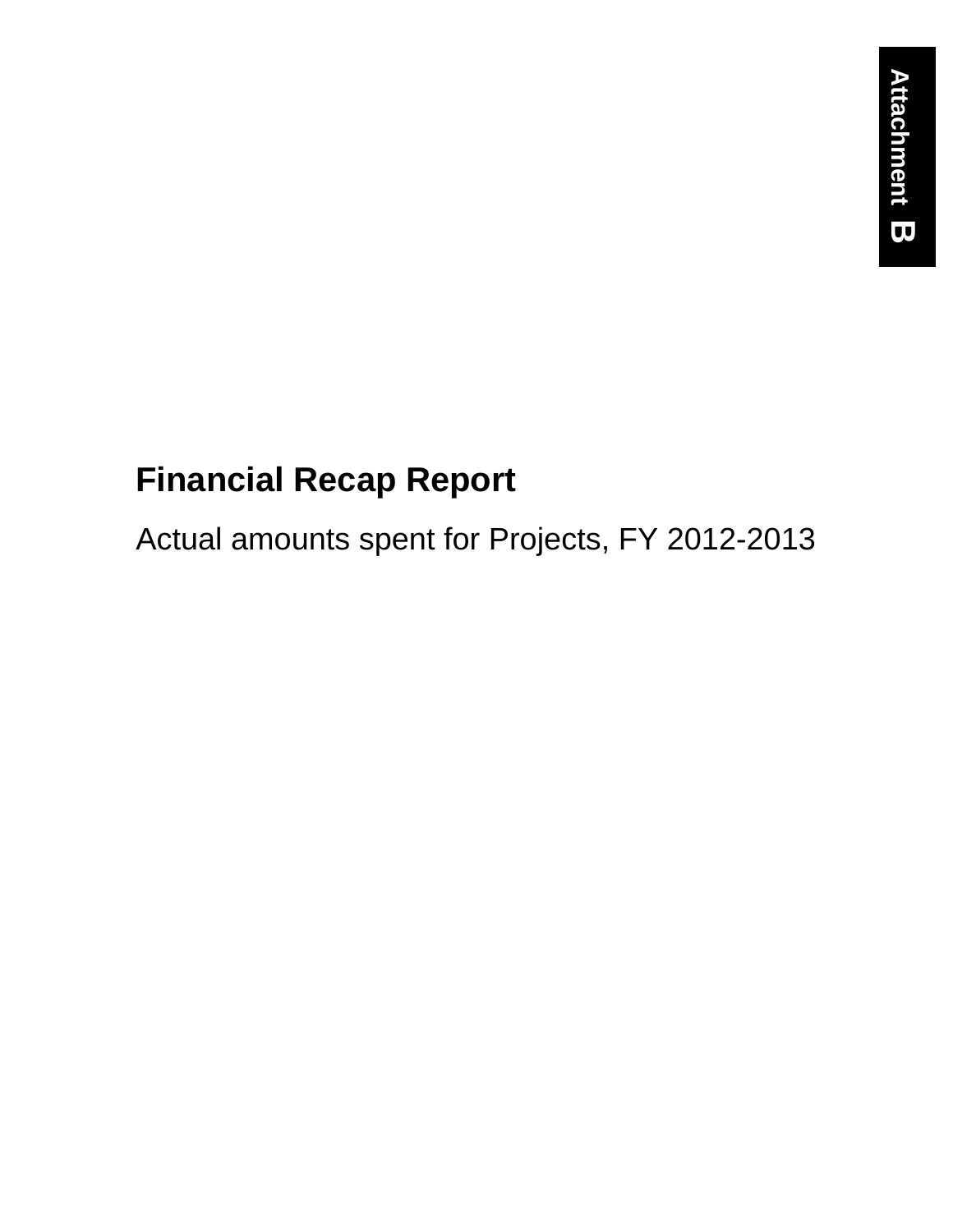## **Transportation Surtax Financial Recap Report**

For the Year Ending 9/30/2013

|                                               | 1st Qtr | 2nd Qtr | 3rd Qtr | 4th Qtr     | FY 2013  |
|-----------------------------------------------|---------|---------|---------|-------------|----------|
| <b>NOMI Express - Direct Contract Expense</b> |         |         |         |             |          |
| 311 LOSF                                      | 166,849 | 158,776 | 170,095 | 167,272     | 662,992  |
| <b>Total Expense</b>                          | 166,849 | 158,776 | 170,095 | 167,272     | 662,992  |
| NOMI Express Management (20% of total time)   |         |         |         |             |          |
| 101 Salary                                    | 13,774  | 14,941  | 14,708  | 16,213      | 59,636   |
| 140 SS                                        | 1,080   | 1,154   | 1,123   | 1,247       | 4,604    |
| 141 Pension                                   | 29,186  |         |         |             | 29,186   |
| 142 Insurance                                 | 1,444   | 1,520   | 1,318   | 1,318       | 5,598    |
| 144 Workmans' Comp                            | 1,197   | 2,395   |         | 1,197       | 4,789    |
| 315 Misc - Car & Phone                        | 450     | 450     | 450     | 494         | 1,844    |
| <b>Total Salary</b>                           | 47,131  | 20,459  | 17,598  | 20,468      | 105,657  |
| NOMI-related salary expense (20%)             | 9,426   | 4,092   | 3,520   | 4,094       | 31,697   |
| <b>NOMI Related Expenses</b>                  |         |         |         |             |          |
| 303 Route Map & Schedule                      | 848     | 640     |         |             | 1,488    |
| 311 Fleetwatch                                |         |         | 81      |             | 81       |
| 312 Misc NOMI things (wrap)                   |         | 5,087   | 3,200   |             | 8,287    |
| 395 Promotional items                         |         |         |         |             | 0        |
| 395 NOMI Printed exp                          |         |         |         |             | $\Omega$ |
| 395 Parks & Rec full page ad                  | 1,000   |         |         |             | 1,000    |
|                                               |         |         |         |             | $\Omega$ |
| <b>NOMI Related</b>                           | 1,848   | 5,727   | 3,281   | $\mathbf 0$ | 10,855   |
|                                               |         |         |         |             | 0        |
| <b>TOTAL TS1</b>                              | 178,123 | 168,595 | 176,896 | 171,366     | 694,979  |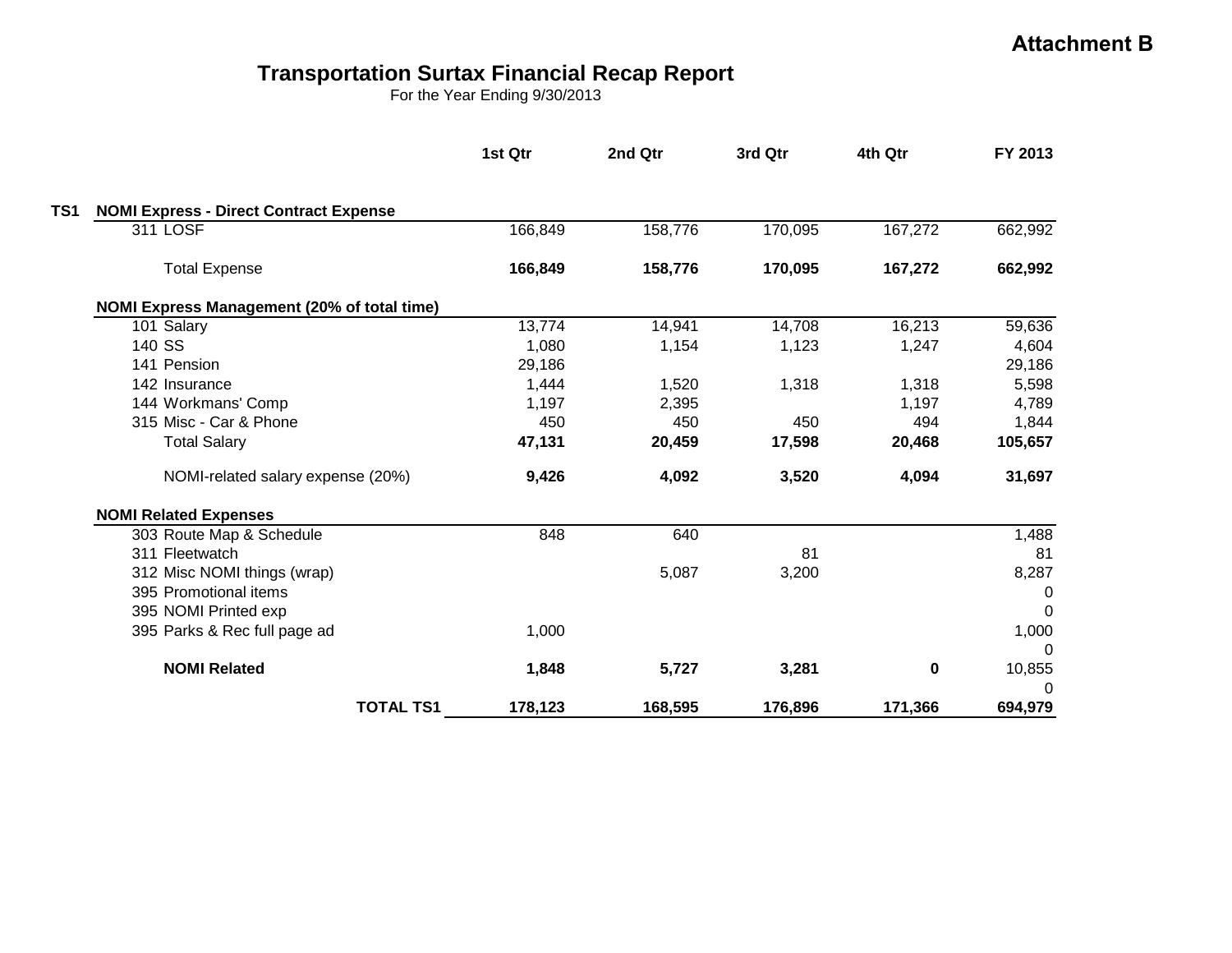# **Transportation Surtax Financial Recap Report**

For the Year Ending 9/30/2013

|                 |                                                              | 1st Qtr   | 2nd Qtr   | 3rd Qtr   | 4th Qtr   | FY 2013   |
|-----------------|--------------------------------------------------------------|-----------|-----------|-----------|-----------|-----------|
| TS <sub>2</sub> | <b>Bus Pass Discount Program</b>                             |           |           |           |           |           |
|                 | 312 Passes for NOMI Passengers                               | 29,700    | 30,000    | 29,900    | 30,000    | 119,600   |
|                 | <b>TOTAL EXPENSE</b>                                         | 29,700    | 30,000    | 29,900    | 30,000    | 119,600   |
|                 | Revenue from sale of passes                                  | $-22,275$ | $-22,275$ | $-21,900$ | $-21,750$ | $-88,200$ |
|                 | <b>Net Expense</b>                                           | 7,425     | 7,725     | 8,000     | 8,250     | 31,400    |
|                 | <b>Transportation Options - Employee Commuter Incentives</b> |           |           |           |           |           |
|                 | 312 MDT+Tri-Rail                                             | 10,340    | 4,950     | 8,265     | 7,340     | 30,895    |
|                 | 101 Partial funding Adm Spec for program                     | 2,986     | 4,144     | 6,580     | 3,290     | 17,001    |
|                 | 140 Partial SS for Adm Specialist                            | 228       | 316       | 503       | 252       | 1,300     |
|                 | Revenue from payroll deduction                               |           |           |           | $-15,000$ | $-15,000$ |
|                 | <b>Net Expense</b>                                           | 13,555    | 9,410     | 15,348    | $-4,118$  | 34,195    |
|                 | <b>TOTAL TS2</b>                                             | 20,980    | 17,135    | 23,348    | 4,132     | 65,595    |
| TS <sub>3</sub> | <b>Bus Shelter &amp; Bus Bench Programs</b>                  |           |           |           |           |           |
|                 | NOMI Hub & Shelter Design                                    | 1,757     |           |           |           | 1,757     |
|                 | <b>Bus Shelter Maintenance</b>                               |           |           | 6,290     | 13,685    | 19,975    |
|                 | <b>Shelter Maint Supplies</b>                                |           |           | 1,892     | 4,911     |           |
|                 | <b>Bus Shelter Income</b>                                    | $-1,680$  | $-1,120$  | $-1,120$  | 0         | $-3,920$  |
|                 |                                                              | 77        | $-1,120$  | 7,062     | 18,596    | 24,615    |
|                 | <b>TOTAL TRANSIT</b>                                         | 199,180   | 184,610   | 207,306   | 194,094   | 785,190   |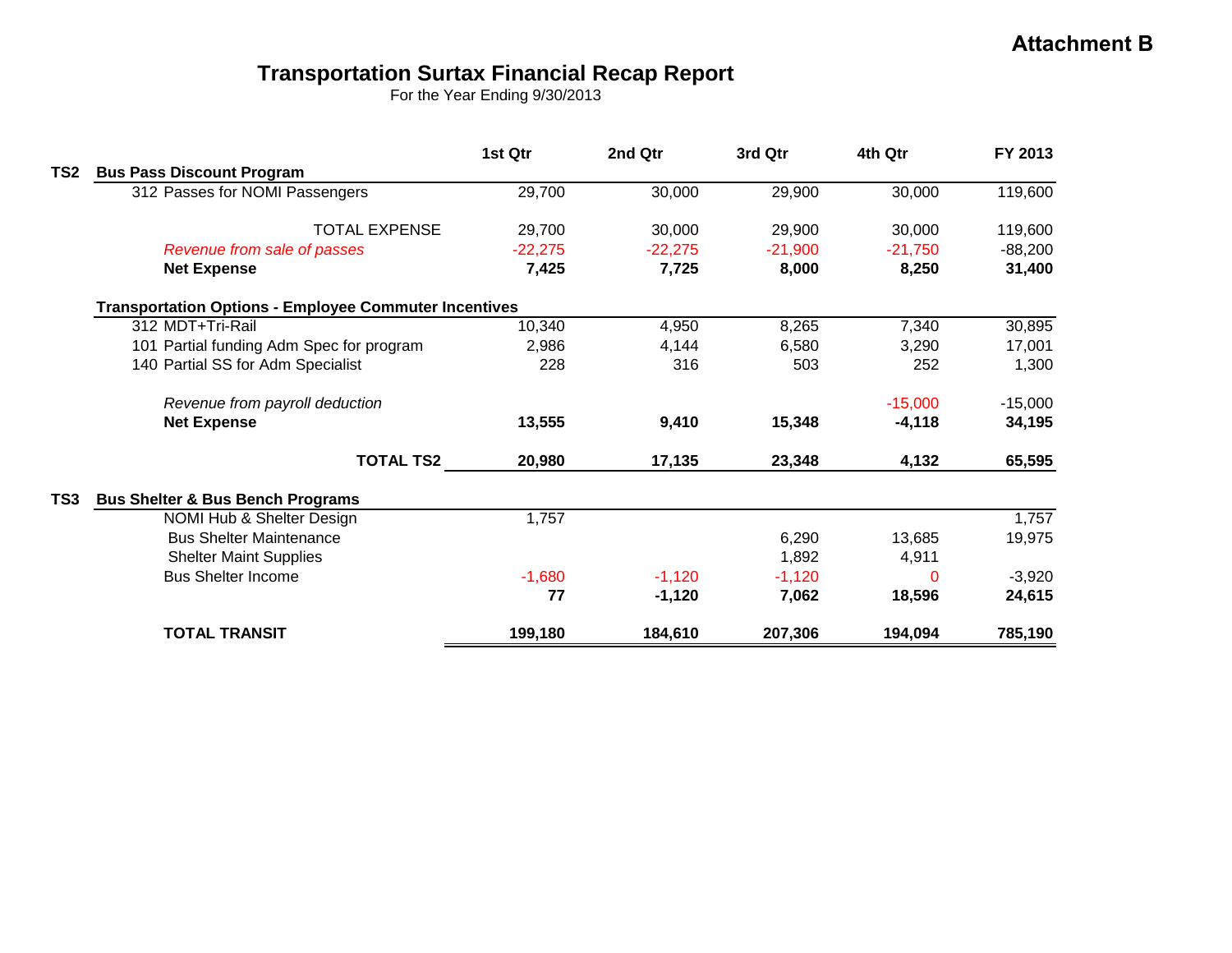# **Transportation Surtax Financial Recap Report**

For the Year Ending 9/30/2013

|                 |     |                                                                    | 1st Qtr       | 2nd Qtr | 3rd Qtr | 4th Qtr     | FY 2013        |
|-----------------|-----|--------------------------------------------------------------------|---------------|---------|---------|-------------|----------------|
|                 |     | <b>TRANSPORTATION EXPENSES</b>                                     |               |         |         |             |                |
| TP1             |     | <b>Administrative Expenses</b>                                     |               |         |         |             |                |
|                 |     | <b>Salary Related</b>                                              |               |         |         |             |                |
|                 | 10x | Surtax Admin (30% of Planner salary)<br>Ins for CPD Tech           | 14,139<br>427 | 6,138   | 5,280   | 6,140       | 31,697         |
|                 |     | 5% of CPD Director                                                 |               |         | 2,874   | 1,437       | 4,311          |
|                 |     | <b>Subtotal Salaries</b>                                           | 14,566        | 6,138   | 8,154   | 7,578       | 36,435         |
|                 |     | <b>Other Administrative Expenses</b>                               |               |         |         |             |                |
|                 |     | 302 Communications                                                 |               | 6       | 12      | 10          | 27             |
|                 |     | 303 Printing (Bus cards)                                           |               |         |         |             | $\overline{0}$ |
|                 |     | 304 Office supplies                                                |               | 495     | 79      |             | 574            |
|                 |     | 305 Conferences, meetings, parking                                 | 40            | 805     | 1,453   | 588         | 2,886          |
|                 |     | 306 APA-ITE Membership                                             | 270           |         |         |             | 270            |
|                 |     | 310 Independent Audit                                              |               |         |         |             | $\mathbf 0$    |
|                 |     | 312 Misc Supplies                                                  |               |         | 210     | 13          | 223            |
|                 |     | 405 Risk Mgt - General Liability                                   | 2,278         | 4,556   |         | 2,278       | 9,112          |
|                 |     | 407 Postage 001                                                    | 60            | 8       | 19      | 40          | 127            |
|                 |     | 407 Postage                                                        |               |         |         |             | $\Omega$       |
|                 |     | Subtotal other Admin                                               | 2,648         | 5,870   | 1,773   | 2,928       | 13,220         |
|                 |     | <b>Interest Income</b>                                             |               |         |         | $\mathbf 0$ |                |
|                 |     | <b>TOTAL ADMIN</b>                                                 | 17,214        | 12,008  | 9,927   | 10,505      | 49,655         |
| TP <sub>2</sub> |     | <b>Transportation Planner</b>                                      |               |         |         |             |                |
|                 | 1xx | 50% of salary to manage projects, attend<br>meetings, review plans | 23,566        | 10,230  | 8,799   | 10,234      | 52,829         |

#### **TP3 Sidewalk/Median Repairs & Installation Related to Roadway Improvements - Project r10y09012 & r10y10002**

|                             | 625 | 9,615 | 19.722 | 48,956 | 78,918      |
|-----------------------------|-----|-------|--------|--------|-------------|
| 618 Sans Souci ADA sidewalk | 625 |       | 5.915  | 672    | 7,212       |
| 313 Small equip             |     |       |        |        |             |
| 334                         |     | 9.615 | 13.807 | 48.284 | 1,706<br>71 |
| 312                         |     |       |        |        |             |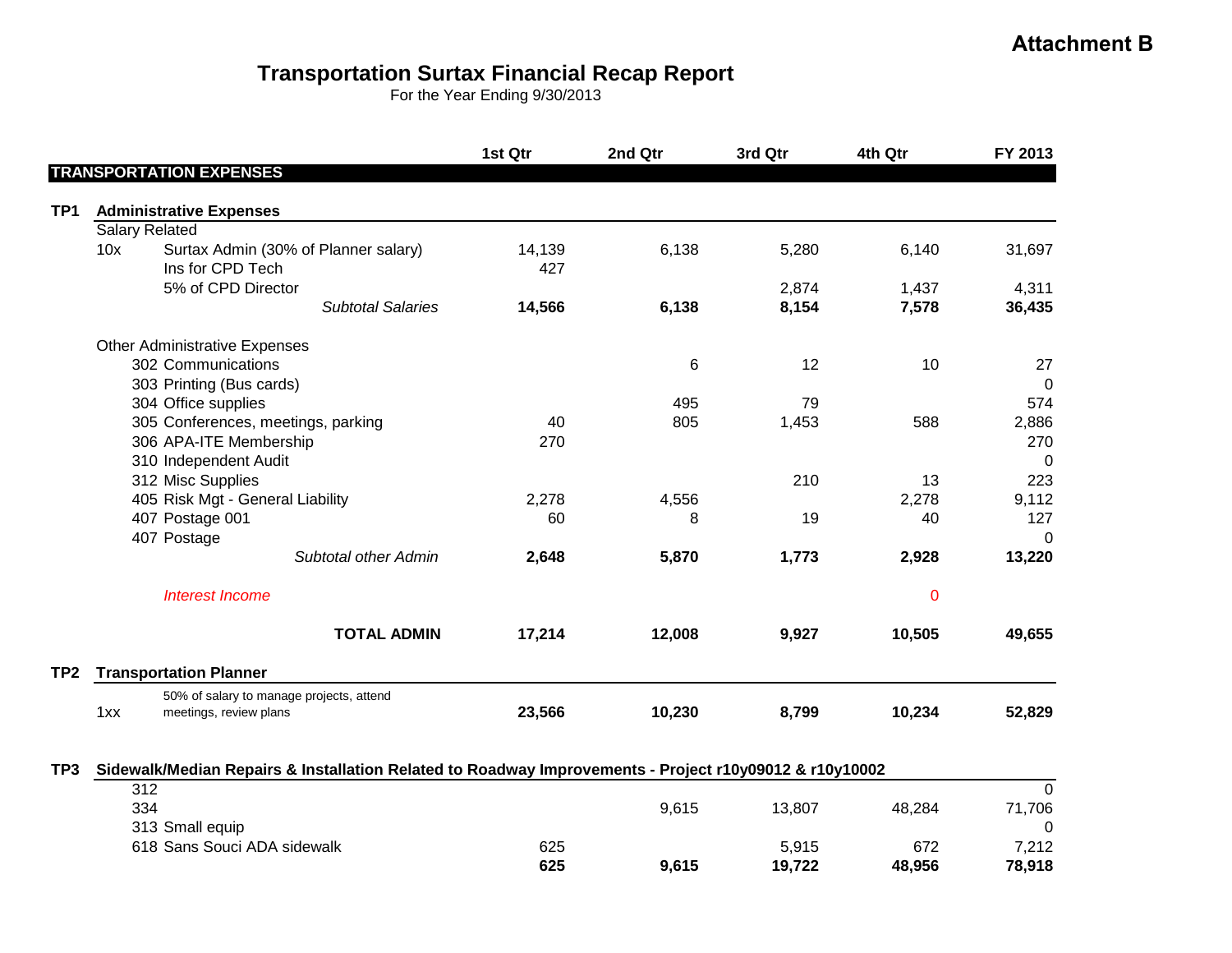### **Transportation Surtax Financial Recap Report**

For the Year Ending 9/30/2013

|                 |                                            | 1st Qtr   | 2nd Qtr     | 3rd Qtr | 4th Qtr  | FY 2013        |
|-----------------|--------------------------------------------|-----------|-------------|---------|----------|----------------|
| TP4             | <b>Bicycle Related Expenses</b>            |           |             |         |          |                |
|                 | 312 Signs                                  |           |             | 55      |          | 55             |
|                 | 312 Sharrows/Signs                         |           |             |         | 2,840    | 2,840          |
|                 | 311 Contractual                            |           |             |         |          |                |
|                 |                                            | $\pmb{0}$ | 0           | 55      | 2,840    | 2,895          |
| TP5             | <b>NW 131 Street Roadway Improvements</b>  |           |             |         |          |                |
|                 | 618                                        | 218,255   |             |         |          | 218,255        |
| TP <sub>6</sub> | <b>Roadway Utility Expense</b>             |           |             |         |          |                |
|                 | 317 Monthly FPL charges                    | 105,386   | 74,829      | 163,964 | 124,967  | 469,145        |
| TP7             | <b>State Road 7 Collaborative</b>          |           |             |         |          |                |
|                 | 306 Shareholder membership                 |           |             |         | 5,000    | 5,000          |
| TP8             | NE 125th Streetscape                       |           |             |         |          |                |
|                 | 311 Phase II Design                        |           |             | 5,501   |          | 5,501          |
|                 | 551-618                                    |           |             |         |          | 0              |
|                 | <b>TOTAL</b>                               | 0         | $\mathbf 0$ | 5,501   | $\bf{0}$ | 5,501          |
| TP9             | <b>Right-of-Way Tree Maintenance</b>       |           |             |         |          |                |
|                 | 550-395                                    |           |             |         | 49,980   | 49,980         |
|                 | TP10 Patching, Repair & R.O.W. Maintenance |           |             |         |          |                |
|                 | 1xx Salaries, SS, Insurance                | 37,338    | 63,988      | 62,903  | 45,265   | 209,495        |
|                 | 141 Pension                                |           |             |         |          | $\overline{0}$ |
|                 | Uniforms                                   | 251       | 252         | 232     | 229      | 964            |
|                 | 312 Supplies                               | 738       |             | 59      | 520      | 1,317          |
|                 | 316 Small tools                            | 92        |             |         |          | 92             |
|                 | 329 Maint of Bldg                          |           |             | 845     |          | 845            |
|                 | 333 Street mainteance                      | 5,389     | 2,599       | 5,159   | 5,621    | 18,767         |
|                 | 405 Risk Mgt - Gen Liability               |           |             |         |          | 0              |
|                 | 910 Trans to Pay Pension Bond Debt         |           |             |         |          | 0              |
|                 |                                            | 43,808    | 66,840      | 69,198  | 51,636   | 231,481        |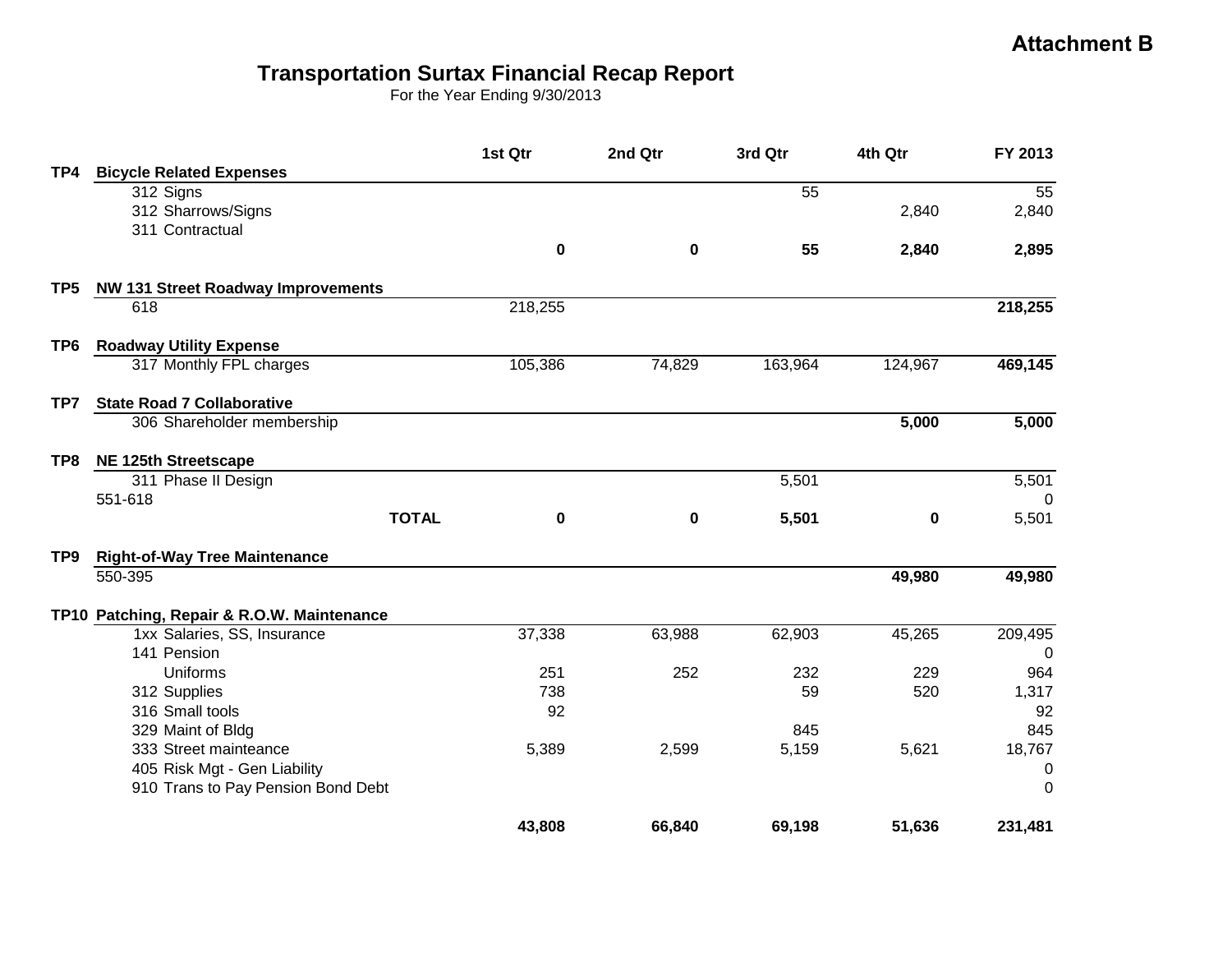## **Transportation Surtax Financial Recap Report**

For the Year Ending 9/30/2013

|                 |                                          | 1st Qtr     | 2nd Qtr | 3rd Qtr | 4th Qtr     | FY 2013     |
|-----------------|------------------------------------------|-------------|---------|---------|-------------|-------------|
|                 | TP11 Misc Equip ROW Maintenance          |             |         |         |             |             |
|                 | 551-313 Operating Equipment              | 1,900       | 7,154   |         | 979         | 10,033      |
|                 | 551-331 Operating Equipment - maint      |             | 262     | 1,536   |             | 1,799       |
|                 |                                          | 1,900       | 7,416   | 1,536   | 979         | 11,832      |
|                 | <b>TP12 Traffic Calming Materials</b>    |             |         |         |             |             |
|                 | 550-311 Design/Survey for Calming        |             |         |         | 3,950       | 3,950       |
|                 | 551-312 Humps, signs, etc                |             |         |         | 4,693       | 4,693       |
|                 | <b>TP13 Traffic Safety Equipment</b>     |             |         |         |             |             |
|                 | 312 PW                                   | 23          | 5,134   |         |             | 5,157       |
|                 | 312 P&R                                  | 990         |         |         |             | 990         |
|                 | <b>TOTAL</b>                             | 1,013       | 5,134   | 0       | $\mathbf 0$ | 6,147       |
|                 | TP14 Other                               |             |         |         |             |             |
|                 | 550-312 Street signs for co-designations |             | 1,850   |         |             | 1,850       |
|                 | 550-618                                  |             |         |         |             | 0           |
|                 |                                          | $\mathbf 0$ | 1,850   | 0       | $\mathbf 0$ | 1,850       |
|                 | <b>TP15 Mobility Monitoring</b>          |             |         |         |             |             |
|                 | 550-312                                  |             |         |         |             | $\mathbf 0$ |
|                 | TP16 State Road 7 Project (FDOT)         |             |         |         |             |             |
|                 | 550-618                                  |             |         |         |             | $\mathbf 0$ |
|                 | TP17 Maintenance of Surtax Projects      |             |         |         |             |             |
|                 | 551-101                                  |             |         |         | 20,000      | 20,000      |
| TP <sub>2</sub> | <b>Street Resurfacing</b>                |             |         |         |             |             |
|                 | 618                                      |             |         |         | $\bf{0}$    | $\mathbf 0$ |
|                 | <b>TOTAL TRANSPORTATION</b>              | 411,766     | 187,922 | 278,702 | 329,791     | 1,208,181   |
|                 |                                          |             |         |         |             |             |
|                 | <b>GRAND TOTAL</b>                       | 610,946     | 372,531 | 486,008 | 523,885     | 1,993,371   |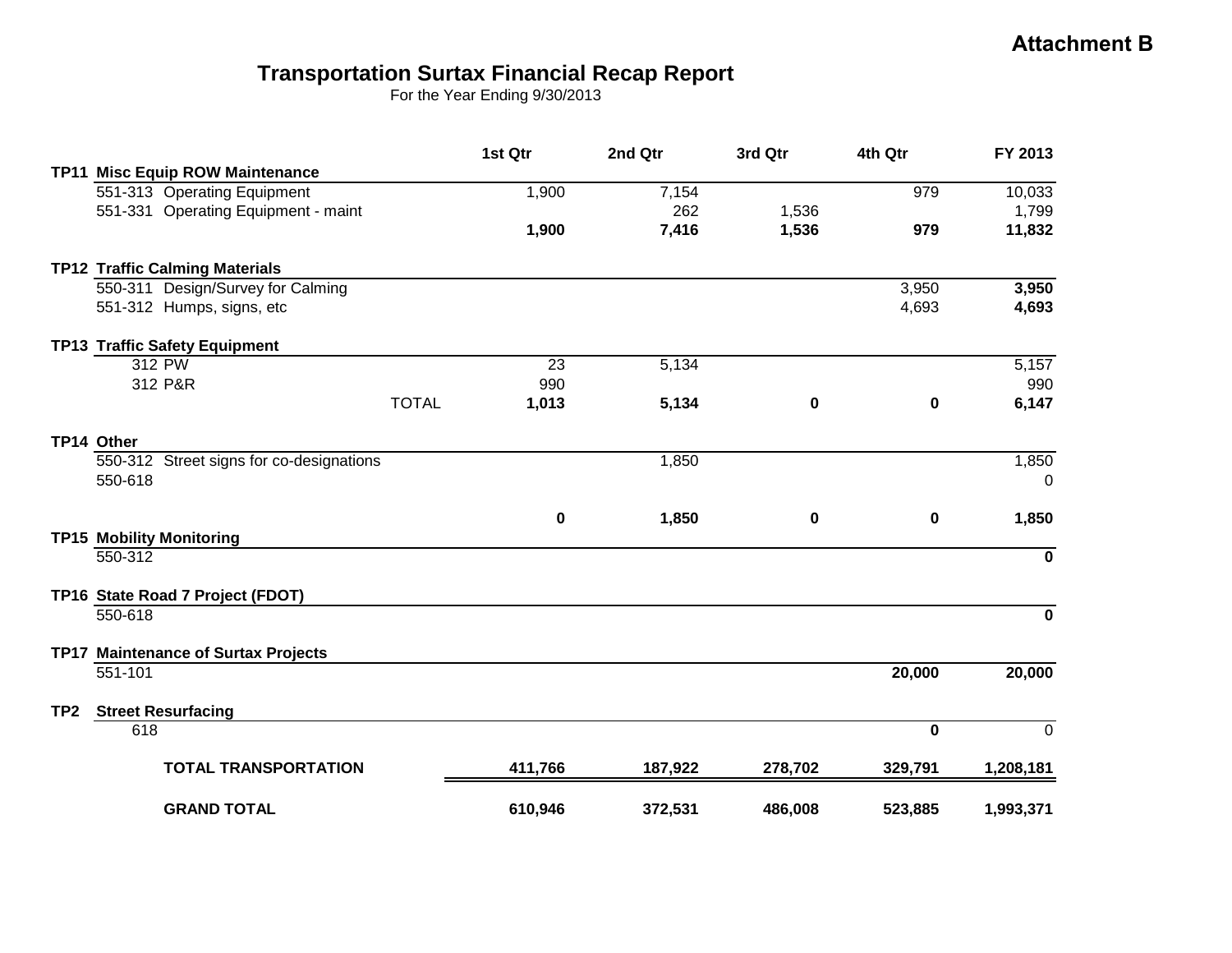# **5 year Transportation Plan**

On spreadsheet supplied by OCITT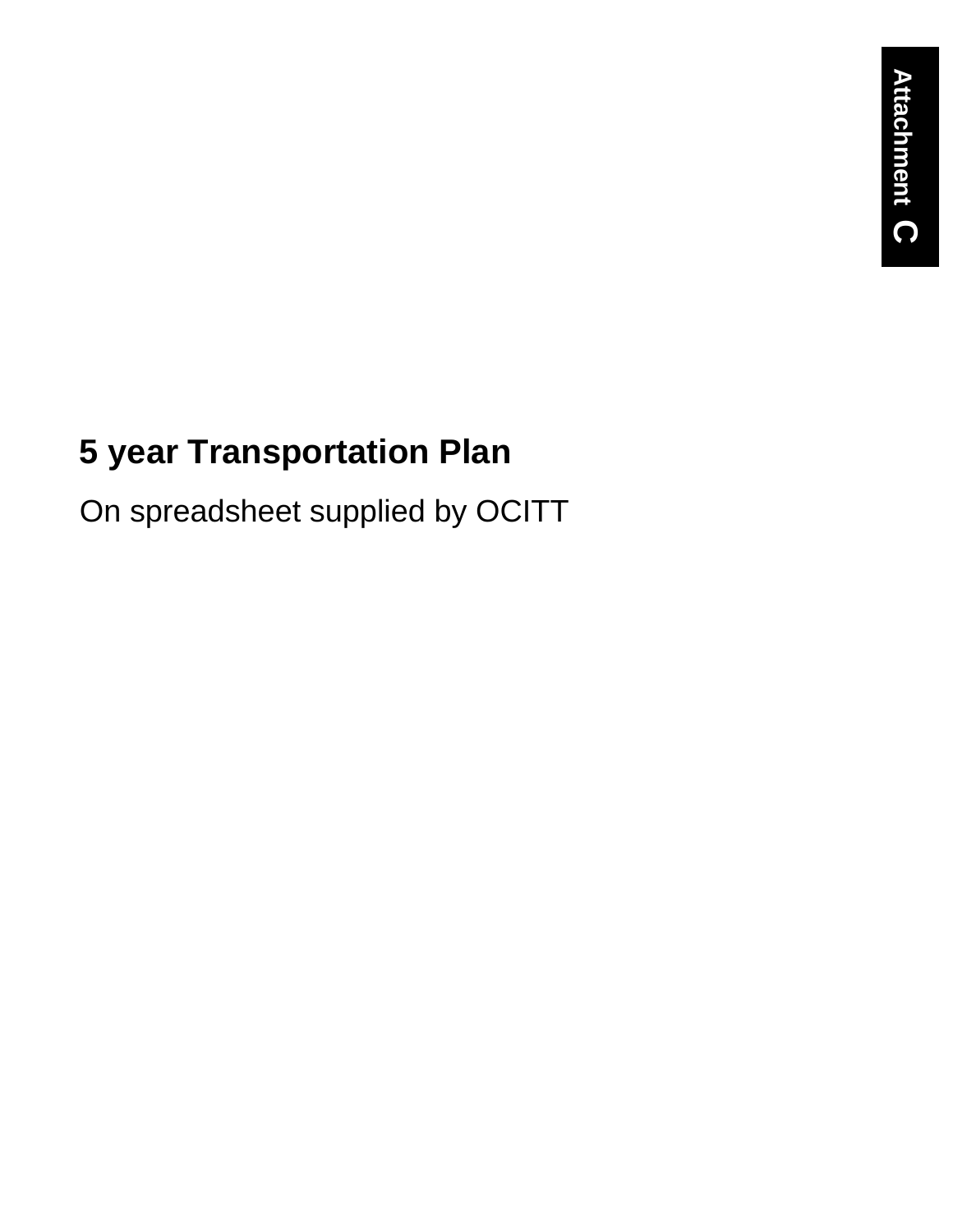### **PTP/TRANSIT FIVE-YEAR MUNICIPAL TRANSIT IMPROVEMENT PROGRAM & QUARTERLY REPORTING**

**Instructions: Please complete un-shaded portions of this spreadsheet. Unhide rows at end of spreadsheet as needed.**

| <b>MUNICIPALITY:</b>     | North Miami                   |  |  |  |  |  |
|--------------------------|-------------------------------|--|--|--|--|--|
| <b>CONTACT NAME:</b>     | John O'Brien                  |  |  |  |  |  |
| <b>TITLE / POSITION:</b> | <b>Transportation Planner</b> |  |  |  |  |  |
| <b>TELEPHONE:</b>        | 305-895-9883                  |  |  |  |  |  |
| E-MAIL:                  | jobrien@northmiamifl.gov      |  |  |  |  |  |
| <b>REPORT DATE:</b>      | November 1, 2013              |  |  |  |  |  |

Please note: the estimated allocation used on this page represents the 20% Transportation portion of the annual North Miami allocation. It is assumed that the revenue will remain constant at the estimated FY 2014 amount of \$2,054,712. The NET unexpended funds for tranit and transportation over the 5 year period is close to \$0.

| <b>REPORT DATE:</b>                                                      |                         |                                                                  | November 1, 2013                |           |                                  |         |           |                                                            |               |              |                                         |                                 |              |                                            |                                  |           |                                                                                                                |                                   |
|--------------------------------------------------------------------------|-------------------------|------------------------------------------------------------------|---------------------------------|-----------|----------------------------------|---------|-----------|------------------------------------------------------------|---------------|--------------|-----------------------------------------|---------------------------------|--------------|--------------------------------------------|----------------------------------|-----------|----------------------------------------------------------------------------------------------------------------|-----------------------------------|
|                                                                          |                         |                                                                  |                                 |           | FY 2013-2014                     |         |           | FY 2014-2015                                               |               | FY 2015-2016 |                                         |                                 | FY 2016-2017 |                                            |                                  |           | FY 2017-2018                                                                                                   |                                   |
|                                                                          |                         |                                                                  |                                 |           | <b>Current PTP Allocation \$</b> | 410,942 |           | <b>Current PTP Allocation</b> \$410,942                    |               |              | <b>Current PTP Allocation \$</b>        | 410,942                         |              | <b>Current PTP Allocation</b> \$410,942    |                                  |           | <b>Current PTP Allocation</b> \$410,942                                                                        |                                   |
|                                                                          |                         |                                                                  |                                 |           | <b>Prior Yr Unexpended</b> \$    | 45,400  |           | Prior Yr Unexpended \$ (417,658)                           |               |              | <b>Prior Yr Unexpended</b> \$ (831,715) |                                 |              | <b>Prior Yr Unexpended</b> $$ (1,245,773)$ |                                  |           | Prior Yr Unexpended   \$ (1,659,830)                                                                           |                                   |
|                                                                          |                         |                                                                  |                                 |           | Total Start \$                   | 456,342 |           | Total Start \$                                             | (6, 715)      |              |                                         | <b>Total Start</b> \$ (420,773) |              |                                            | <b>Total Start</b> $$$ (834,830) |           |                                                                                                                | <b>Total Start</b> \$ (1,248,888) |
| <b>Project Name and</b><br><b>Description</b>                            | <b>Project Location</b> | <b>Estimated</b><br><b>Start/End Date</b>                        | <b>Total Project</b><br>Cost(1) | Phase (2) | <b>Funding</b><br><b>Source</b>  | Amount  | Phase (2) | <b>Funding</b><br><b>Source</b>                            | <b>Amount</b> | Phase (2)    | <b>Funding</b><br><b>Source</b>         | <b>Amount</b>                   | Phase (2)    | <b>Funding</b><br><b>Source</b>            | <b>Amount</b>                    | Phase (2) | <b>Funding</b><br><b>Source</b>                                                                                | <b>Amount</b>                     |
|                                                                          |                         | Start mm/yy                                                      |                                 |           | PTP.                             | 659,000 |           | PTP.                                                       | 660,000       |              | PTP.                                    | 660,00                          |              | IPTP.                                      | 660,00                           |           | IPTP.                                                                                                          | 660,000                           |
| NOMI Express - 5 fixed                                                   |                         | 1/2005<br>End mm/yy                                              |                                 | ON        |                                  |         |           |                                                            |               |              |                                         |                                 |              |                                            |                                  |           |                                                                                                                |                                   |
| shuttle routes operating<br>veekdays, at least 7 am to 8                 |                         |                                                                  |                                 |           |                                  |         |           |                                                            |               |              |                                         |                                 |              |                                            |                                  |           |                                                                                                                |                                   |
| pm                                                                       | Citywide                | ongoing<br>Start mm/yy                                           |                                 |           | PTP.                             | 55,000  |           | <b>PTP</b>                                                 | 55,000        |              | PTP.                                    | 55,000                          |              | IPTP.                                      | 55,00                            |           | <b>IPTP</b>                                                                                                    | 55,000                            |
| <b>Tranportation Options -</b>                                           |                         |                                                                  |                                 |           |                                  |         |           |                                                            |               |              |                                         |                                 |              |                                            |                                  |           |                                                                                                                |                                   |
| subsidies for monthly transit<br>passes, employees and<br>general public |                         | 10/1/2009<br>End mm/yy                                           |                                 | ON        |                                  |         |           |                                                            |               |              |                                         |                                 |              |                                            |                                  |           |                                                                                                                |                                   |
|                                                                          | Citywide                | onging                                                           |                                 |           |                                  |         |           |                                                            |               |              |                                         |                                 |              |                                            |                                  |           |                                                                                                                |                                   |
|                                                                          |                         | Start mm/yy                                                      |                                 |           | <b>PTP</b>                       | 80,000  |           | <b>PTP</b>                                                 | 75,000        |              | <b>PTP</b>                              | 75,000                          |              | <b>PTP</b>                                 | 75,000                           |           | <b>IPTP</b>                                                                                                    | 75,000                            |
| <b>Transit Shelter Maintenance</b>                                       |                         | 4/2013                                                           |                                 | ON        |                                  |         |           |                                                            |               |              |                                         |                                 |              |                                            |                                  |           |                                                                                                                |                                   |
| and Repair                                                               |                         | End mm/yy                                                        |                                 |           |                                  |         |           |                                                            |               |              |                                         |                                 |              |                                            |                                  |           |                                                                                                                |                                   |
|                                                                          | Citywide                | Ongoing                                                          |                                 |           |                                  |         |           |                                                            |               |              |                                         |                                 |              |                                            |                                  |           |                                                                                                                |                                   |
|                                                                          |                         | Start mm/yy                                                      |                                 |           | PTP                              | 80,000  |           | PTP                                                        | 35,000        |              | <b>PTP</b>                              | 35,000                          |              | <b>PTP</b>                                 | 35,00                            |           | <b>PTP</b>                                                                                                     | 35,000                            |
| <b>Transit Shelter Installations</b>                                     |                         |                                                                  |                                 | ON        |                                  |         |           |                                                            |               |              |                                         |                                 |              |                                            |                                  |           |                                                                                                                |                                   |
|                                                                          |                         | End mm/yy                                                        |                                 |           |                                  |         |           |                                                            |               |              |                                         |                                 |              |                                            |                                  |           |                                                                                                                |                                   |
|                                                                          | Citywide                |                                                                  |                                 |           |                                  |         |           |                                                            |               |              |                                         |                                 |              |                                            |                                  |           |                                                                                                                |                                   |
| (1) FOR CAPITAL PROJECTS ONLY                                            |                         |                                                                  |                                 |           | FY 2013-2014                     |         |           | FY 2014-2015                                               |               |              | FY 2015-2016                            |                                 |              | FY 2016-2017                               |                                  |           | FY 2017-2018                                                                                                   |                                   |
| (2) PHASE CODES:                                                         |                         | <b>CST: Construction</b><br><b>ROW: Right of Way Acquisition</b> |                                 |           | <b>TOTAL Expendatures</b> \$     | 874,000 |           | TOTAL Expendatures \$825,000                               |               |              | TOTAL Expendatures \$ 825,000           |                                 |              | TOTAL Expendatures \$ 825,000              |                                  |           | TOTAL Expendatures \$825,000                                                                                   |                                   |
|                                                                          |                         | <b>PE: Preliminary Engineering</b><br>FS: Feasability Study      |                                 |           | <b>PTP Start</b> \$              | 456,342 |           | <b>PTP Start</b> \$                                        | (6, 715)      |              |                                         | <b>PTP Start</b> \$ (420,773)   |              |                                            | <b>PTP Start</b> \$ (834,830)    |           |                                                                                                                | <b>PTP Start</b> \$ (1,248,888)   |
|                                                                          |                         | <b>PP: Procurement Process</b><br><b>SP: Service Planning</b>    |                                 |           | <b>Less PTP Expendatures</b> \$  | 874,000 |           | Less PTP Expendatures \$ 825,000                           |               |              | Less PTP Expendatures \$                | 825,000                         |              | Less PTP Expendatures \$825,000            |                                  |           | Less PTP Expendatures \$825,000                                                                                |                                   |
|                                                                          |                         | <b>IP: Implementation Process</b><br>ON: On-Going                |                                 |           | $=$ PTP Funds<br>Unexpended \$   |         |           | $(417,658)$ = PTP Funds Unexpended $\frac{1}{2}$ (831,715) |               |              | $=$ PTP Funds                           |                                 |              |                                            |                                  |           | Unexpended $\sin(1.245.773)$ = PTP Funds Unexpended $\sin(1.659.830)$ = PTP Funds Unexpended $\sin(2.073.888)$ |                                   |

**OTH: Other**

13‐14 COMPLIANCE TEMPLATE ‐ 5 YEARPLAN.xlsx TRANSIT Page 1 11/1/2013

# **Attachment C**